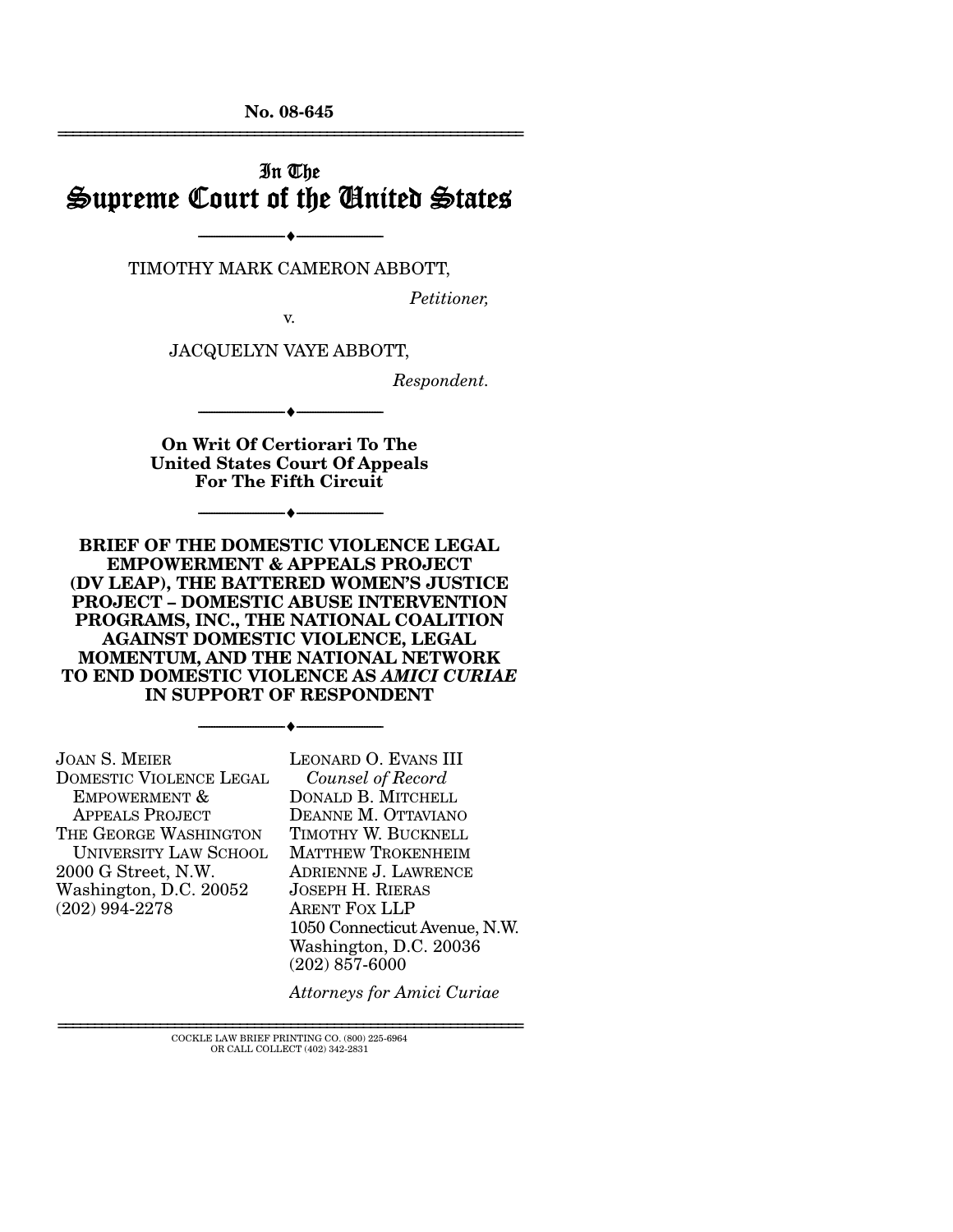# TABLE OF CONTENTS

|--|

|           |                                                                                                                    | iii            |
|-----------|--------------------------------------------------------------------------------------------------------------------|----------------|
|           | INTEREST OF AMICI CURIAE                                                                                           | 1              |
|           | SUMMARY OF THE ARGUMENT                                                                                            | $\overline{2}$ |
|           |                                                                                                                    | 3              |
| I.        | MANY HAGUE CASES INVOLVE MOTH-<br>ERS AND CHILDREN FLEEING ABUSE                                                   | 3              |
| А.        | Hague Cases Commonly Involve Moth-<br>ers and Children Fleeing Domestic                                            | 3              |
|           | Domestic Violence is Frequently Al-<br>1.<br>leged as a Reason for Removal                                         | 3              |
|           | 2.<br>Where Mothers are Abused, Chil-                                                                              | 7              |
|           | This Case, Too, Entails a History of<br>3.<br>Domestic Violence and Alleged                                        | 10             |
| <b>B.</b> | Abused Women Overseas Often Have<br>Little Alternative to Fleeing with their                                       | 12             |
|           | Host Countries Often Lack Ade-<br>1.<br>quate Legal Protections                                                    | 17             |
|           | Legal Protections or Orders Often<br>2.                                                                            | 21             |
|           | American Women and Children Vic-<br>3.<br>timized Overseas Are Particularly<br>Vulnerable to Isolation and Lack of | 23             |
|           |                                                                                                                    |                |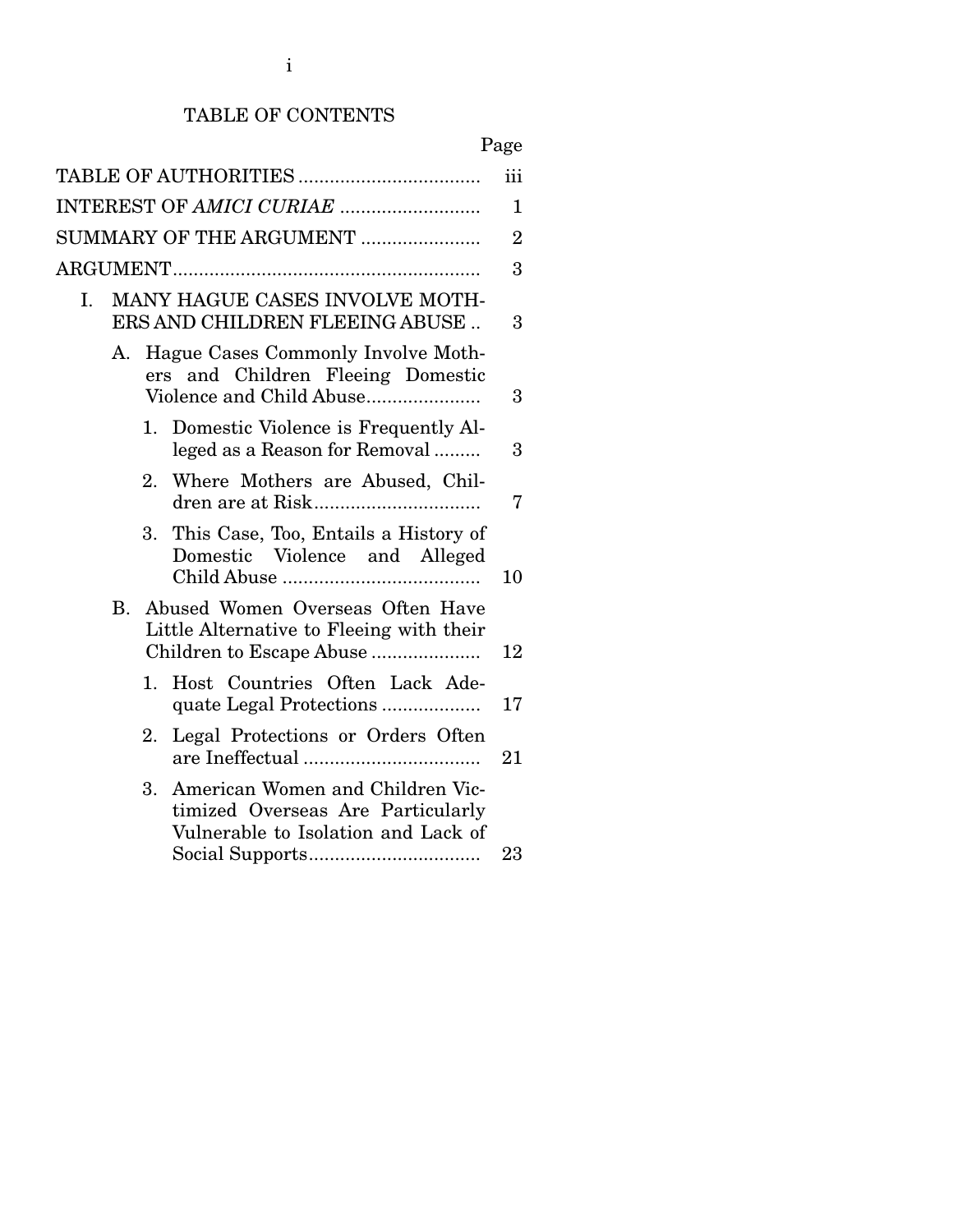# TABLE OF CONTENTS – Continued

| II. | DESPITE THE CONVENTION'S UNDIS-                                                       |    |
|-----|---------------------------------------------------------------------------------------|----|
|     | PUTED PURPOSE OF PROTECTING                                                           |    |
|     | CHILDREN, AND EXPLICIT PROVI-                                                         |    |
|     | SIONS INTENDED TO AVOID RETURNS                                                       |    |
|     | THAT ARE HARMFUL, IN PRACTICE                                                         |    |
|     | CONVENTION OFTEN FAILS<br>THE                                                         |    |
|     |                                                                                       | 24 |
|     | A. The Convention's Focus is on the                                                   | 24 |
|     | 1. The Remedy of Return is Available<br>Only to the Custodial Parent                  | 25 |
|     | Even the Custodial Parent's Return<br>$2^{\circ}$<br>Remedy is Subject to Defenses in |    |
|     | the Interest of the Child                                                             | 26 |
|     | B. Many Courts are Reluctant to Apply                                                 | 28 |
| HL. | EXTENSION OF THE RETURN REM-                                                          |    |
|     | EDY TO HOLDERS OF NE EXEAT                                                            |    |
|     | ORDERS IS INCONSISTENT WITH THE                                                       |    |
|     | CONVENTION'S INTENT TO PROTECT                                                        |    |
|     |                                                                                       | 33 |
|     | A. Ne Exect Orders Often are a Tool for                                               | 34 |
|     |                                                                                       |    |
|     | Requiring Returns in More Domestic<br>В.<br>Violence/Child Abuse Cases will In-       |    |
|     | crease Harm to Children                                                               | 36 |
|     |                                                                                       | 39 |
|     |                                                                                       |    |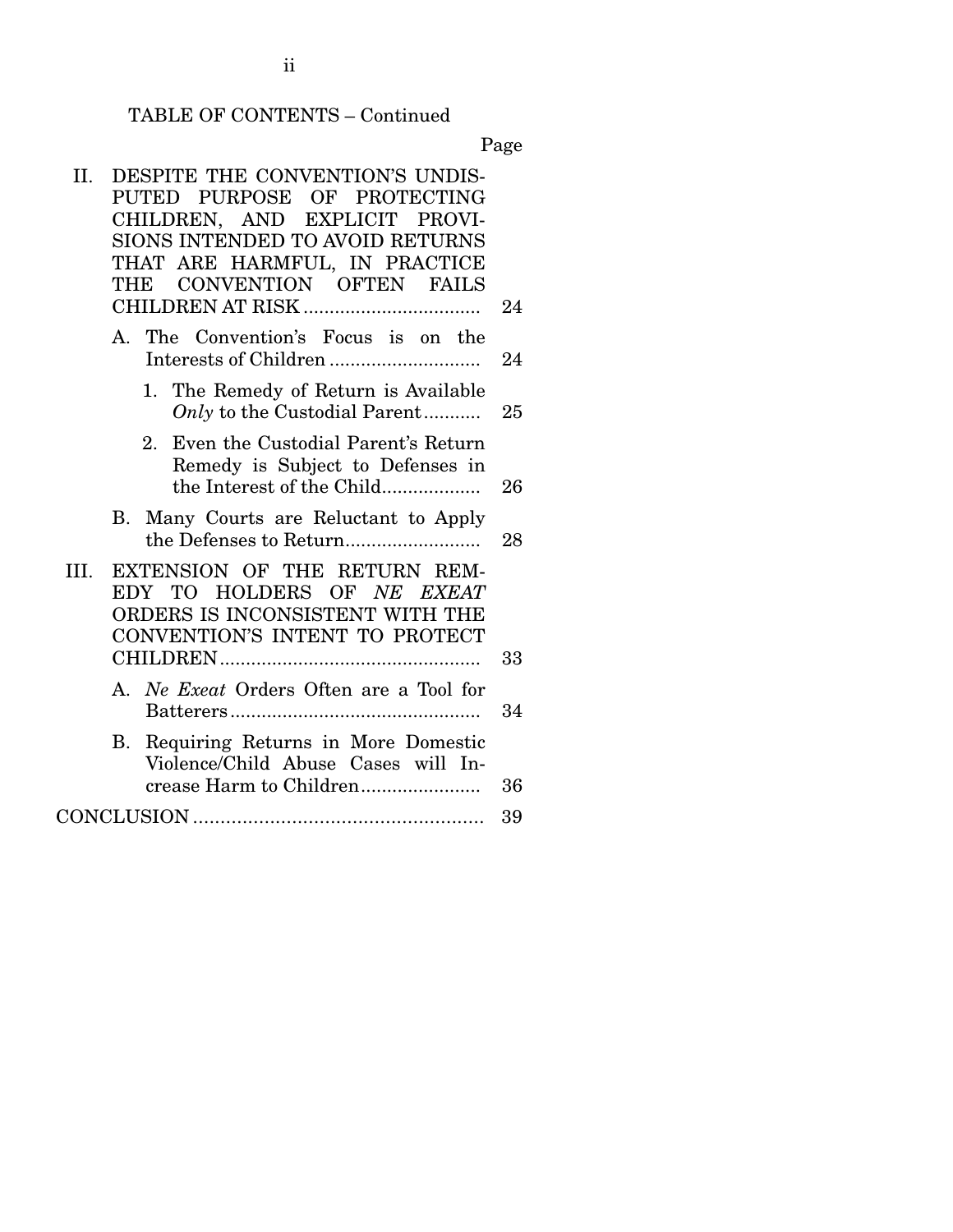# Page

# CASES

| <i>In re A.V.P.G.</i> , 251 S.W.3d 117 (Tex. App. 2008)30 |
|-----------------------------------------------------------|
| Aldinger v. Segler, 263 F.Supp.2d 284 (D.P.R.             |
| Baran v. Beaty, 526 F.3d 1340 (11th Cir. 2008)31          |
| Belay v. Getachew, 272 F.Supp.2d 553 (D. Md.              |
| Blondin v. Dubois, 189 F.3d 240 (2d Cir. 1999)22, 31      |
| Croll v. Croll, 229 F.3d 133 (2d Cir. 2000)25             |
| Dallemagne v. Dallemagne, 440 F.Supp.2d 1283              |
| Dalmasso v. Dalmasso, 9 P.3d 551 (Kan. 2000)30            |
| Friedrich v. Friedrich, 78 F.3d 1060 (6th Cir.            |
| Jaet v. Siso, No. 08-81232-CIV, 2009 WL 35270             |
| Janakakis-Kostun v. Janakakis, 6 S.W.3d 843               |
| Maryland v. Castillo, No. 108119017-22 (Balt.             |
| Mendez Lynch v. Mendez Lynch, 220 F.Supp.2d               |
| Simcox v. Simcox, 511 F.3d 594 (6th Cir. 2007) 23, 27     |
| Steffen v. Severina, 966 F.Supp. 922 (D. Ariz.            |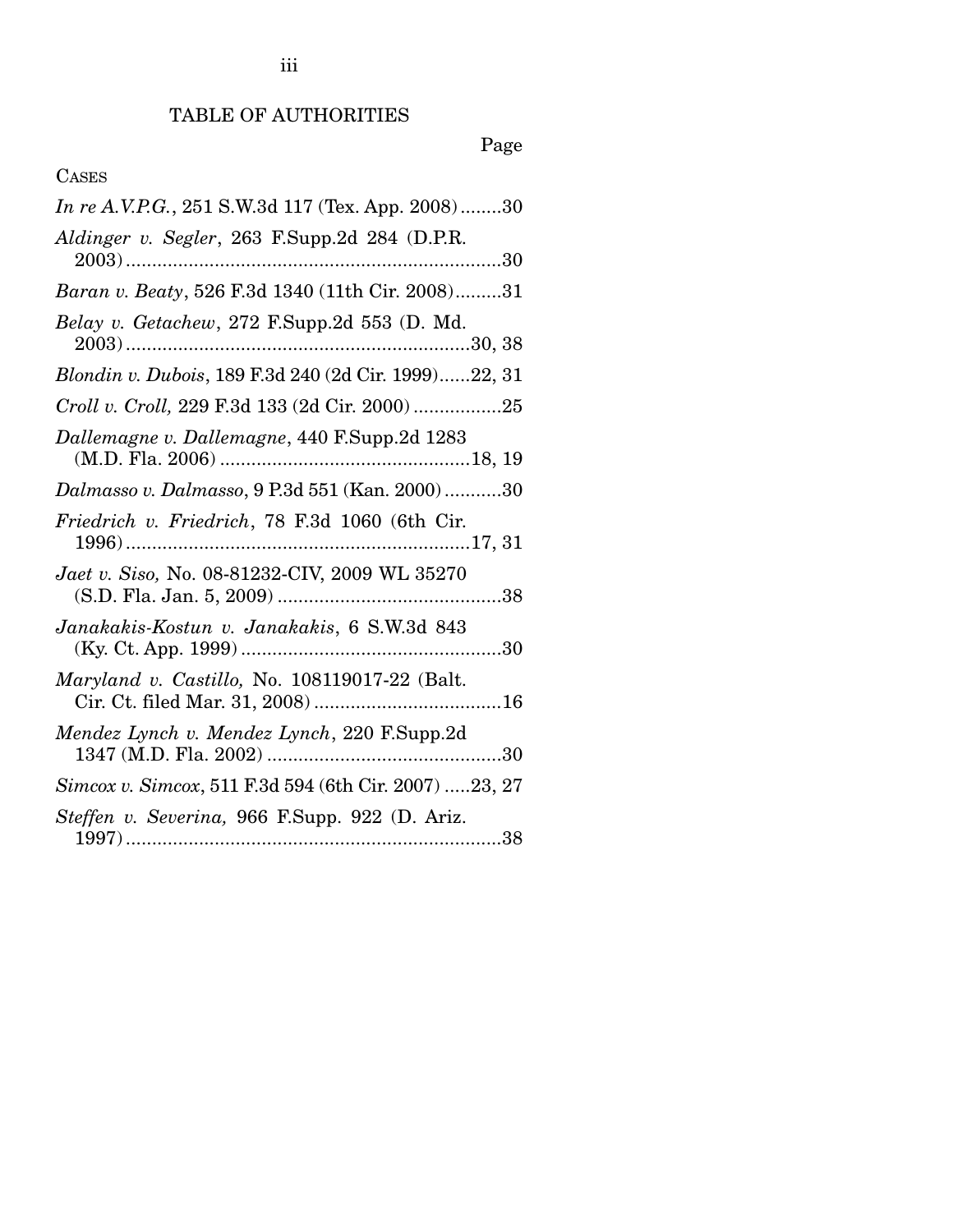| Page                                                                                                      |
|-----------------------------------------------------------------------------------------------------------|
| Tabacchi v. Harrison, No. 99 C 4130, 2000 WL<br>190576 (N.D. Ill. Feb. 10, 2000)9, 29, 30, 38             |
| Town of Castle Rock, Colorado v. Gonzales, 545                                                            |
| Van de Sande v. Van de Sande, 431 F.3d 567                                                                |
| <i>In re Walsh</i> , 31 F.Supp.2d 200 (D. Mass. 1998),<br>aff'd in part, rev'd in part, 221 F.3d 204 (1st |
| Walsh v. Walsh, 221 F.3d 204 (1st Cir. 2000)23                                                            |
| <b>STATUTES AND TREATIES</b>                                                                              |
| Hague Convention, Preamble, reprinted in 51<br>Fed. Reg. 10,494 (Mar. 26, 1986)33                         |
| Hague Convention, Article 124, 25, 33                                                                     |
|                                                                                                           |
|                                                                                                           |
|                                                                                                           |
| Hague Convention, Article 20 27, 28, 29                                                                   |
|                                                                                                           |
|                                                                                                           |
|                                                                                                           |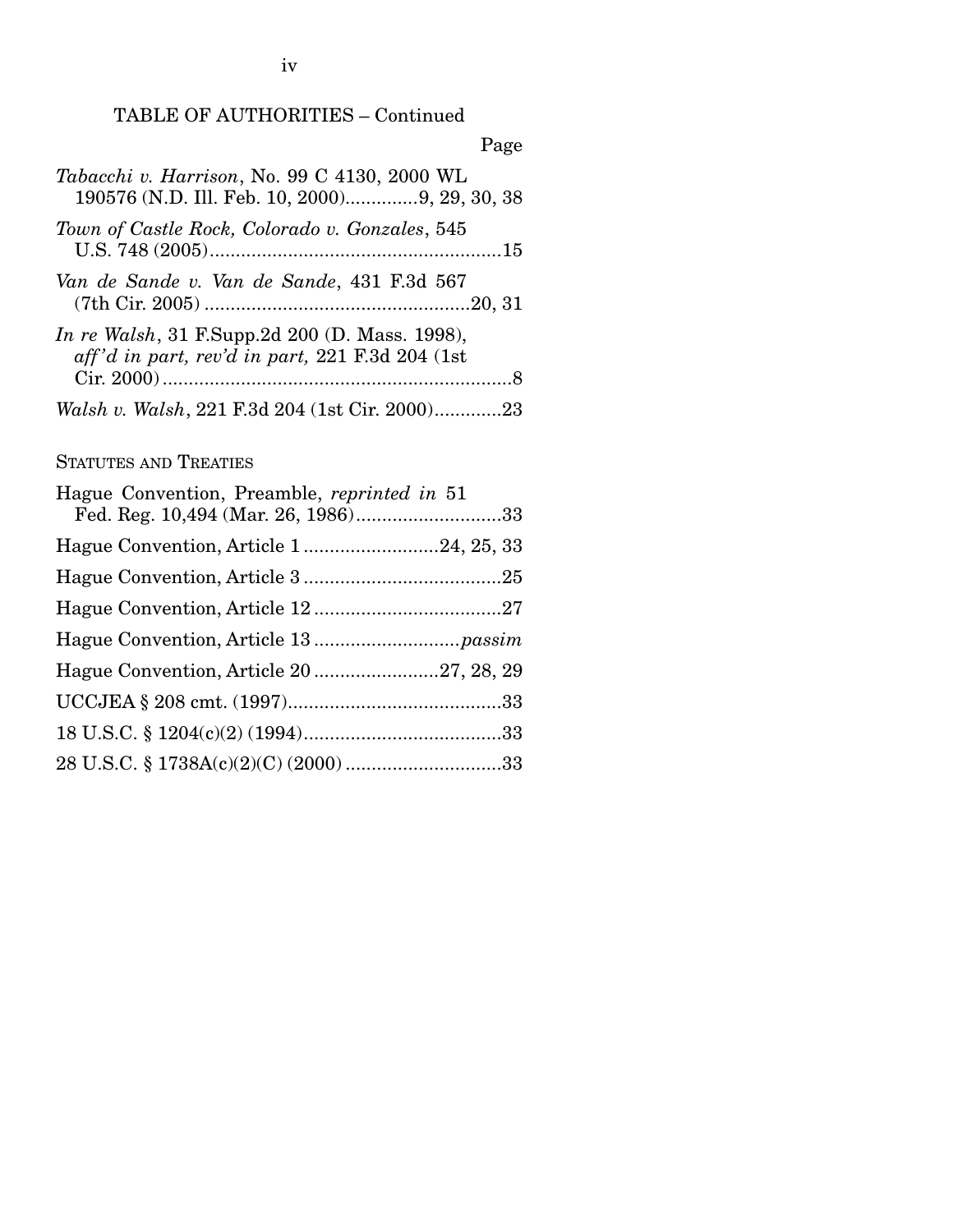## Page

| Hague International Child Abduction Conven-<br>tion, Text and Legal Analysis, 51 Fed. Reg. |  |
|--------------------------------------------------------------------------------------------|--|
|                                                                                            |  |

### LEGISLATIVE

| Sense of Congress Respecting Child Custody   |  |  |
|----------------------------------------------|--|--|
| Determinations, H.R. Rep. No. 101-737        |  |  |
|                                              |  |  |
| Battered Immigrant Women Protection Act of   |  |  |
| 2000, § 1503, Pub. L. No. 106-386, 114 Stat. |  |  |
|                                              |  |  |

## JOURNALS AND LAW REVIEWS

| Abigail H. Gewirtz & Jeffrey L. Edleson, Young<br>Children's Exposure to Intimate Partner                                               |
|-----------------------------------------------------------------------------------------------------------------------------------------|
| Violence: Towards a Developmental Risk &<br>Resilience Framework for Research & Inter-<br>vention, 22 J. of Family Violence 151 (2007)9 |
| Carol S. Bruch, The Unmet Needs of Domestic<br>Violence Victims & Their Children in Hague<br>Child Abduction Convention Cases, 38 Fam.  |
| David Finkelhor, et al., Poly-victimization: A<br>Neglected Component in Child Victimization,                                           |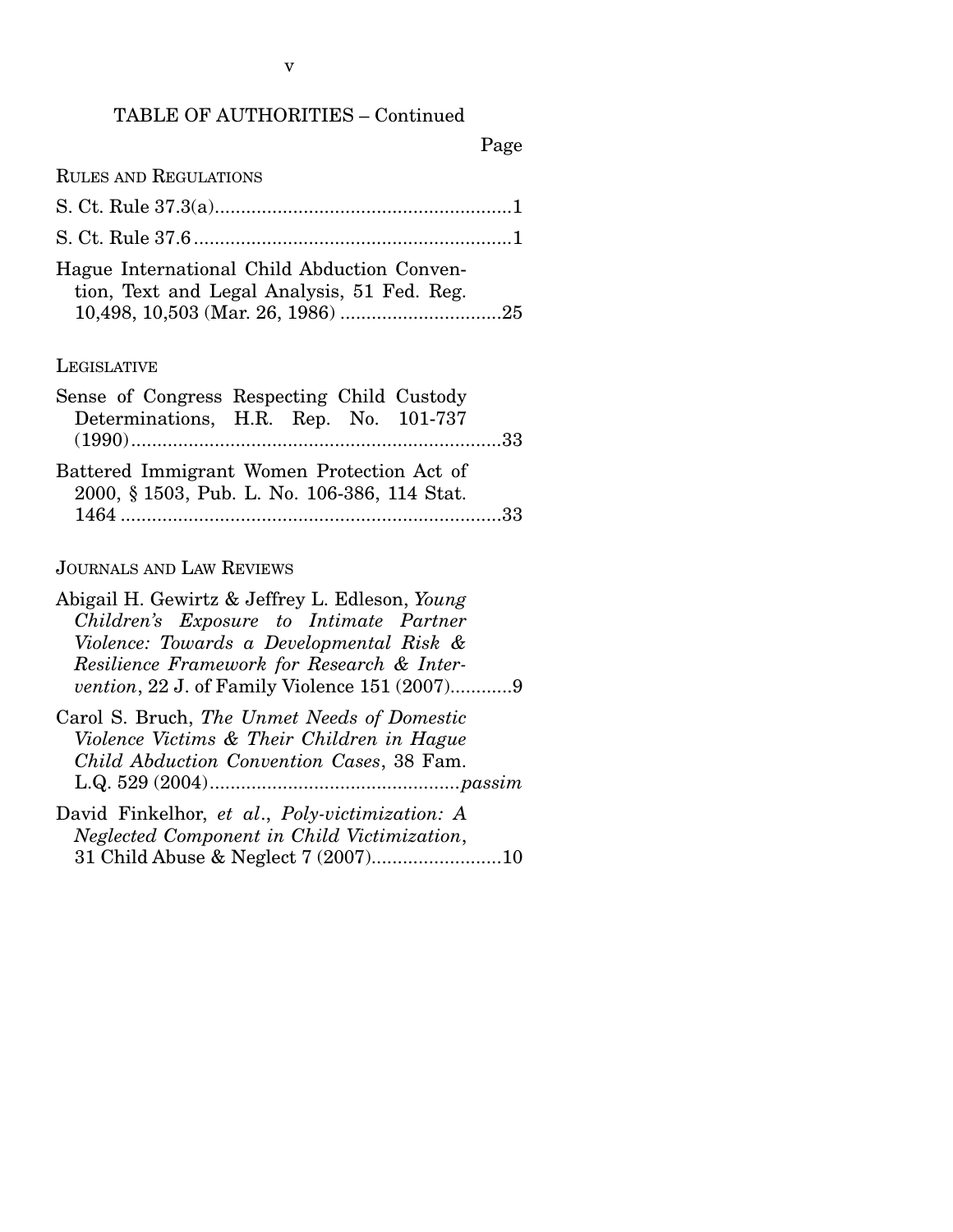Page

| Deborah Epstein, et al., Transforming Aggres-<br>sive Prosecution Policies: Prioritizing Victims'<br>Long-term Safety in the Prosecution of Do-<br>mestic Violence Cases, 11 Am. U. J. Gender.,                |
|----------------------------------------------------------------------------------------------------------------------------------------------------------------------------------------------------------------|
| Evan Stark & Ann Flitcraft, Women and<br>Children at Risk: A Feminist Perspective on<br>Child Abuse, 18 (1) Int'l J. of Health Servs.                                                                          |
| G. Anne Bogat, Trauma Symptoms Among<br>Infants Exposed to Intimate Partner Violence,                                                                                                                          |
| Janet M. Bowermaster, Relocation Custody<br>Disputes Involving Domestic Violence, 46 U.                                                                                                                        |
| Janet R. Johnston & Linda K. Girdner, Early<br>Identification of Parents at Risk for Custody<br>Violations & Prevention of Child Abduc-<br>tions, 36 Fam. & Conciliation Cts. Rev. 392                         |
| Joan S. Meier, Domestic Violence Child Custody<br>and Child Protection: Understanding Judi-<br>cial Resistance and Imagining the Solutions,<br>11 Am. U. J. Gender, Soc. Pol'y & the Law<br>657 $(2003)$<br>20 |
| Judith S. Wallerstein and T. J. Tanke, To Move<br>or Not to Move: Psychological and Legal<br>Considerations in the Relocation of Children<br>Following Divorce, 30 Fam. L.Q. 305 (1996)38                      |

vi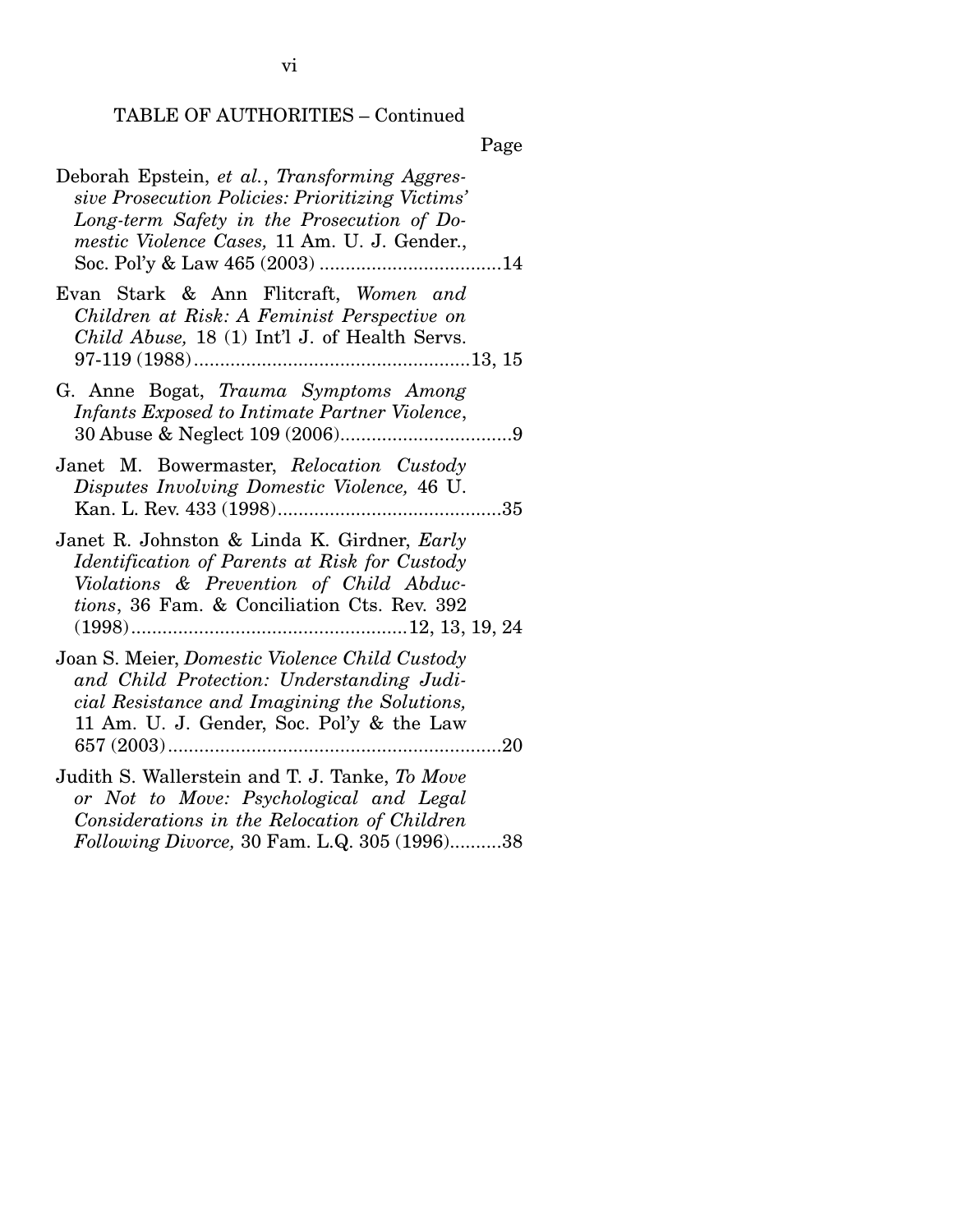| Page                                                                                                                                                                                                                             |
|----------------------------------------------------------------------------------------------------------------------------------------------------------------------------------------------------------------------------------|
| Lynn Hecht Schafran, Evaluating the Evalu-<br>ators: Problems with "Outside Neutrals," The                                                                                                                                       |
| Martha Mahoney, Legal Images of Battered<br>Women: Redefining the Issue of Separation<br>Assault, 90 Mich. L. Rev. 1 (1991) 13                                                                                                   |
| Mary C. Wagner, Belem do Para: Moving<br>toward Eradication of Domestic Violence in<br><i>Mexico</i> , 22 Penn. St. Int'l L. Rev. 349 (2003) 18                                                                                  |
| Merle H. Weiner, International Child Abduc-<br>tion & the Escape from Domestic Violence, 69                                                                                                                                      |
| Merle H. Wiener, Navigating the Road Between<br>Uniformity and Progress: The Need for<br>Purposive Analysis of the Hague Convention<br>On the Civil Aspects of International Child<br>Abduction, 33 Colum. Hum. Rts. L. Rev. 275 |
| Merle H. Weiner, Strengthening Article 20, 38                                                                                                                                                                                    |
| Merle H. Weiner, <i>Half-Truths, Mistakes, &amp;</i><br><b>Embarrassments: The United States Goes to</b><br>the Fifth Meeting of the Special Commission<br>to Review the Operation of the Hague Con-                             |

*vention on the Civil Aspects of International Child Abduction*, 1 Utah L. Rev. 222

(2008) ..................................................... 5, 6, 7, 28, 36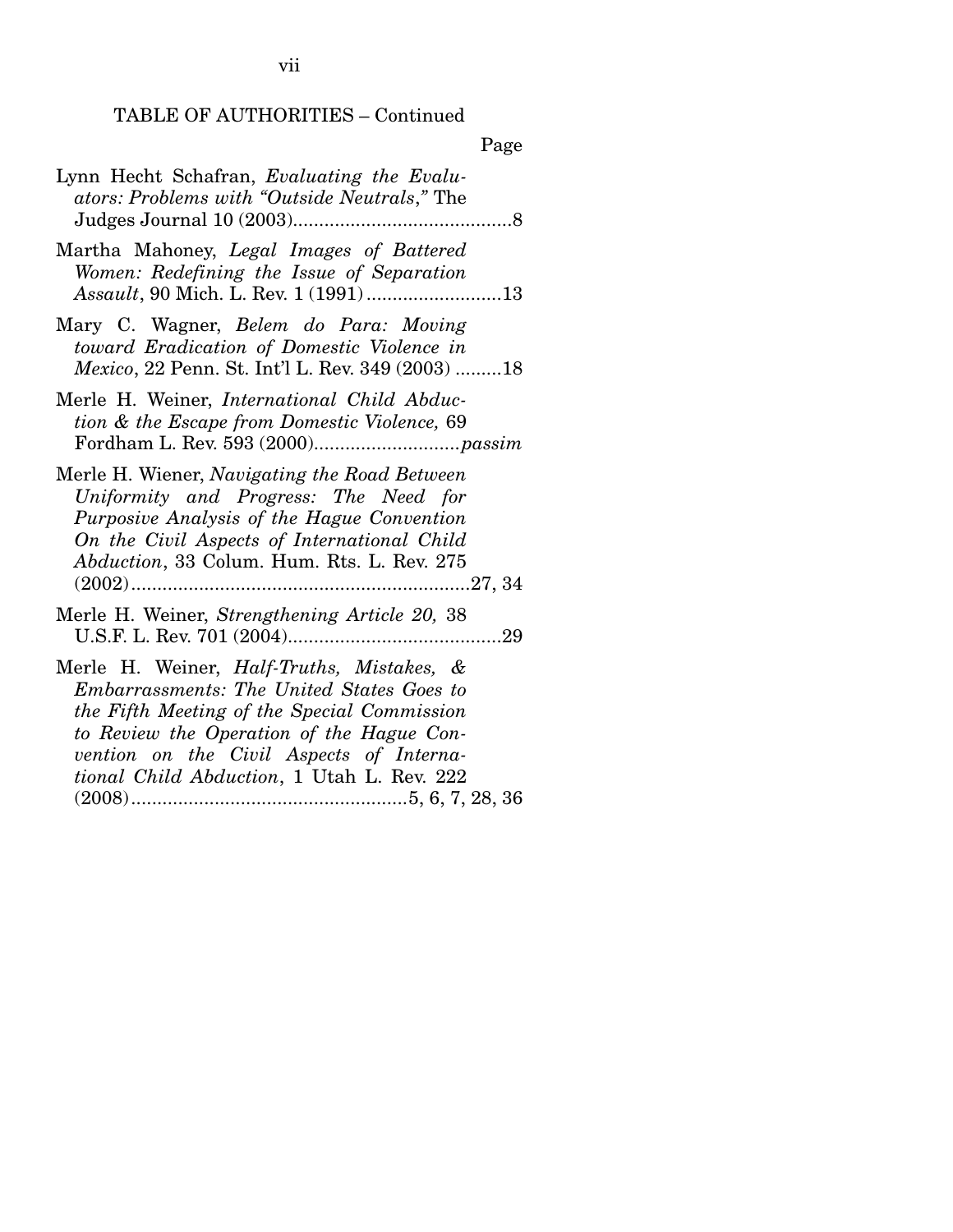viii

## TABLE OF AUTHORITIES – Continued

Page

| Miranda Kaye, The Hague Convention and the<br>Flight from Domestic Violence: How Women<br>& Children are Being Returned by Coach &<br>Four, 13 Int'l J.L., Pol'y & Fam. 191 (1999)passim |
|------------------------------------------------------------------------------------------------------------------------------------------------------------------------------------------|
| Patricia M. Hernandez, The Myth of Machismo:<br>An Everyday Reality for Latin American<br>Women, 15 St. Thomas L. Rev. 859 (2003) 18, 20                                                 |
| Paula Lucas, Help for American Women and<br>Children Abused Abroad, Domestic Violence<br>Report, 14:6 (Aug./Sept. 2009)16, 23, 37                                                        |
| Peter G. Jaffe, et al., Common Misconceptions<br>in Addressing Domestic Violence in Child<br>Custody Disputes, 54 Juv. & Fam. Ct. J. 57-                                                 |
| Suddha Shetty & Jeffrey L. Edleson, Adult<br>Domestic Violence in Cases of International<br>Parental Child Abduction, 11 Violence                                                        |
| Yvette Lopez, Sleeping with the Enemy: Mexico<br>& Domestic Violence, Out for a Rude Awaken-<br>ing or Rising in Time?, 25 Women's Rts. L.                                               |

#### OTHER PUBLICATIONS

Adele Harrell & Barbara E. Smith, *Effects of Restraining Orders on Domestic Violence Victims, in Do Arrests and Restraining Orders Work?* 233 (Eve S. Buzawa & Carl G. Buzawa eds. 1996) .................................................. 22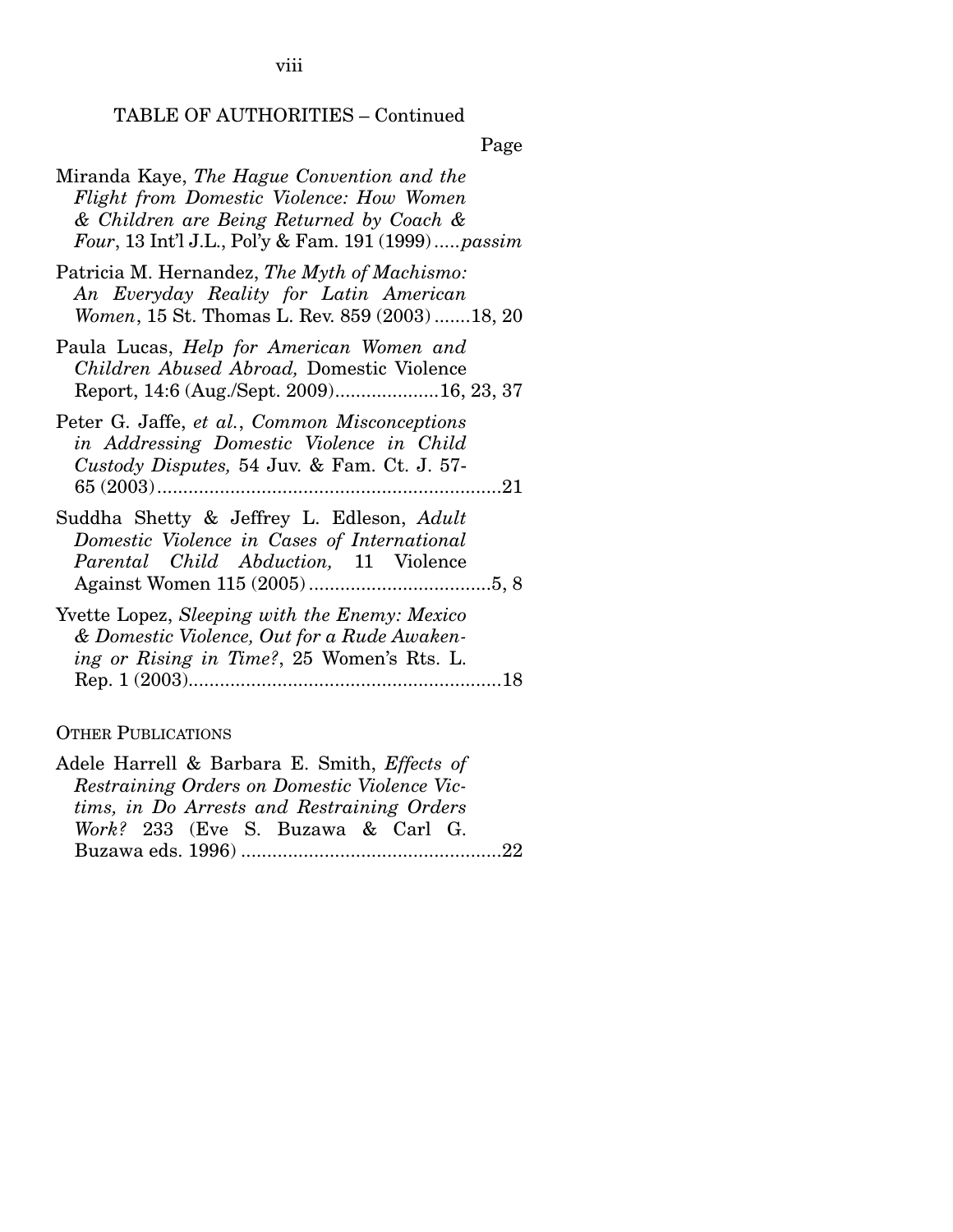| Bureau of Democracy, Human Rights, and<br>Labor, U.S. Dep't of State, Human Rights<br>Reports: Chile (2008), available at http://<br>www.state.gov/g/drl/rls/hrrpt/2008/wha/119152.<br>$htm$                                                                                         |
|--------------------------------------------------------------------------------------------------------------------------------------------------------------------------------------------------------------------------------------------------------------------------------------|
| Bureau of Democracy, Human Rights, and<br>Labor, U.S. Dep't of State, Human Rights<br>Reports: Greece (2008), available at http://<br>www.state.gov/g/drl/rls/hrrpt/2008/eur/119082.                                                                                                 |
| Bureau of Democracy, Human Rights, and<br>Labor, U.S. Dep't of State, Human Rights<br>Reports: Mexico (2008), available at http://<br>www.state.gov/g/drl/rls/hrrpt/2008/wha/119166.                                                                                                 |
| Elisa Pérez-Vera, Explanatory Report: Hague<br>conference on Private International Law, 3<br>Acts and Documents of the Fourteenth<br>Session (Child Abduction) (1980), available<br>$at$ http://www.hcch.net/index_en.php?act=                                                       |
| Evan Stark, Coercive Control: The Entrapment<br>of Women in Personal Life (2007)13                                                                                                                                                                                                   |
| Failure to Protect? Domestic violence and the<br>experiences of abused women and children in<br>the family courts, Women's Aid, November<br>11, 2003, available at http://www.womensaid.<br>org.uk/domestic-violence-articles.asp?section=<br>00010001002200020001&itemid=1194&page= |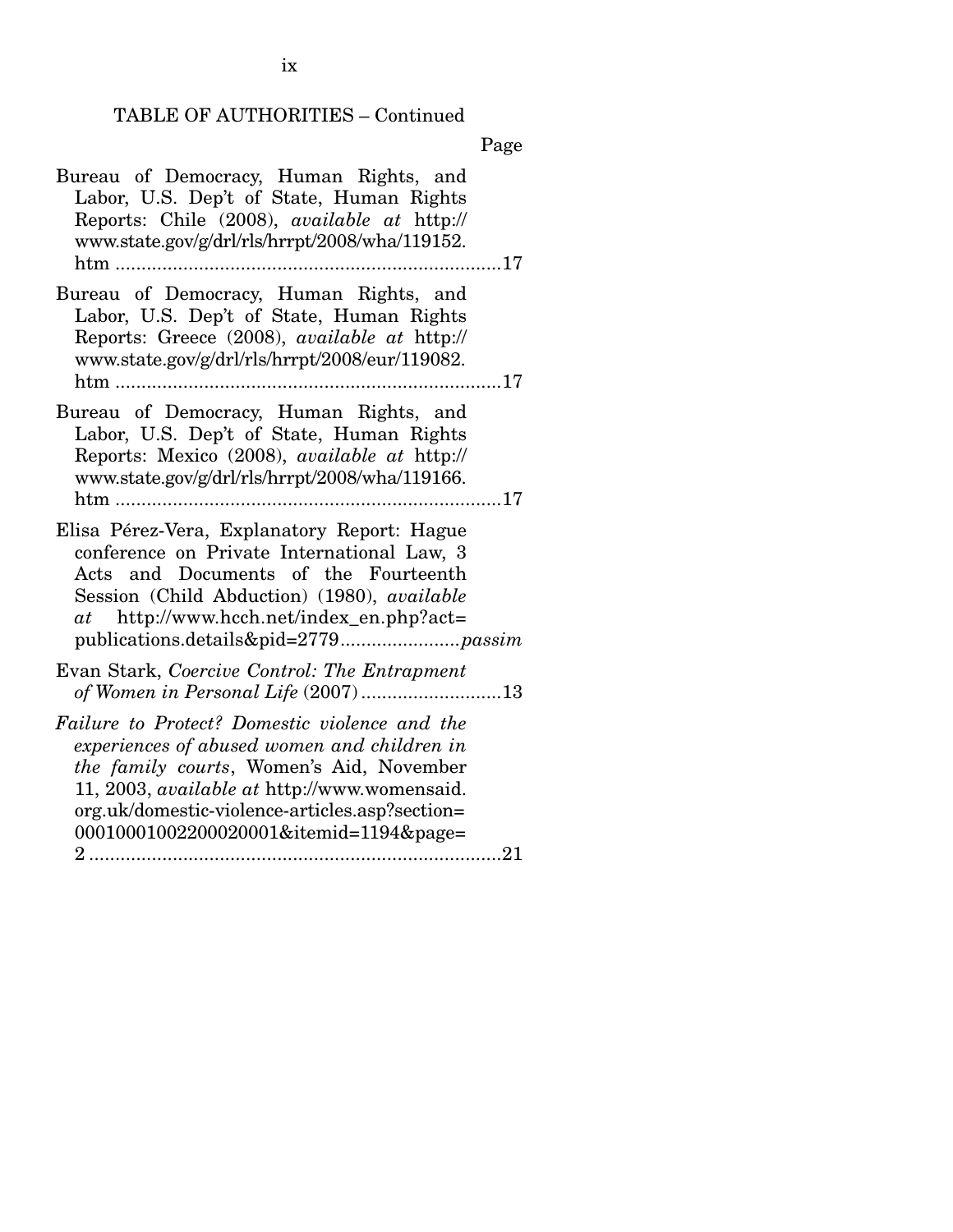| Janet R. Johnston, et al., Early Identification of<br>Risk Factors for Parental Abduction, Juve-<br>nile Justice Bulletin 3-5 (March 2001),<br><i>available at http://www.ncjrs.gov/pdffiles1/</i>                                                                                            |  |
|-----------------------------------------------------------------------------------------------------------------------------------------------------------------------------------------------------------------------------------------------------------------------------------------------|--|
| Jeffrey Edleson, et al., Multiple Perspectives on<br>Battered Mothers and Their Children Fleeing<br>to the U.S. for Safety: A Study of Hague<br>Convention Cases (Draft Final Report to the<br>National Institute of Justice) St. Paul, MN:<br>University of Minnesota (2009)8, 9, 13, 29, 32 |  |
| J.L. Edleson, <i>Emerging Responses to Children</i><br><i>Exposed to Domestic Violence</i> , National On-<br>line Resource Center on Violence Against<br>Women 2 (Oct. 2006), retrieved Oct. 14, 2009,                                                                                        |  |
| Jeffrey Fagan, The Criminalization of Domestic<br>Violence: Promises and Limits, NIJ Research                                                                                                                                                                                                 |  |
| Jonathan Bor, "What Drives Parents to Kill?,"                                                                                                                                                                                                                                                 |  |
| Lundy Bancroft & Jay Silverman, The Batterer                                                                                                                                                                                                                                                  |  |
| Marilyn Freeman, <i>International Child Abduc-</i><br>tion: The Effects, reunite International Child                                                                                                                                                                                          |  |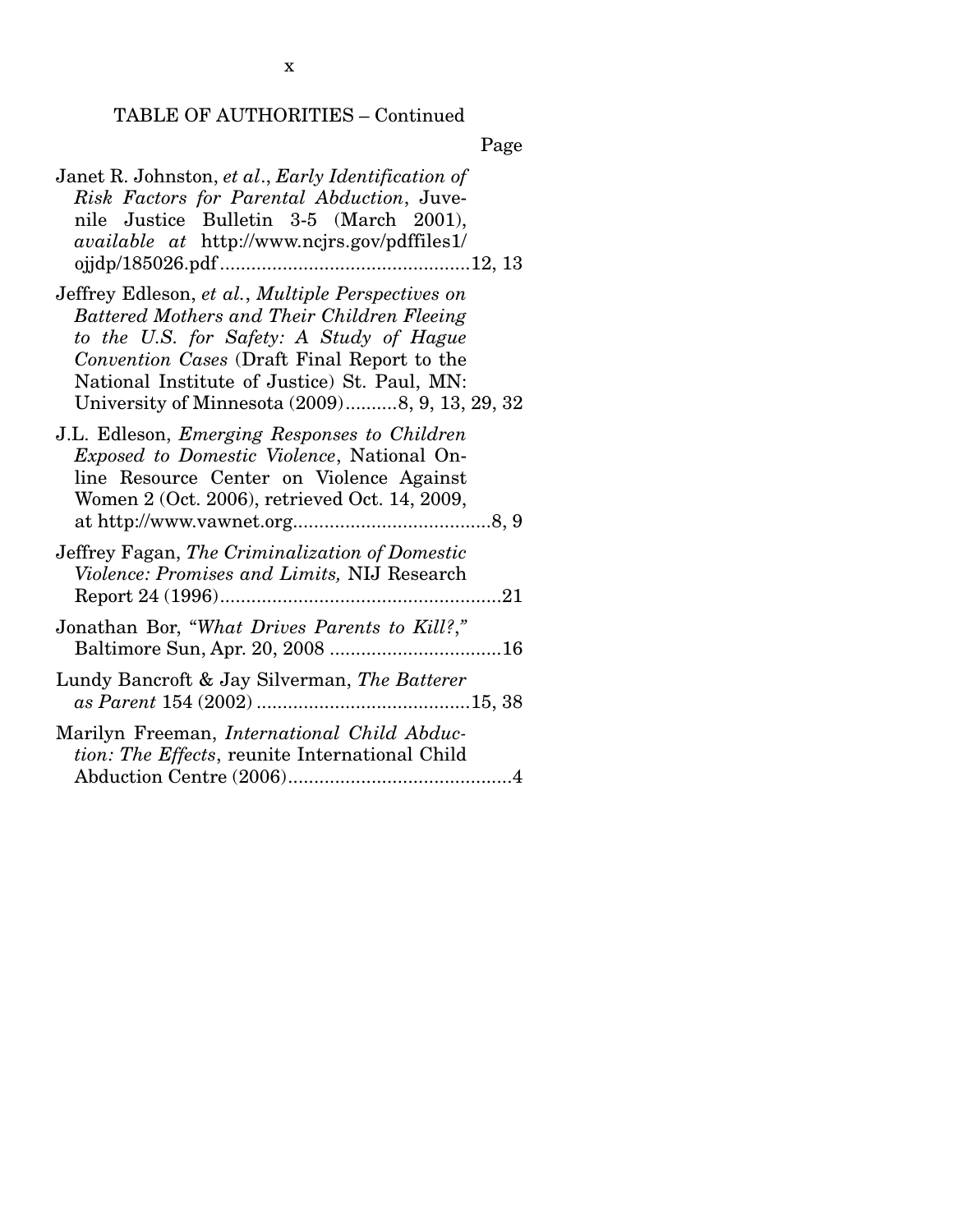| Nigel Lowe, A Statistical Analysis of Applica-<br>tions Made in 2003 under the Hague Con-<br>vention of 25 October 1980 on the Civil<br>Aspects of International Child Abduction, at                                                                                                                                      |  |
|---------------------------------------------------------------------------------------------------------------------------------------------------------------------------------------------------------------------------------------------------------------------------------------------------------------------------|--|
| Paola Totaro, Following a court order killed<br>her, Sydney Morning Herald, May 4, 200937                                                                                                                                                                                                                                 |  |
| Patricia Tjaden & Nancy Thoennes, Extent,<br>Nature, and Consequences of Intimate Part-<br>ner Violence: Findings From the National<br>Violence Against Women Survey 37-38, U.S.<br>Dept. of Justice, National Institute of Jus-<br>tice, NCJ 181867 (2000) available at http://<br>ncjrs.org/pdffiles1/nij/181867.pdf 13 |  |
| Paula Lucas, Founder's Story, Americans Over-                                                                                                                                                                                                                                                                             |  |
| Report of the American Psychological Associa-<br>tion Presidential Task Force on Violence in<br>the Family, Violence and the Family 40<br>34                                                                                                                                                                              |  |
| reunite Research Unit, The Outcomes for<br>Children Returned Following an Abduction,                                                                                                                                                                                                                                      |  |
| U.S. Department of State, Report on Compli-<br>ance with the Hague Convention on the Civil<br>Aspects of International Child Abduction, 5                                                                                                                                                                                 |  |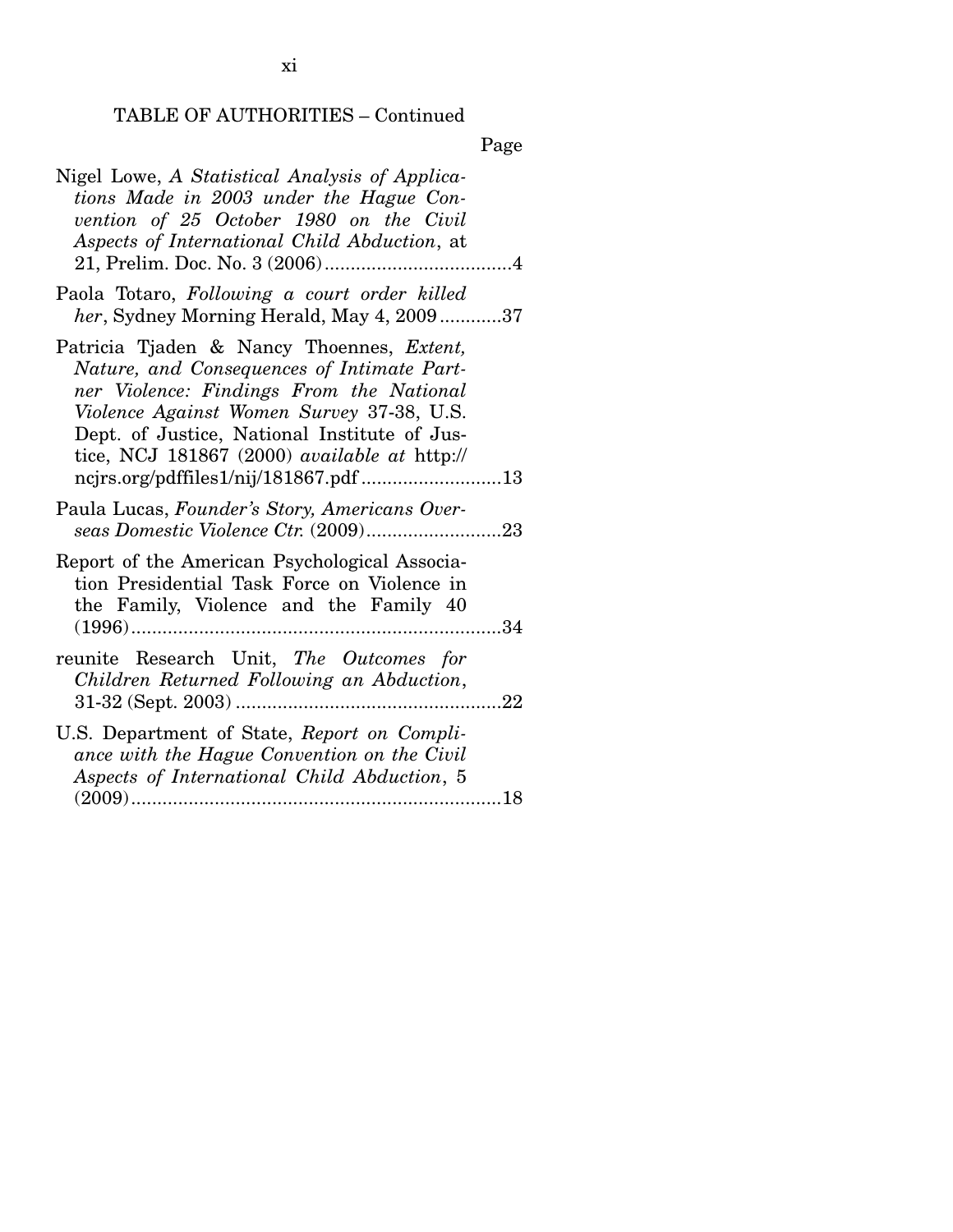Page

Australian Law Reform Commission (1994) *Equality Before the Law: Justice for Women*, Rep. No. 69 pt. I, § 9.45, Sydney ............................ 32

xii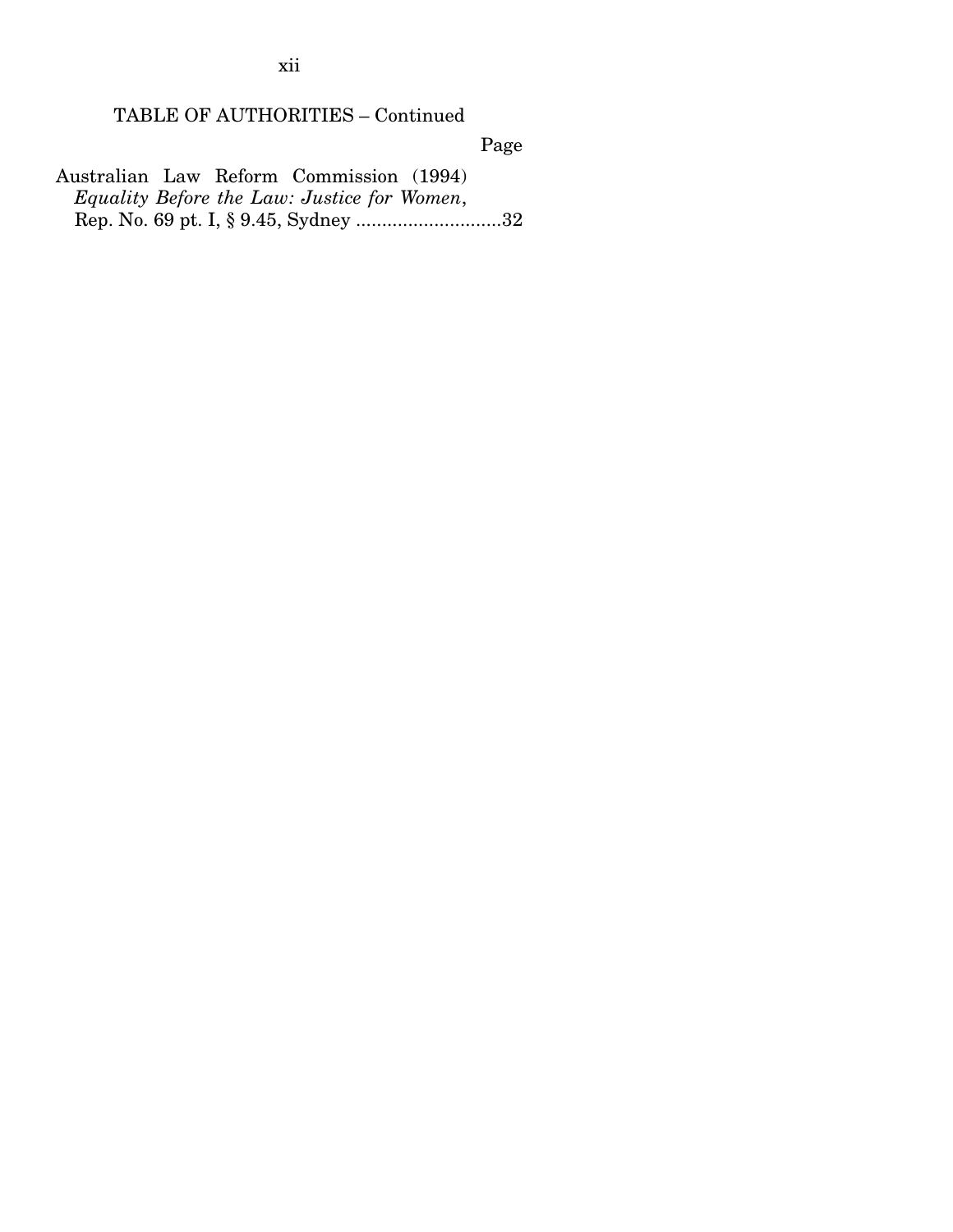### **INTEREST OF THE** *AMICI CURIAE*<sup>1</sup>

*Amici* are organizations combating domestic violence through litigation, legislation, and policy initiatives. *Amici* have extensive experience working with survivors of domestic violence and engaging in legal and policy reform efforts on behalf of them.

*Amici* are concerned about the detrimental applications of the Hague Convention on the Civil Aspects of International Child Abduction, Oct. 25, 1980, T.I.A.S. No. 11670 (the "Convention") to abused women and children. *Amici* are aware that many children who must return to the country from which they fled are ultimately re-abused or suffer other significant harms. Extension of the Convention's return remedy to non-custodial parents who possess a *ne exeat* order will exacerbate this problem and is inconsistent with the language and purpose of the Convention. *Amici* therefore submit this brief in support of Respondent.

--------------------------------- ♦ ---------------------------------

<sup>&</sup>lt;sup>1</sup> The identities and interests of *Amici* are described in Appendix C to this brief. The parties have consented to the filing of this brief in letters filed with the Clerk. *See* S. Ct. Rule 37.3(a). No counsel for any party had any role in authoring this brief, and no one other than *Amici* provided any monetary contribution to its preparation or submission. *See* S. Ct. Rule 37.6.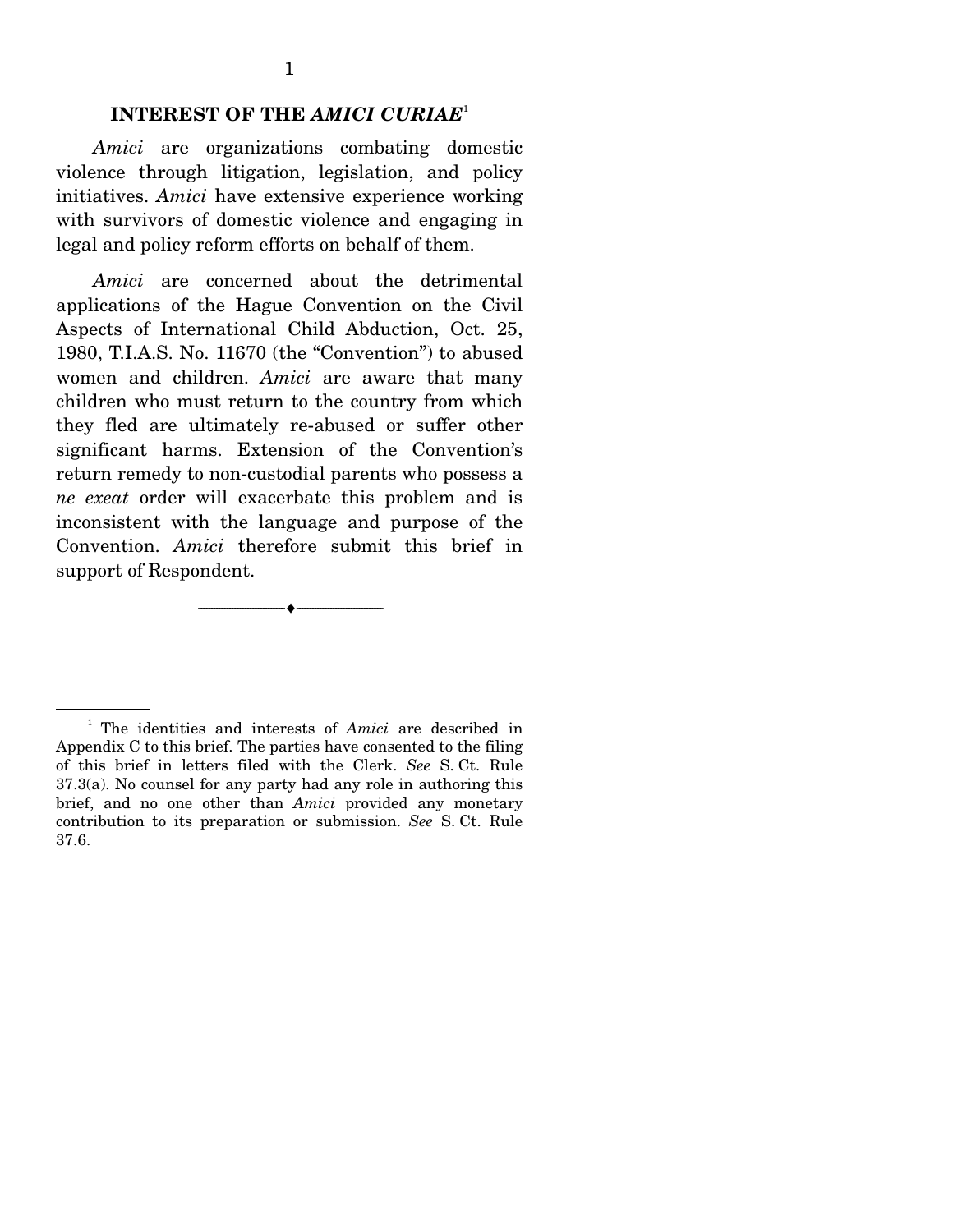The Court's ruling in this case will have a significant impact on American women fleeing spousal or child abuse with their children. The Convention's original focus – on child abductions by non-custodial parents – has been overtaken by a new reality: primary caretaker mothers fleeing with their children. Because domestic violence and child abuse are at issue in many of these cases, and because *ne exeat* orders are a frequent tool of batterers, the Court's resolution of this case will have a disproportionate impact on battered women and their children.

 The Convention's over-arching purpose in reducing child abduction was to prevent harm to children. Indeed, children's interests take priority over the rights of the left-behind parent in numerous provisions. Yet courts frequently interpret the Convention as requiring a child's return even in situations where return will subject the child or the child's mother to the same violence and abuse from which they just escaped. Such returns risk the child's direct abuse, traumatic exposure to the mother's abuse, and/or the devastating loss of the primary caretaker. These results are inconsistent with the aims of the Convention, which explicitly recognizes that some returns are harmful to children and should not be ordered. Despite the Convention's explicit exceptions to return – for example, where there are "grave risks" of physical *or psychological* harm to children  $(A$ rticle  $13(b)$  – many courts interpret these defenses so narrowly as to render them ineffective.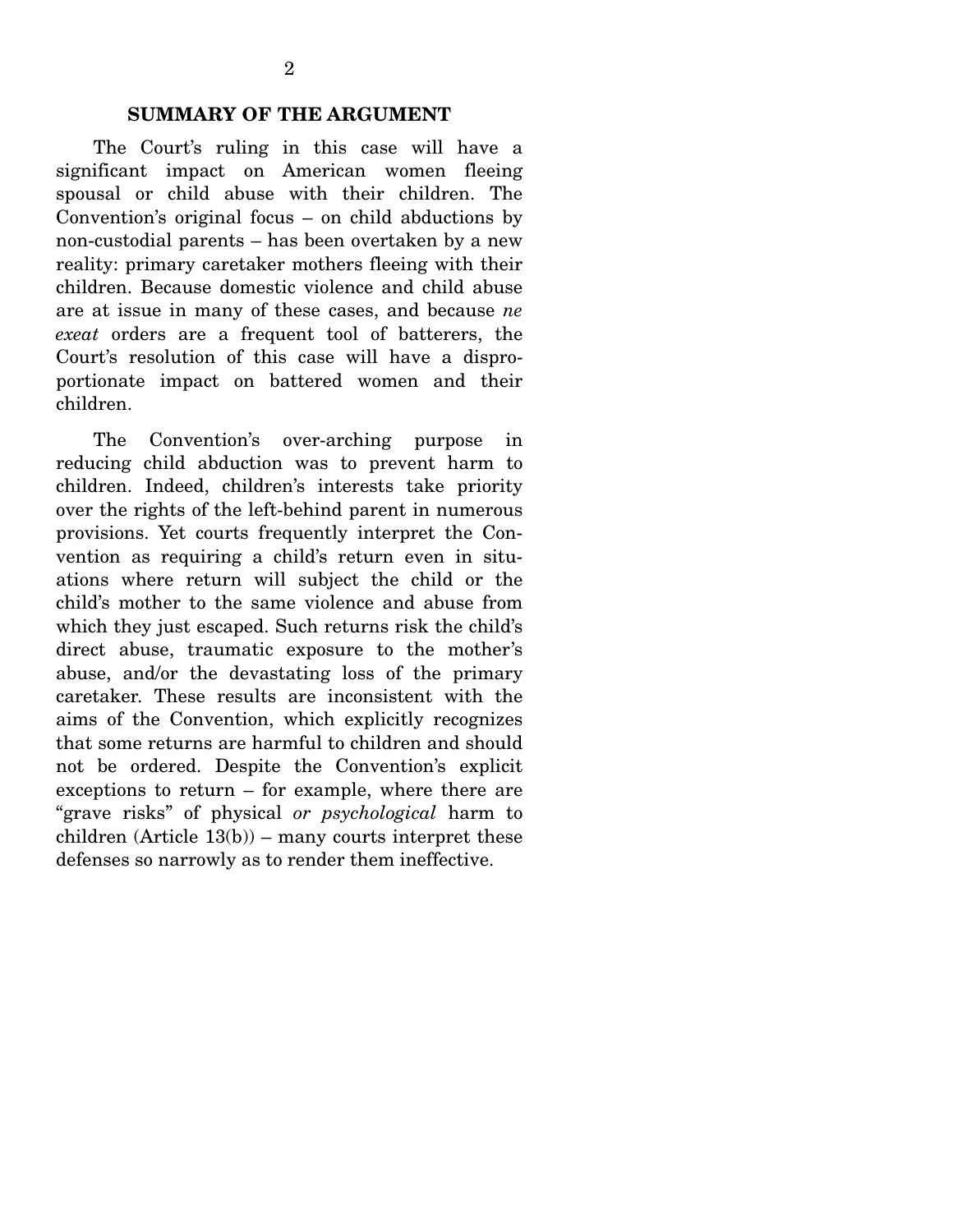Extending the return remedy to non-custodial parties who hold *ne exeat* orders, often batterers, will only exacerbate the difficulty abuse victims already face under the Convention and harm children. Such an outcome is contrary to the Convention's language and fundamental purpose. *Amici* therefore urge the Court to affirm the decision below.

# --------------------------------- ♦ --------------------------------- **ARGUMENT**

### **I. MANY HAGUE CASES INVOLVE MOTH-ERS AND CHILDREN FLEEING ABUSE**

Because a significant proportion of Convention cases now involve primary caretaker mothers fleeing abuse, ordering their return is often harmful to children.

### **A. Hague Cases Commonly Involve Mothers and Children Fleeing Domestic Violence and Child Abuse**

#### **1. Domestic Violence is Frequently Alleged as a Reason for Removal**

The international community's need for the Convention was fueled by an idea of a typical parental abduction in which a father who had lost custody abducted the children and sought a more favorable custody determination in another country. Merle H. Weiner, *International Child Abduction & the Escape from Domestic Violence,* 69 Fordham L. Rev. 593, 602-03, 607-09 (2000) (describing "prototype" of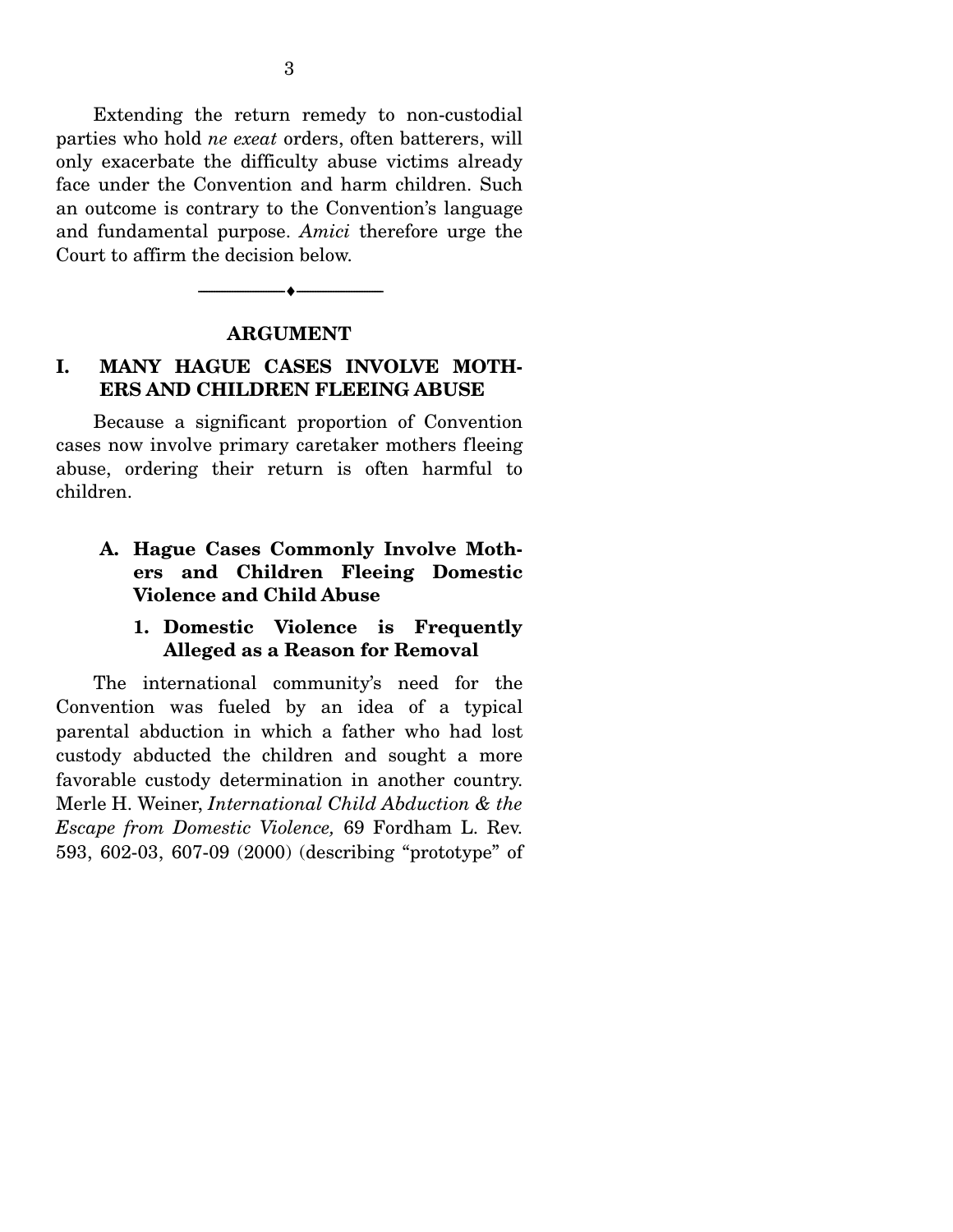male non-custodial abductor which fueled Congressional ratification and to lesser extent drafting of Convention). To the extent domestic violence was considered at the time, it was primarily in connection with the recognition that abusers often abduct children. *Id*. at 605-10.

 The current reality in Convention cases, however, is very different from the original paradigm. Empirical research confirms that 68 to 69 percent of "taking persons" are now mothers, not fathers. Nigel Lowe, *A Statistical Analysis of Applications Made in 2003 under the Hague Convention of 25 October 1980 on the Civil Aspects of International Child Abduction*, at 21, Prelim. Doc. No. 3 (2006) (discussing 2003 data from 58 responding signatory states and 1999 data from 39 states); *see also* Marilyn Freeman, *International Child Abduction: The Effects*, *reunite International Child Abduction Centre* (2006) (study sample consisted of 63 percent female parent abductors). Of these mothers, it appears the majority (84 percent) are sole or joint custodial parents. Lowe, *Statistical Analysis*, *supra*, at 23.

 Many of these women are fleeing domestic violence and/or child abuse. Violence against women has been characterized as "a notable risk marker for parental abduction." Miranda Kaye, *The Hague Convention and the Flight from Domestic Violence: How Women & Children are Being Returned by Coach & Four*, 13 Int'l J.L., Pol'y & Fam. 191, 193 (1999). Indeed, one study observed, "Family violence is characteristic of most of these families [who experience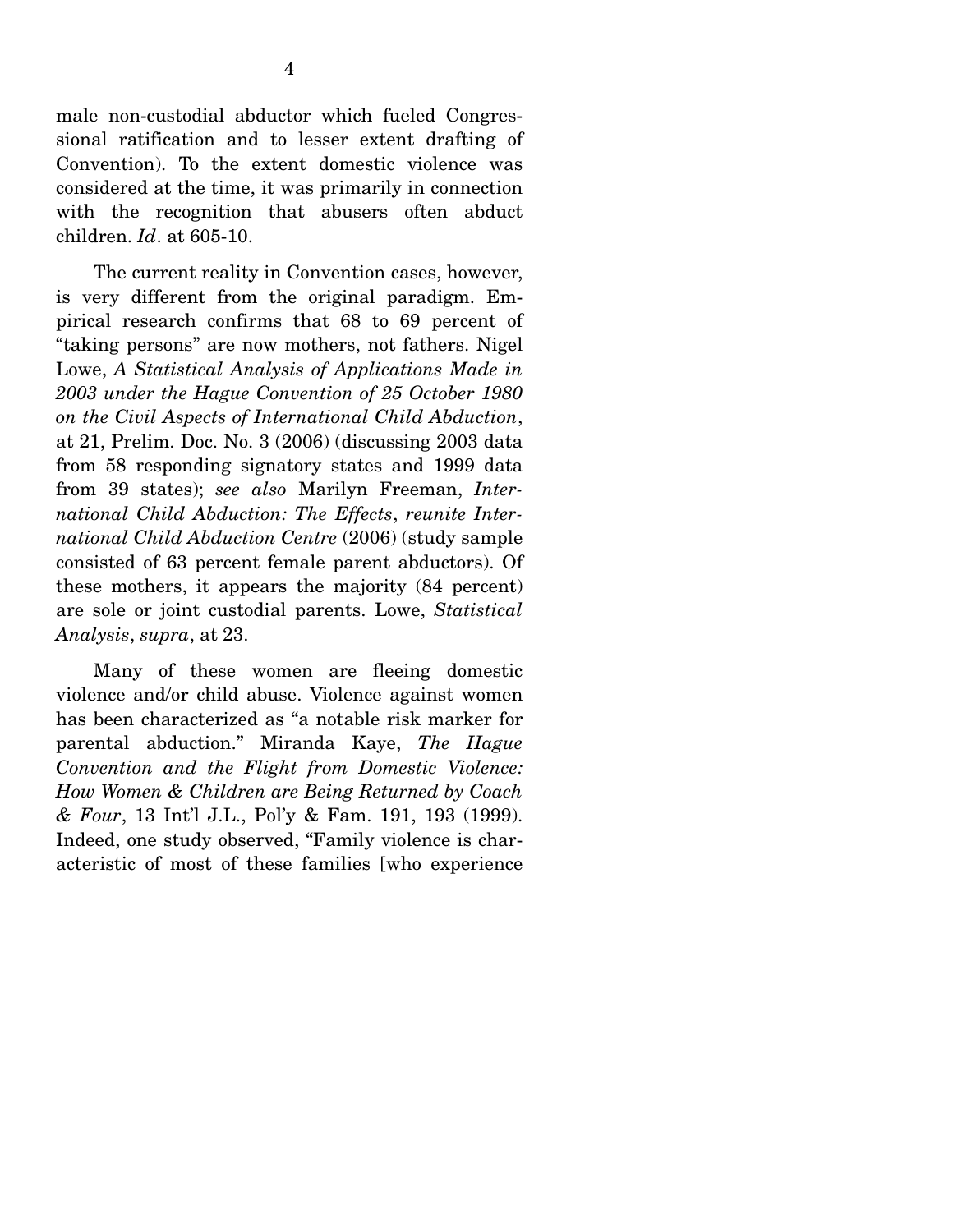international child abduction]. Allegations of spouse abuse, child abuse and serious child neglect are frequent, with many having sought restraining orders or reporting abuse to authorities." Kaye, *supra*, at 193 (quoting Linda Girdner, *et al.*, *International Child Abductors: Profile of the Abductors Most Likely to Succeed,* paper presented at the Second World Congress on Family Law and the Rights of Children and Youth, June 3, 1997, San Francisco, CA). Even though court decisions do not always reflect violence that has occurred – as in this case – one study found that approximately one-third of all published and unpublished U.S. Convention cases mentioned violence within the home. Suddha Shetty & Jeffrey L. Edleson, *Adult Domestic Violence in Cases of International Parental Child Abduction,* 11 Violence Against Women 115, 120 (2005).

Convention contracting states appear to have reached a general consensus that domestic violence is now a leading – if not *the* leading – problem in Convention cases. In the pre-meeting questionnaire preceding the Fifth Meeting of the Special Commission to Review the Operation of the Hague Convention, "country after country, including the United States, recognized that domestic violence is frequently raised as an issue by the respondent" in Hague proceedings. Merle H. Weiner, *Half-Truths, Mistakes, & Embarrassments: The United States Goes to the Fifth Meeting of the Special Commission to Review the Operation of the Hague Convention on the*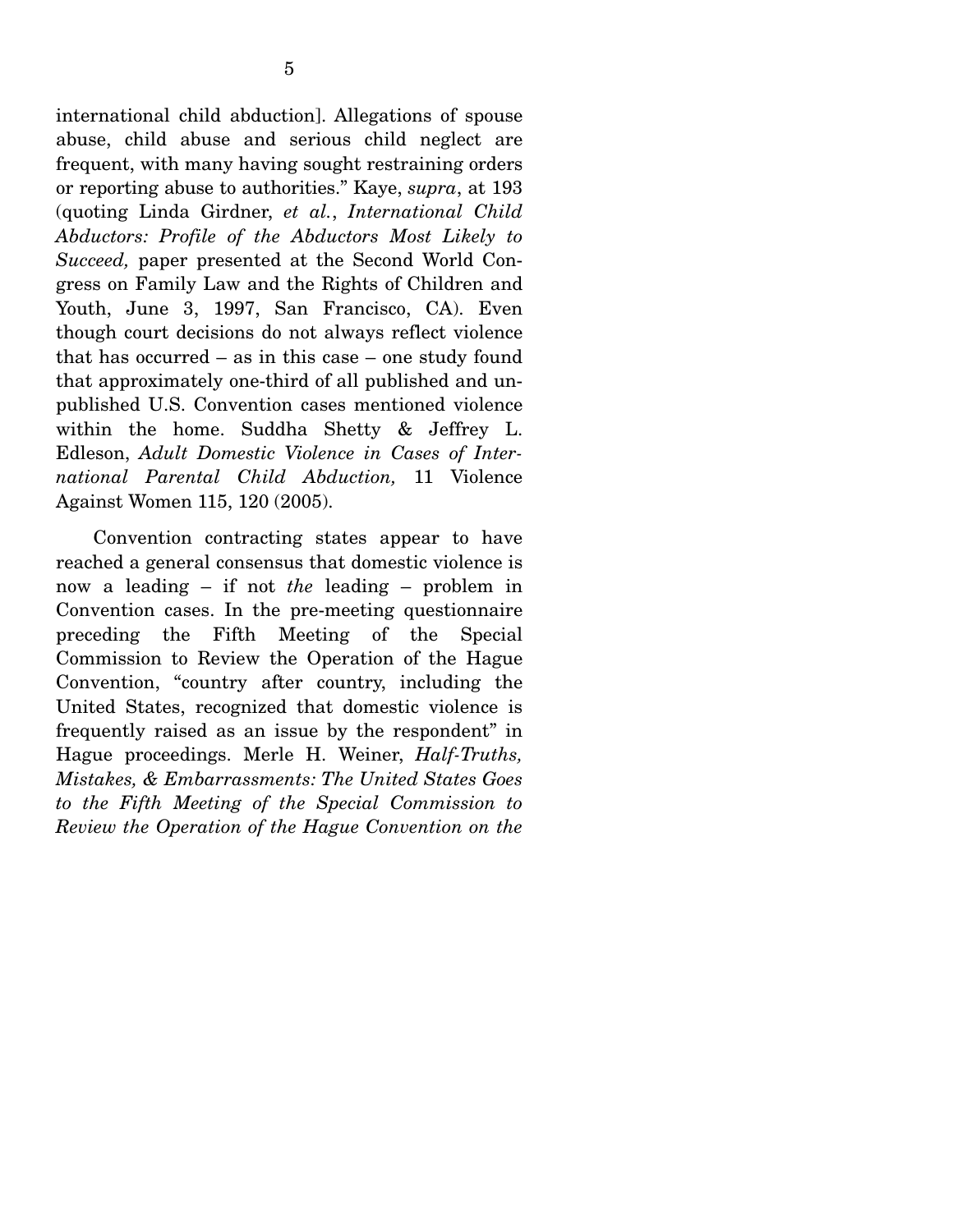*Civil Aspects of International Child Abduction*, 1 Utah L. Rev. 222, 223 n.5 (2008) (citing Hague Conference on Private International Law, *Collated Responses to the Questionnaire Concerning the Practical Operation of the Hague Convention of 25 October 1980 on the Civil Aspects of International Child Abduction*, at 309-319, Prelim. Doc. No. 2 (Oct. 2006), *available at* http://www.hcch.net/ ("Collated Re- $^{\rm sponses''}$ )). $^{\rm 2}$ 

 Domestic violence was explicitly on the agenda of the Fifth Meeting, and both the Special Commission Chair, Justice Catherine McGuinness of the Supreme Court of Ireland, and country representatives expressed serious concern about the way the Convention was "being used by abusive (usually male) parents to seek the return of children and primary carers . . . and that the Convention is moving away

<sup>&</sup>lt;sup>2</sup> The Collated Responses indicate the following about the frequency of abductors' reports of domestic violence: Argentina: "often allege these doings"; Canada (British Columbia): "routinely raised"; Canada (Quebec): "increasingly"; Colombia ("almost always"; Ecuador: "often used"; Finland: "quite frequently used"; France: "frequently invoked"; Iceland: "often raised"; Ireland: "used increasingly"; Israel: "often raised"; Netherlands: "frequently invoked"; New Zealand: "often raised"; Poland: "frequent occurrence"; Romania: "frequently invoked"; Slovakia: "raised in almost every case"; South Africa: "vast majority"; Sweden: "quite frequently"; Spain: "[e]very day there are more cases in which international removal of minors is produced as a result of domestic violence"; United Kingdom (Scotland): "growing incidence of such allegations"; United States: "frequently raised". Weiner*, Int'l Child Abduction*, *supra,*  at 223 n.5.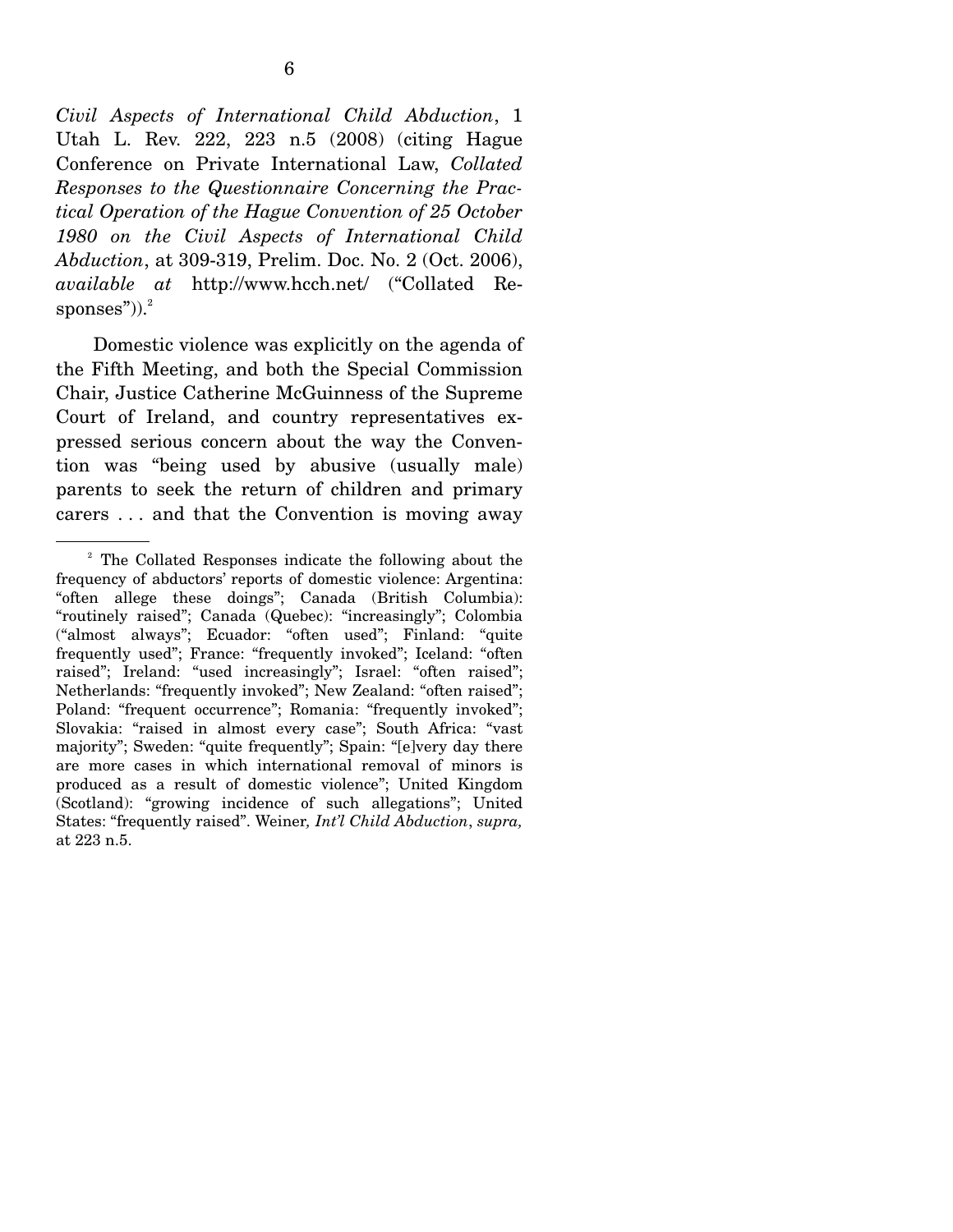from what it was meant to deter." Weiner, *Half-Truths*, *supra*, at 282-83 (quoting Australia's statement in Collated Responses, *supra*, at 458-59).

 Thus, because domestic violence is associated with so many Convention cases, and because *ne exeat*  orders are particularly likely in abuse cases, *see*  Section III.C., *infra*, the resolution of this case will significantly – if not primarily – impact adult and child victims of abuse.

#### **2. Where Mothers are Abused, Children are at Risk**

The growing recognition of domestic violence as an issue in Convention cases directly implicates not just adult victims, but also children:

Children in violent homes suffer increased physical and psychological illnesses that undermine their health, social and emotional development, and interpersonal behaviors. Children exposed to domestic violence are more prone to anxiety, depression, learning disabilities, and delinquency. A high percentage of men who batter their wives also batter their children, but domestic violence is traumatic for children even if they simply witness abuses or live in homes suffused with the tension and fear violence generates. Even toddlers are quite aware of what is going on around them, and often suffer slowed development, sleep disturbances,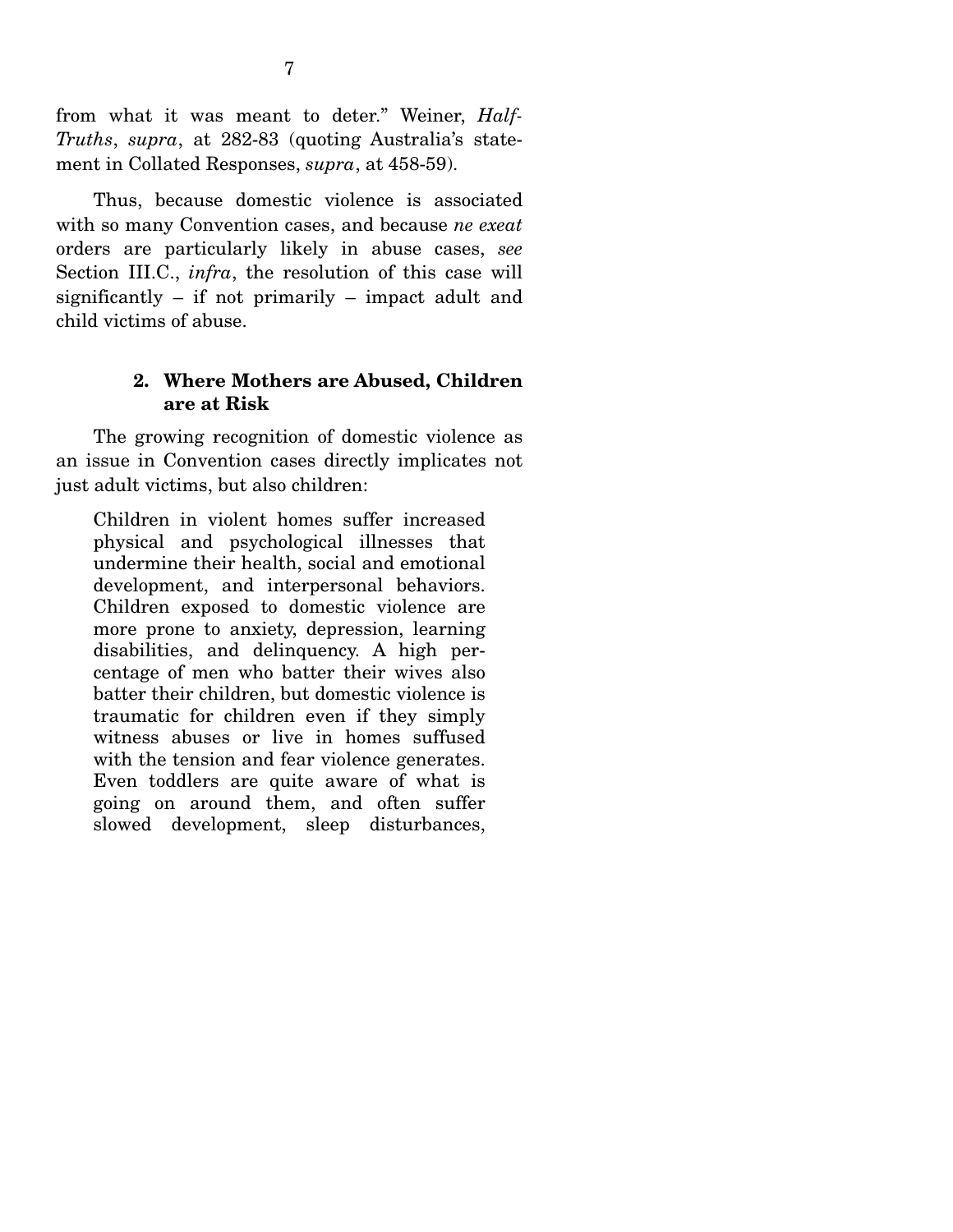depression, anxiety, and feelings of helplessness and fear as a result.

Lynn Hecht Schafran, *Evaluating the Evaluators: Problems with "Outside Neutrals*,*"* The Judges' Journal at 10, 13 (Winter 2003) (citations omitted). Where domestic violence occurs, often so does child maltreatment. They co-occur 30 to 60 percent of the time, for a median of 41 percent. Shetty & Edleson, *supra*, at 126. *See, e.g., In re Walsh*, 31 F.Supp.2d 200, 202-03 (D. Mass. 1998), *aff 'd in part, rev'd in part,* 221 F.3d 204 (1st Cir. 2000) (describing abusive husband slapping daughter as punishment and punching son for breaking beer bottle). *See also* Interviews 4, 11, and 13 (children's fathers physically abused mothers and children); Interview 14 (children's father attacked mother with gun and sexually abused daughters).<sup>3</sup> Children may be physically hurt when they intervene in their parents' violence. Jeffrey L. Edleson, *Emerging Responses to Children Exposed to Domestic Violence*, National

<sup>3</sup> As part of a research study for the National Institute of Justice, noted domestic violence researchers Dr. Jeffrey Edleson, Dr. Taryn Lindhorst, and their research team interviewed 22 female victims of abuse who fled across borders with their children. *See* Jeffrey Edleson, *et al.*, *Multiple Perspectives on Battered Mothers and Their Children Fleeing to the U.S. for Safety: A Study of Hague Convention Cases* (Draft Final Report to the National Institute of Justice) St. Paul, MN: University of Minnesota (2009) (hereinafter "*Multiple Perspectives*"). Portions of those interviews are referenced throughout this brief. Complete summaries of cited interviews, which were prepared by Dr. Edleson and his team, are attached as Appendix A.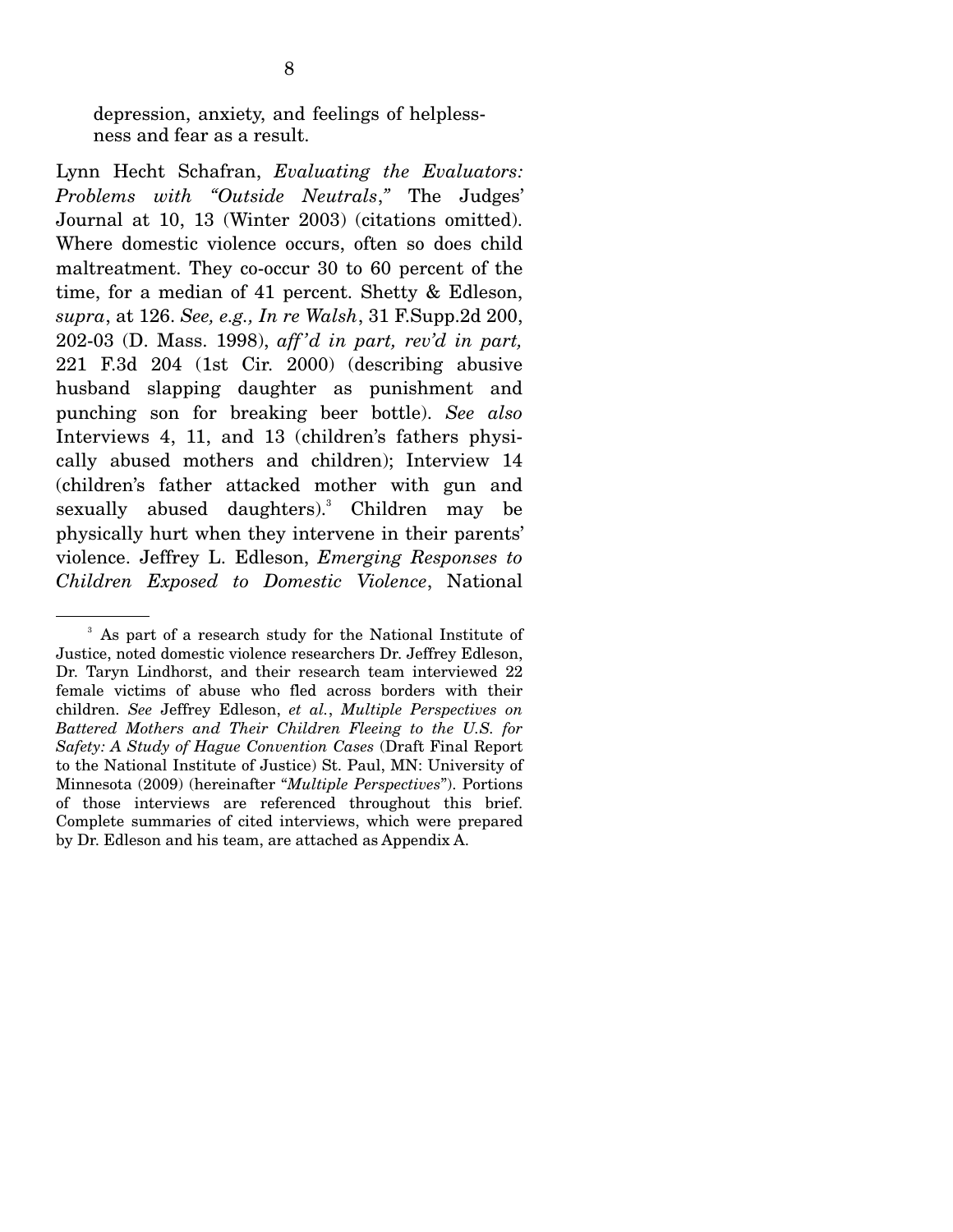Online Resource Center on Violence Against Women 2 (Oct. 2006), *available at* http://www.vawnet. org. *See also* Interview 12 (young son unsuccessfully tried to stop father from hitting his mother). And the psychological and emotional injuries to children at all ages, including anxiety, depression and other trauma symptoms, from "merely" witnessing adult abuse, are well-documented. Abigail H. Gewirtz & Jeffrey L. Edleson, *Young Children's Exposure to Intimate Partner Violence: Towards a Developmental Risk & Resilience Framework for Research & Intervention*, 22 J. of Family Violence 151, 151-52, 156 (2007); G. Anne Bogat, *Trauma Symptoms Among Infants Exposed to Intimate Partner Violence*, 30 Abuse & Neglect 109 (2006); *see also* Interview 10 (children were not directly abused but required therapy); Interview 13 (boys returned to father who abused their mother now have psychological issues, including aggression).

 Young children – typically found in these cases – are especially vulnerable. Edleson, *Multiple Perspectives, supra* (median age of children in Hague domestic violence cases is six)*.* First, they are more likely to be with their mothers in the middle of an assault. Edleson, *Emerging Responses, supra,* at 3; *see also Tabacchi v. Harrison*, No. 99 C 4130, 2000 WL 190576, at \*5 (N.D. Ill. Feb. 10, 2000) (father allegedly shook infant daughter and yelled at wife when she asked him to stop); Interview 11 (young son elbowed in forehead by drunken father). Second, younger children are less emotionally and psychologically resilient. Gewirtz & Edleson, *supra*, at 155-57;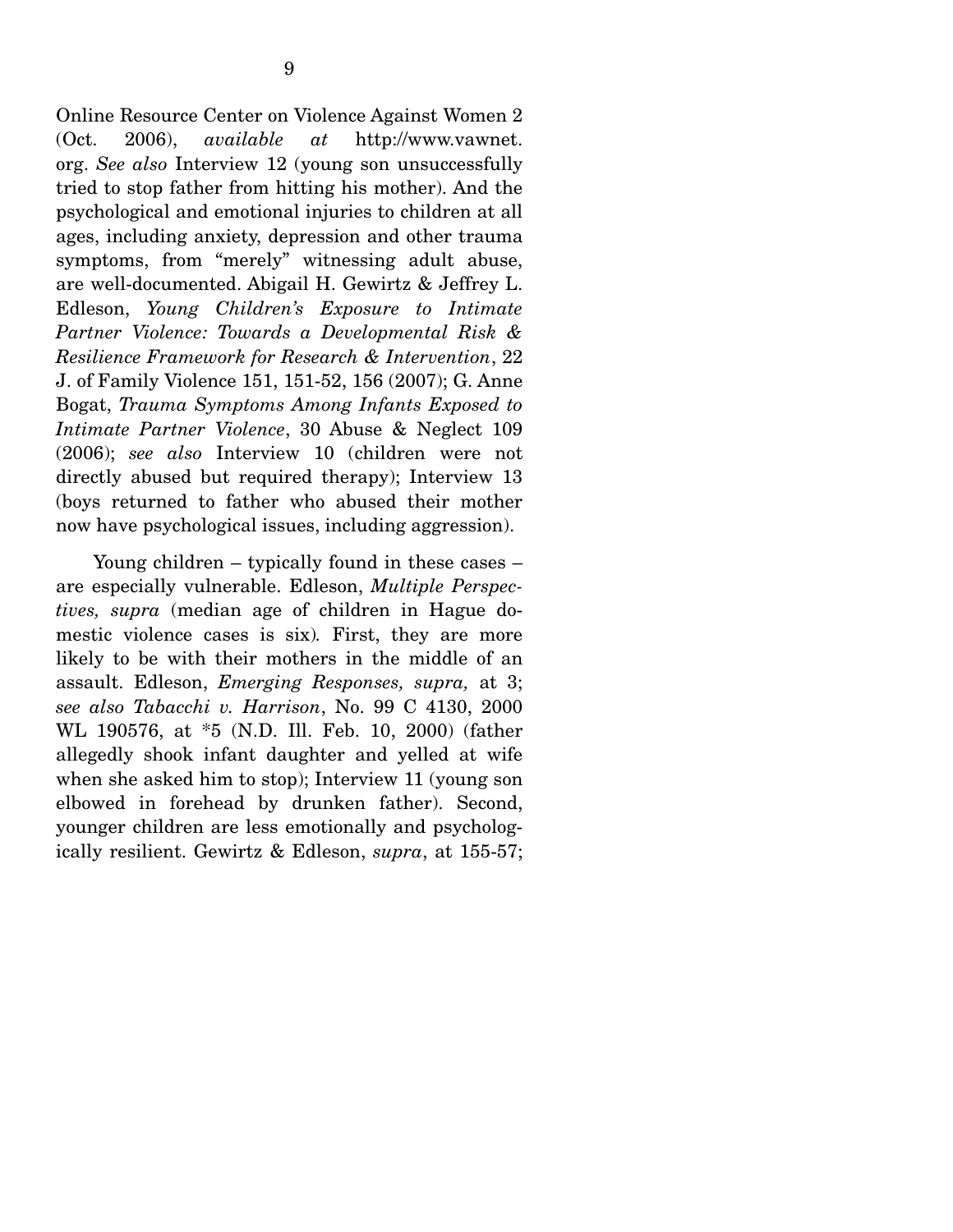*see* Weiner, *Int'l Child Abduction*, *supra*, at 627 (discussing author's interview with battered mother in *Prevot v. Prevot*, 855 F.Supp. 915 (W.D. Tenn. 1994)) ("[t]he [2 and 4 year old] children were so traumatized by the family violence that they hardly spoke when they returned to the United States").

 Children who both suffer direct violence and witness their mother's victimization often develop the most severe behavioral problems. *See* David Finkelhor, *et al*., *Poly-victimization: A Neglected Component in Child Victimization*, 31 Child Abuse & Neglect 7, 8-9, 15-16 (2007).

 In short, where adult domestic violence is at issue, so is potential physical or psychological harm to children.

### **3. This Case, Too, Entails a History of Domestic Violence and Alleged Child Abuse**

While it is not apparent from the decisions below, like so many Convention cases, this case also involves a history of domestic violence. Ms. Abbott alleged in the Chilean custody litigation that Mr. Abbott physically and psychologically abused her for more than a decade, continuing after their son was born. JA 10. Ms. Abbott documented her "moderate injuries" for the Chilean court by providing a police report and copies of a civil action and criminal court action (in Hawaii) filed against Mr. Abbott. JA 12. Ms. Abbott testified Mr. Abbott also physically and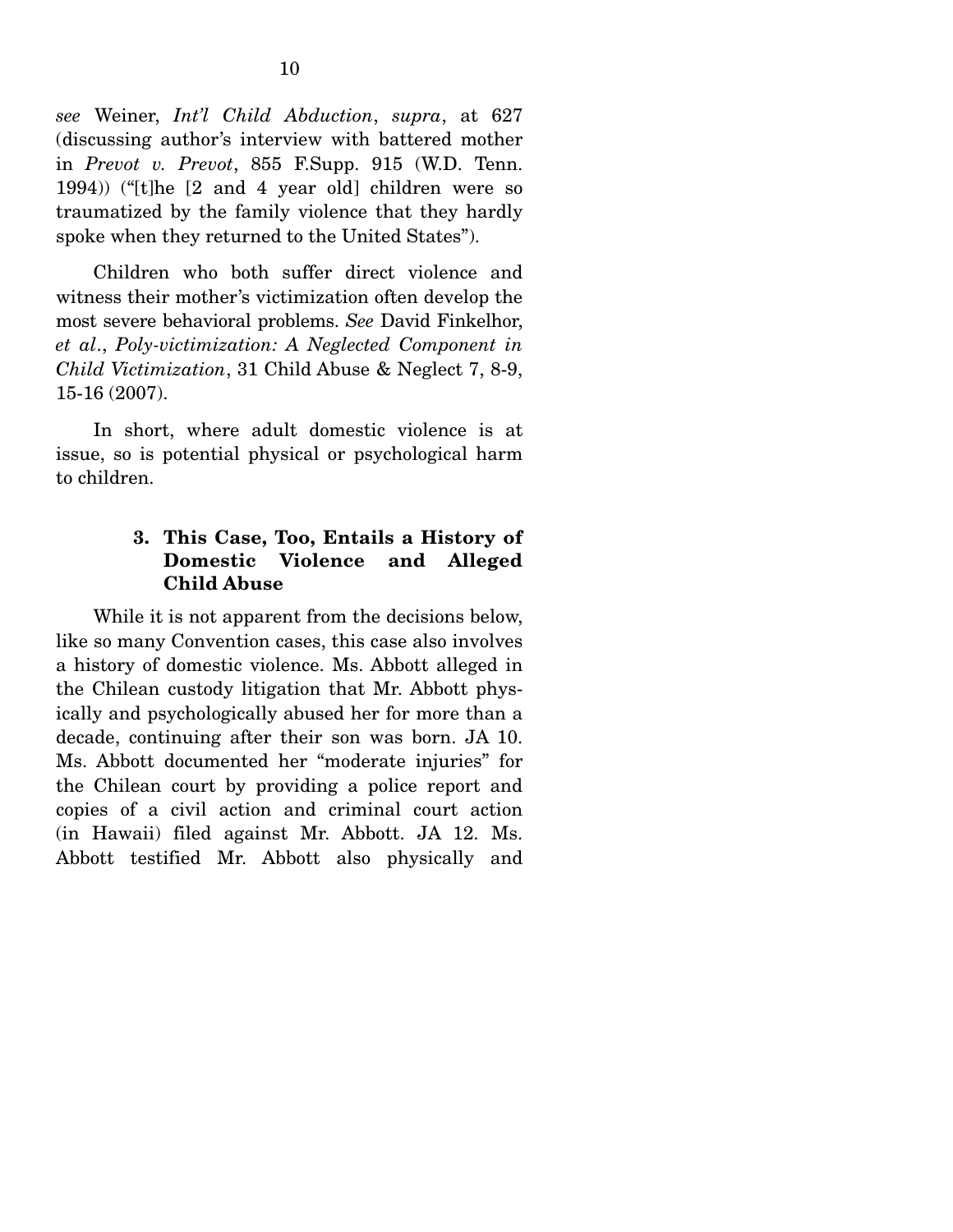psychologically abused the boy. JA 10. A psychologist referred by the school testified, "the minor must be protected until it is clear that the father can control himself in conflictive situations." JA 11. The psychologist further testified that, while the "child loves his father," he "continues to show some fear of bewildering reactions thereof, which are largely directed towards the mother, which logically has an effect on the child." JA 36. A neuropsychiatrist, who treated the parties' son for over a year, testified he had a "severe depressive disorder secondary to family abuse that has been going on for a long time," he was "highly irritable," and "has great mood swings." JA 21-23. Ultimately, a report from the Family Orientation and Diagnostic center found Mr. Abbott "represent[ed] no danger to his child" and recommended visitation. JA 12-13.<sup>4</sup>

Mr. Abbott also threatened not to return the boy to his mother. *See* JA 17-21, 37. On one occasion, Mr. Abbott withheld their son for 16 days after Ms. Abbott had allowed him an additional four-day visit not contemplated by the parties' provisional visitation agreement. JA 20-21, 37. Mr. Abbott returned the boy only after *several hours of negotiations with police*. JA 20-21, 37. The *ne exeat* order upon which Mr. Abbott now relies was initiated by Ms. Abbott in response to this incident. *See* Kaye, *supra*, at 194 (noting mothers

<sup>&</sup>lt;sup>4</sup> See Section I.B., *infra*, for discussion of the frequent failure of family courts to adequately respond to domestic violence and child abuse in custody litigation.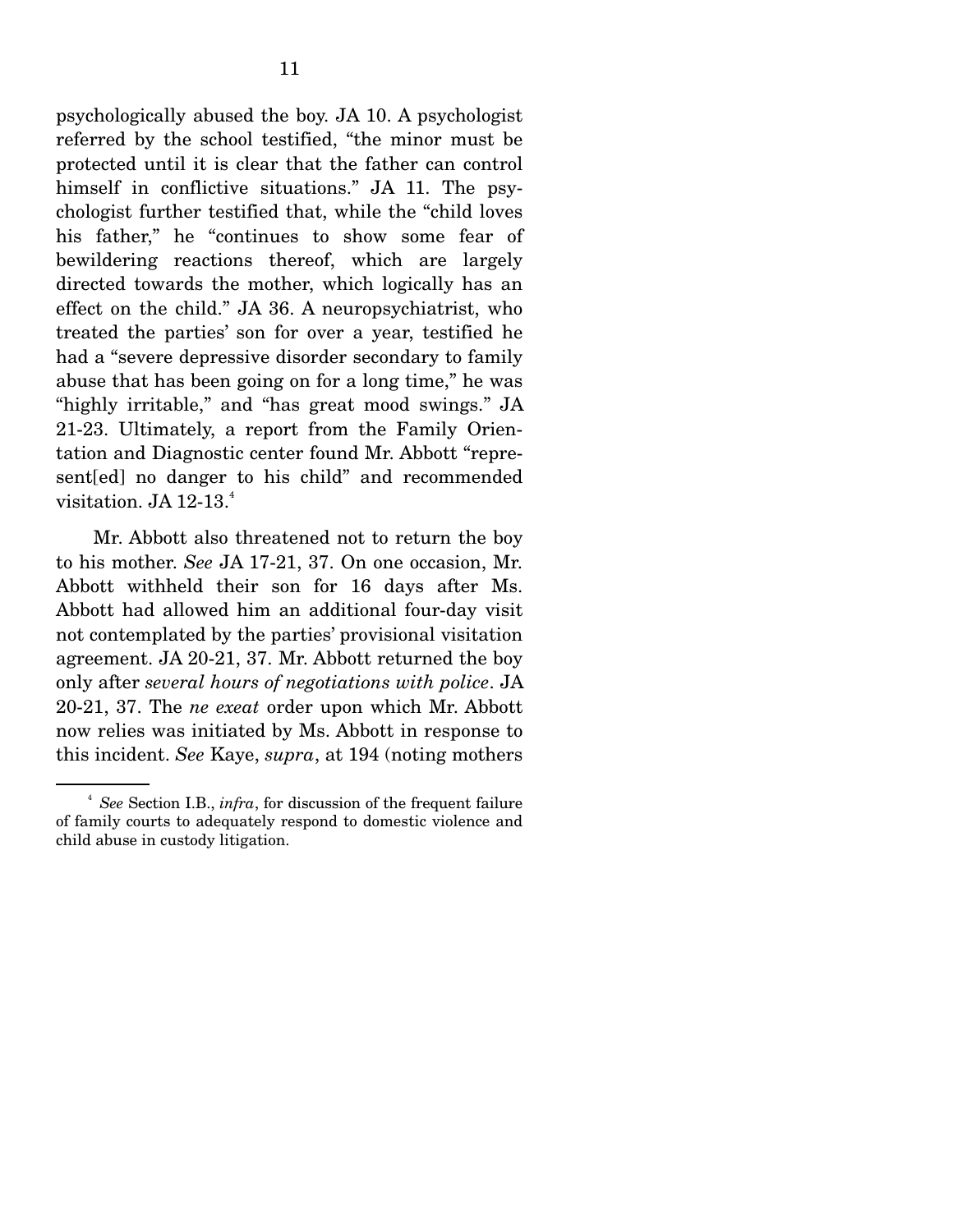sometimes flee with children to protect them from being kidnapped by their abusive fathers).

### **B. Abused Women Overseas Often Have Little Alternative to Fleeing with their Children to Escape Abuse**

The need to protect their children from violence has been identified as a significant motivator for many mothers who flee with their children. *See* Janet R. Johnston, *et al*., *Early Identification of Risk Factors for Parental Abduction*, Juvenile Justice Bulletin 3-5 (March 2001), *available at* http://www.ncjrs. gov/pdffiles1/ojjdp/185026.pdf (finding domestic violence victims more likely to abduct their children and "more likely to see the abduction as an attempt to protect their children"); Janet R. Johnston & Linda K. Girdner, *Early Identification of Parents at Risk for Custody Violations & Prevention of Child Abductions*, 36 Fam. & Conciliation Cts. Rev. 392, 397-98 (1998). While courts and observers often assume abduction is unnecessary because safety can and should be achieved through the legal process, the realities of domestic violence suggest there are no legal panaceas for abuse. The painful reality is that often the only way to ensure the safety of oneself and one's children is to get completely away – and in most cases women seek to do so by returning home. *See, e.g.,* Interviews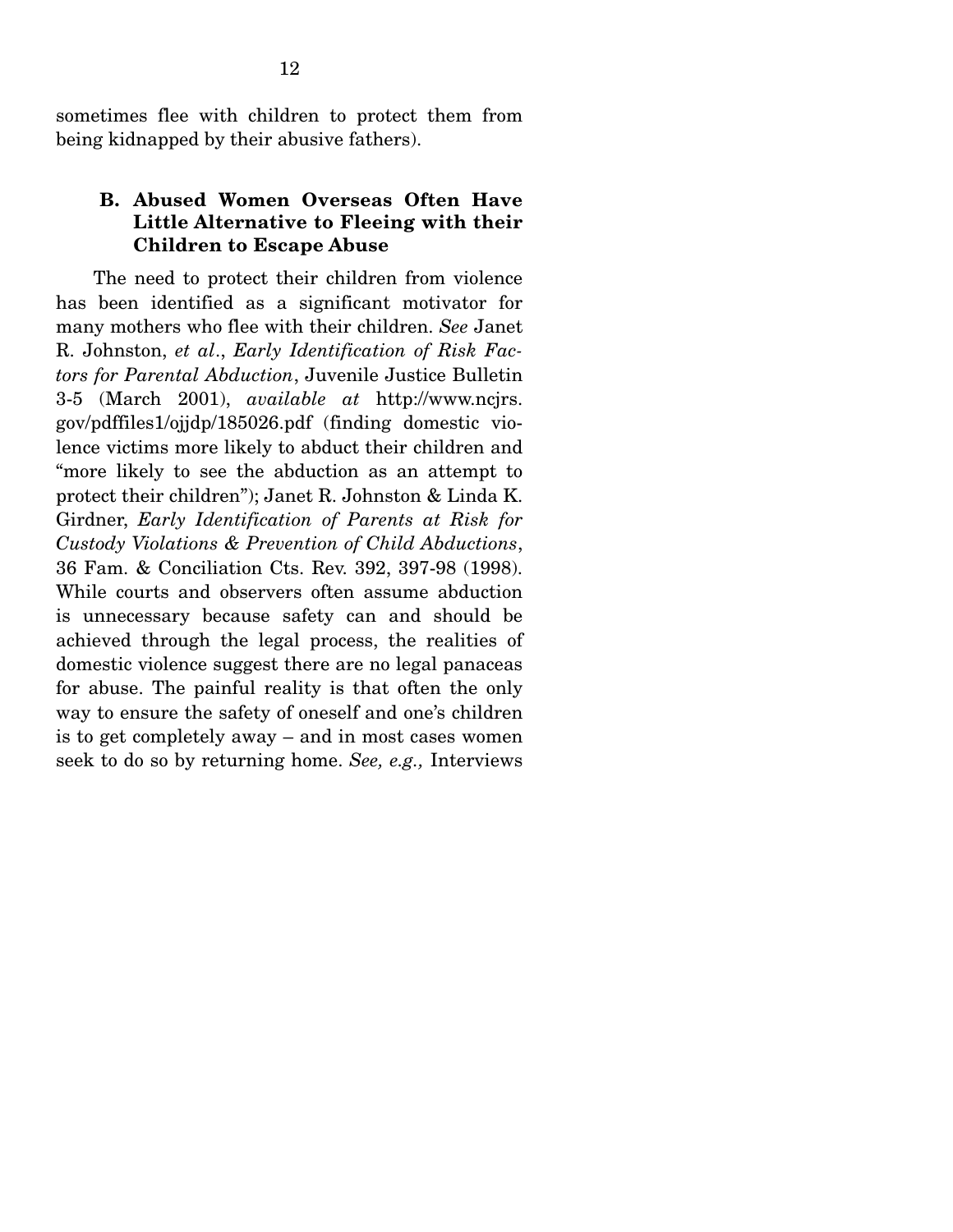3, 4, 6, 9, 10, 22 (women fled with children to home in  $\mathrm{U.S.}.5$ 

 Most domestic violence is characterized by the use of violence to control the victim and her life and to deny her autonomy or independence. Evan Stark, Coercive Control: The Entrapment of Women in Personal Life 4-5, *passim* (2007); Martha Mahoney, *Legal Images of Battered Women: Redefining the Issue of Separation Assault*, 90 Mich. L. Rev. 1, 54-60 (1991). This dynamic means that when a victim leaves an abuser, or asserts her rights through the legal system, violence often escalates, both in retaliation, and as an intensification of his efforts to maintain control over her. Thus, it is at or after separation that "[a]busive husbands are more likely to seriously harm or kill their wives. . . ." Johnston, *et al*., *Early Identification of Risk Factors, supra,* at 10; *accord* Mahoney, *supra*, at 5-6 ("At the moment of separation or attempted separation – for many women, the first encounter with the authority of law – the batterer's quest for control often becomes most acutely violent and potentially lethal."); Patricia Tjaden & Nancy Thoennes, *Extent, Nature, and* 

<sup>&</sup>lt;sup>5</sup> The typical fact pattern in U.S. Hague Convention cases involving domestic violence is, overwhelmingly, one where American mothers remove their children from a foreign country, leave the American children's father behind, and return to the United States. Edleson, *et al.*, *Multiple Perspectives*, *supra*. Out of the 48 American Hague cases involving domestic violence identified by a prominent researcher in the field, 44 (92 percent) followed this pattern. *Id.*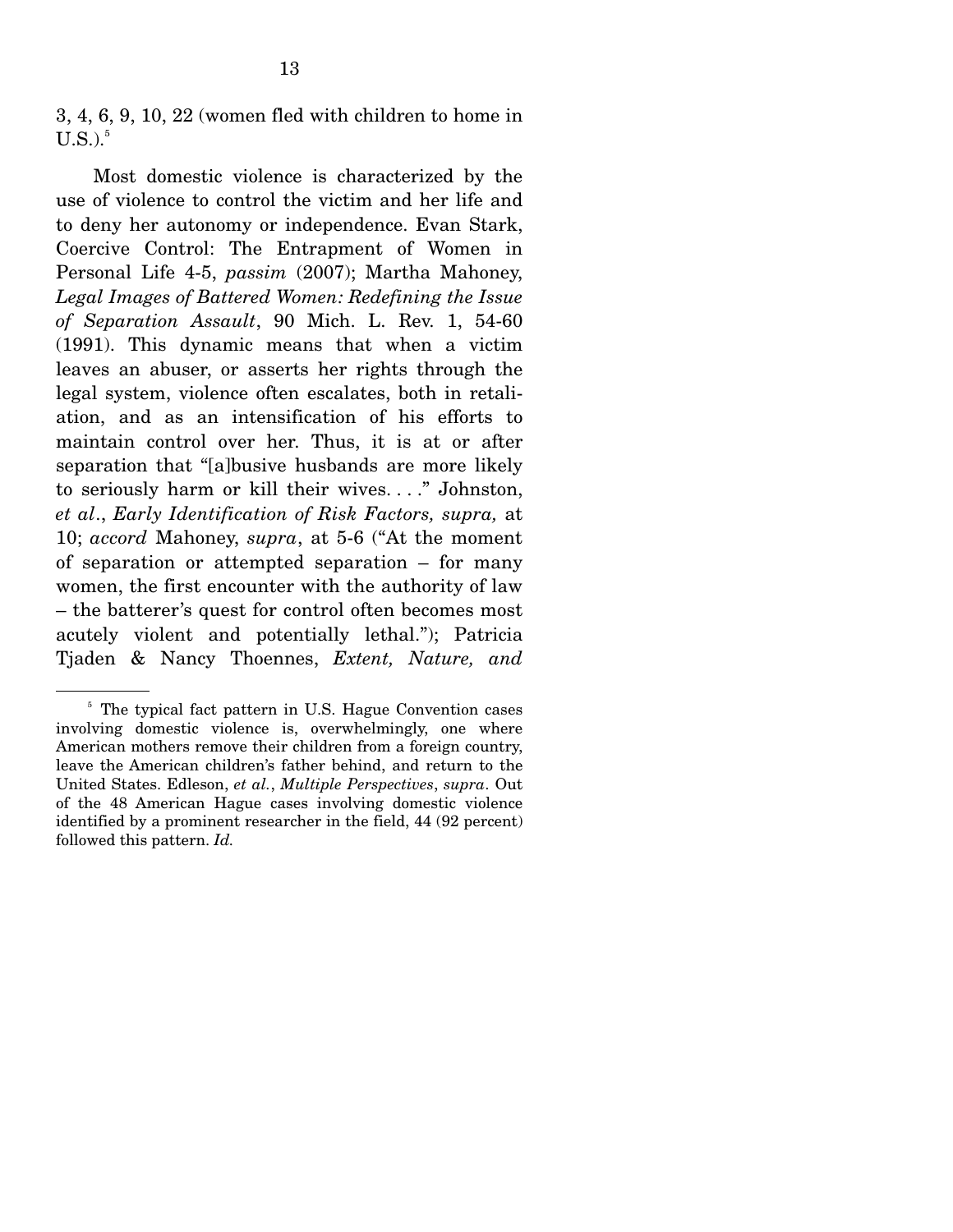*Consequences of Intimate Partner Violence: Findings From the National Violence Against Women Survey* 37-38, U.S. Dept. of Justice, National Institute of Justice, NCJ 181867 (2000) *available at* http://ncjrs. org/pdffiles1/nij/181867.pdf (termination of relationship was associated with increased violence). Since filing for legal protection is a powerful assertion of autonomy and independence, taking legal action can *itself,* as a significant form of separation, also trigger more violence. Deborah Epstein, *et al.*, *Transforming Aggressive Prosecution Policies: Prioritizing Victims' Long-term Safety in the Prosecution of Domestic Violence Cases,* 11 Am. U. J. Gender, Soc. Pol'y & Law 465, 467-68 & n.4, 476 (2003) (victims "are most likely to be killed while taking steps to end the relationship with the abuser or while seeking help from the legal system"). *See* Interview 4 (after divorce papers filed, father kidnapped son, then attacked mother and son); Interview 12 (after divorce, father repeatedly broke into mother's new home and attacked her).

 Separation of the adults also increases the risks to children. Even if an abuser has not previously abused the children, once the mother is no longer accessible or present, the perpetrator's rage and abusiveness can be, and often is, turned against the children:

Abuse of children by batterers may be more likely when the marriage is dissolving, the couple has separated, and the husband and father is highly committed to continued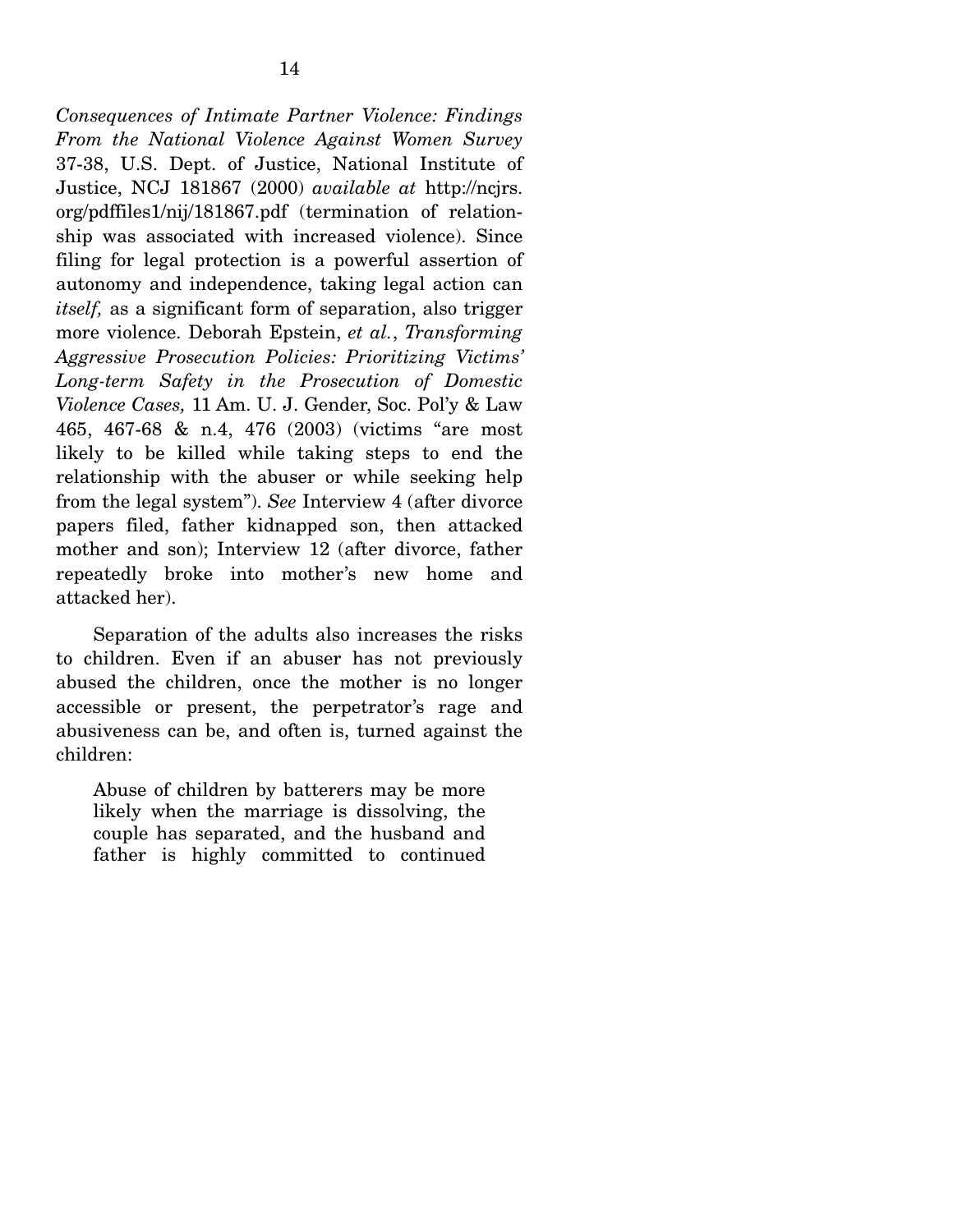dominance and control of the mother and children. Since . . . abuse by husbands and fathers is instrumental, directed at subjugating, controlling and isolating, when a woman has separated from her batterer and is seeking to establish autonomy and independence from him, his struggle to . . . dominate her may increase and he may turn to abuse and subjugation of the children as a tactic of . . . control of their mother.

Evan Stark & Ann Flitcraft, *Women and Children at Risk: A Feminist Perspective on Child Abuse,* 18 (1) Int'l J. of Health Servs., 97-119 (1988); *accord* Lundy Bancroft & Jay Silverman, *The Batterer as Parent* 154 (2002) ("after separation . . . there are many sound reasons to believe that [risk to children] actually *increases* as a result of the mother's inability to monitor or to intervene in the batterer's parenting and of the retaliatory style common to many batterers after separation"). *See, e.g., Town of Castle Rock, Colo. v. Gonzales*, 545 U.S. 748 (2005) (father killed all three children after protection order awarded to mother although no previous history of violence toward the children); Interview 4 (after separation husband snatched, hid five-year-old boy and then assaulted both mother and child); Interview 6 (after mother required to return children, father abused and neglected them).<sup>6</sup>

<sup>6</sup> In a recent tragedy in Maryland, a father drowned his three young children during an unsupervised visit, which had (Continued on following page)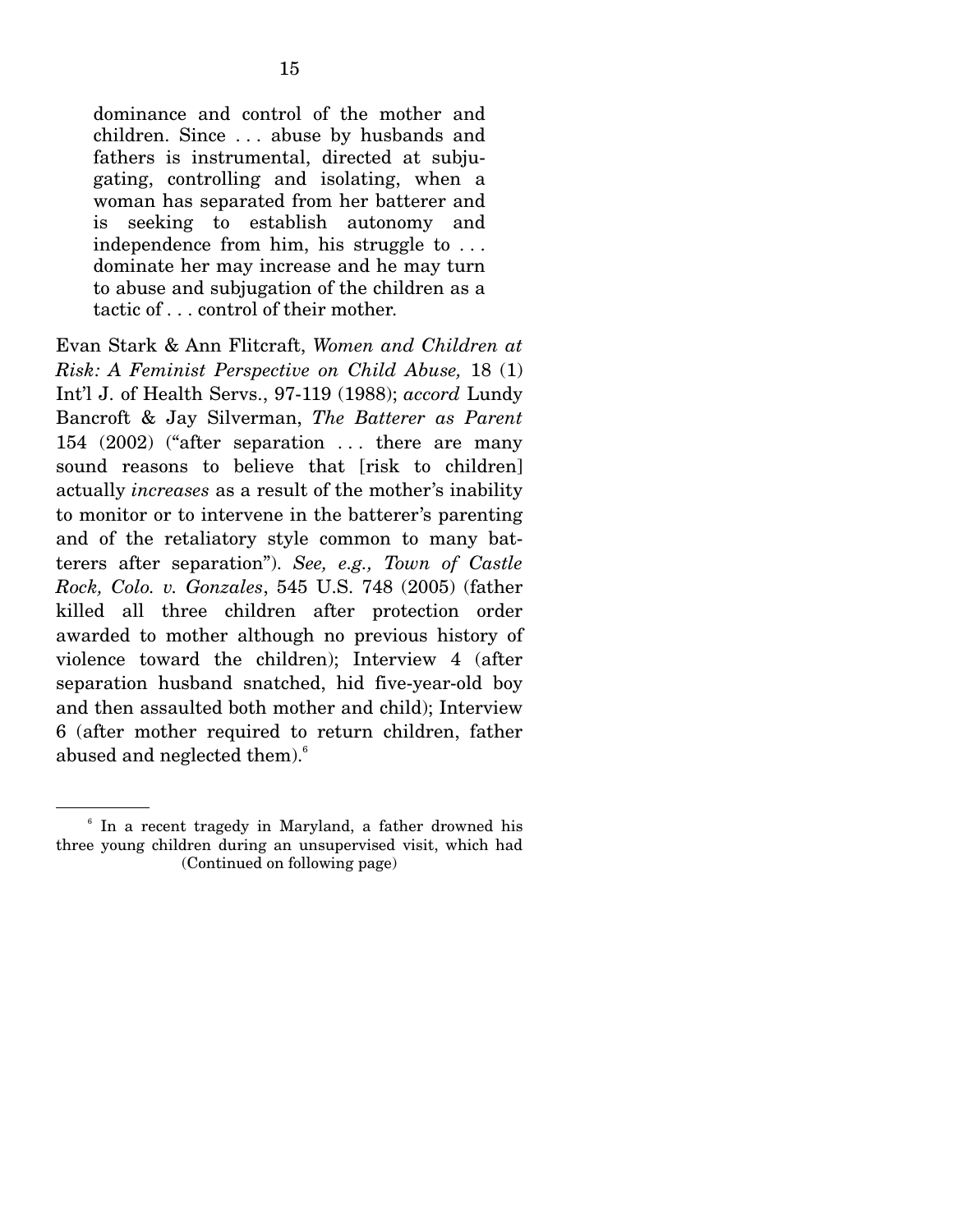Mothers often resort to fleeing with their children when violence to the children escalates or they sense their lives are in danger. *See, e.g.,* Weiner, *Int'l Child Abduction*, *supra,* at 627 (describing one mother's reason for fleeing France with her children: "When I caught him standing over my son with his arms raised at him I knew I had to get out."); Paula Lucas, *Help for American Women and Children Abused Abroad,* Domestic Violence Report, 14:6, 81, 89 (Aug./Sept. 2009) (author describes potential order to return as a "certain death sentence"); Interview 17 (victim fled to U.S. after husband's drinking and abuse escalated, he described various ways of killing her, and exhibited suicidal behavior). They also may flee to the United States because their attempts to achieve safety in the host country have failed. *See*  Interview 12 (victim fled to U.S. with children after abuser, despite divorce, repeatedly broke into her new home and violently attacked her, and neither the police nor the Red Cross would assist her); Interview 13 (victim fled after court and family development agency failed to intervene leading to increased violence).

been awarded over the mother's desperate objections. *Maryland v. Castillo,* No. 108119017-22 (Balt. Cir. Ct. filed Mar. 31, 2008) (guilty plea entered Oct. 14, 2009). She begged the court to protect the children because of the father's threat that "the worst thing [he] could do to [her] would be to kill the children and not [her]." Jonathan Bor, "*What Drives Parents to Kill?*," Balt. Sun, Apr. 20, 2008. He later admitted to drowning the children to punish their mother. *Id.*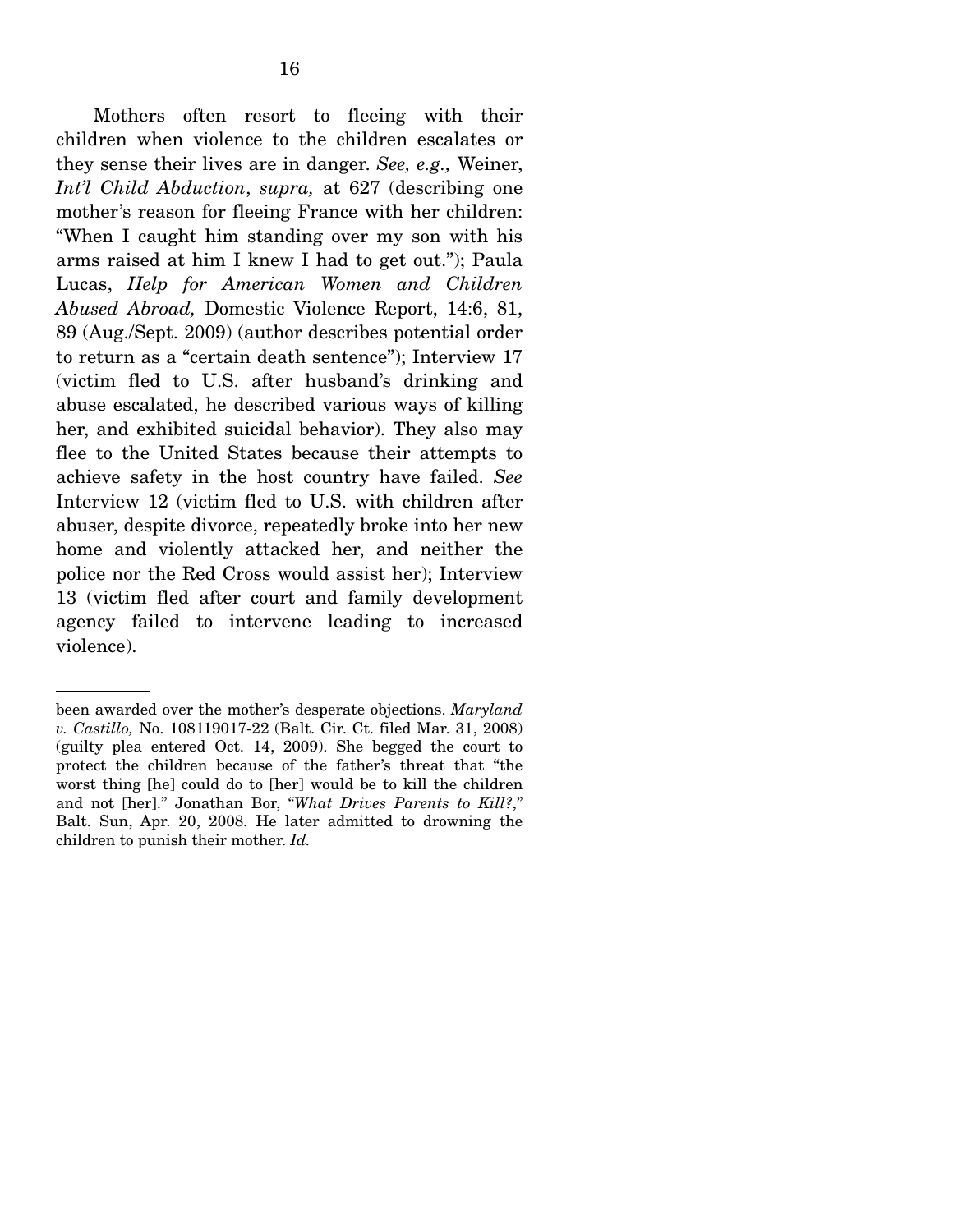While courts are often reluctant to conclude that other countries may not protect victims of abuse, *see, e.g., Friedrich v. Friedrich*, 78 F.3d 1060, 1068 (6th Cir. 1996), inadequate laws, law enforcement, and social norms often obstruct protections for victims of abuse overseas.

 The U.S. State Department's Human Rights Reports document these inadequacies among many signatories to the Convention, including Chile.<sup>7</sup> See Weiner, *Int'l Child Abduction*, *supra*, at 624-25 n.139 (noting Reports' documentation of similar failures in other countries including Colombia, Poland, Hungary, Macedonia, Spain, South Africa, and Venezuela). Even in countries with laws on the books, inadequate

<sup>7</sup> *See, e.g.*, Bureau of Democracy, Human Rights, and Labor, U.S. Dep't of State, Human Rights Reports: Chile (2008), *available at* http://www.state.gov/g/drl/rls/hrrpt/2008/wha/119152. htm ("Domestic violence against women remained a serious problem . . . [Additionally], 72 percent of children had suffered some form of violence including psychological abuse."); Bureau of Democracy, Human Rights, and Labor, U.S. Dep't of State, Human Rights Reports: Greece (2008), *available at* http:// www.state.gov/g/drl/rls/hrrpt/2008/eur/119082.htm ("[The government failed] to provide adequate protection to victims of domestic violence."); Bureau of Democracy, Human Rights, and Labor, U.S. Dep't of State, Human Rights Reports: Mexico (2008), *available at* http://www.state.gov/g/drl/rls/hrrpt/2008/wha/119166. htm ("Domestic violence was pervasive and mostly unexposed . . . [s]even states do not criminalize domestic violence, and 15 states punish family violence only when it is a repeated offense.").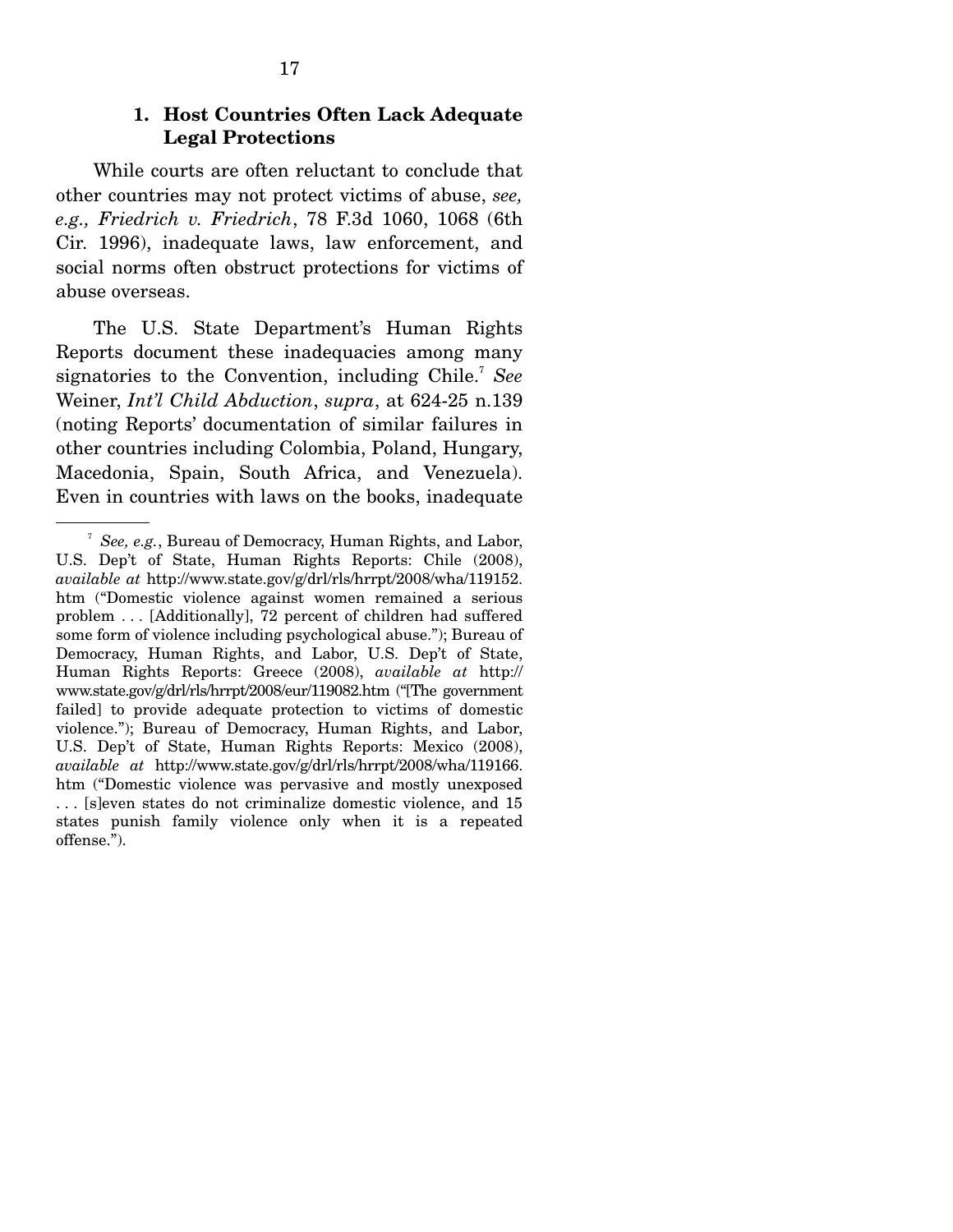law enforcement and longstanding conflicting cultural norms often make them ineffective. *See, e.g.,*  Patricia M. Hernandez, *The Myth of Machismo: An Everyday Reality for Latin American Women*, 15 St. Thomas L. Rev. 859, 877 (2003) (although many Latin American countries have adopted domestic violence laws since 1994, "the issue of lax enforcement remains"). For instance, in Mexico,<sup>8</sup> social attitudes and customs are tolerant of violence against women. Mary C. Wagner, *Belem do Para: Moving toward Eradication of Domestic Violence in Mexico*, 22 Penn. St. Int'l L. Rev. 349, 350-54, 367-68 (2003). This both frustrates the Mexican government's efforts to stop domestic violence, and discourages women from seeking protection from local police.<sup>9</sup> Wagner, *supra*, at 365.

 Nor is Mexico unique. In *Dallemagne v. Dallemagne*, 440 F.Supp.2d 1283 (M.D. Fla. 2006), a Convention respondent testified that calling the

<sup>8</sup> Mexico is the Convention signatory country with the highest incidence of reported abductions to the U.S., and thus the Convention country with the largest number of potential petitioners in U.S. courts. U.S. Department of State, *Report on Compliance with the Hague Convention on the Civil Aspects of International Child Abduction*, 5 (2009) (detailing signatory and non-signatory countries and charting rates of abduction).

<sup>9</sup> Just three percent of domestic violence victims seek assistance from Mexico's judicial system, even though domestic violence is reported in one out of three Mexican homes. Yvette Lopez, *Sleeping with the Enemy: Mexico & Domestic Violence, Out for a Rude Awakening or Rising in Time?*, 25 Women's Rts. L. Rep. 1, 7 (2003).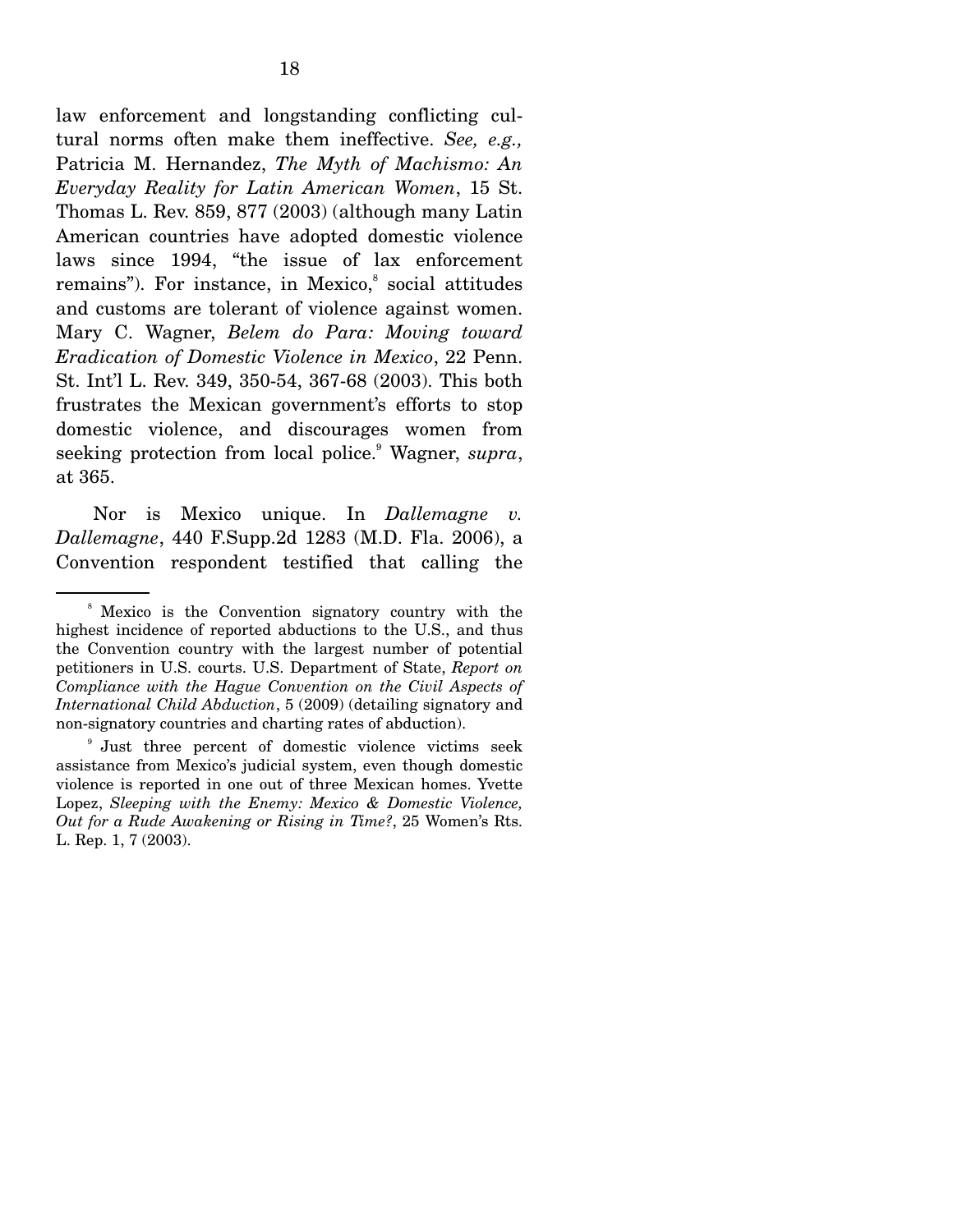French police to stop her husband's violence was "a joke," because the police would refuse to intervene and tell her to simply "forgive her husband." *Id*. at 1289. *See also* Weiner, *Int'l Child Abduction*, *supra*, at 627 (describing French police's insistence that victim could do nothing to stop her husband's violence, could not change the locks, and could not restrict his access to the children; attorney referred by American consulate also offered no legal avenue to stop violence); Interview 12 (victim hit, raped, and beaten, but refused help by police and Red Cross); Interview 20 (after particularly violent episode, victim called local police who told her she was "crazy" and warned her husband to "guard the[ir] son's paper[s] since he was married to an American woman").

 Not surprisingly, victims of domestic violence are more likely to flee with their children "when the courts and community have failed to take the necessary steps to protect them from abuse or to hold the abuser accountable." Johnston, *Early Identification of Risk Factors, supra*, at 3; *accord* Weiner, *Int'l Child Abduction*, *supra*, at 628 (if Ms. Prevot could have obtained any financial means to live and any legal protection, such as an arrest of her abuser, "she would have stayed in France and fought for custody there"); Interview 4 (mother fled with children to U.S. after local police told her they could not stop her husband from following and threatening them); Interview 21 (mother fled after police refused to enforce restraining order).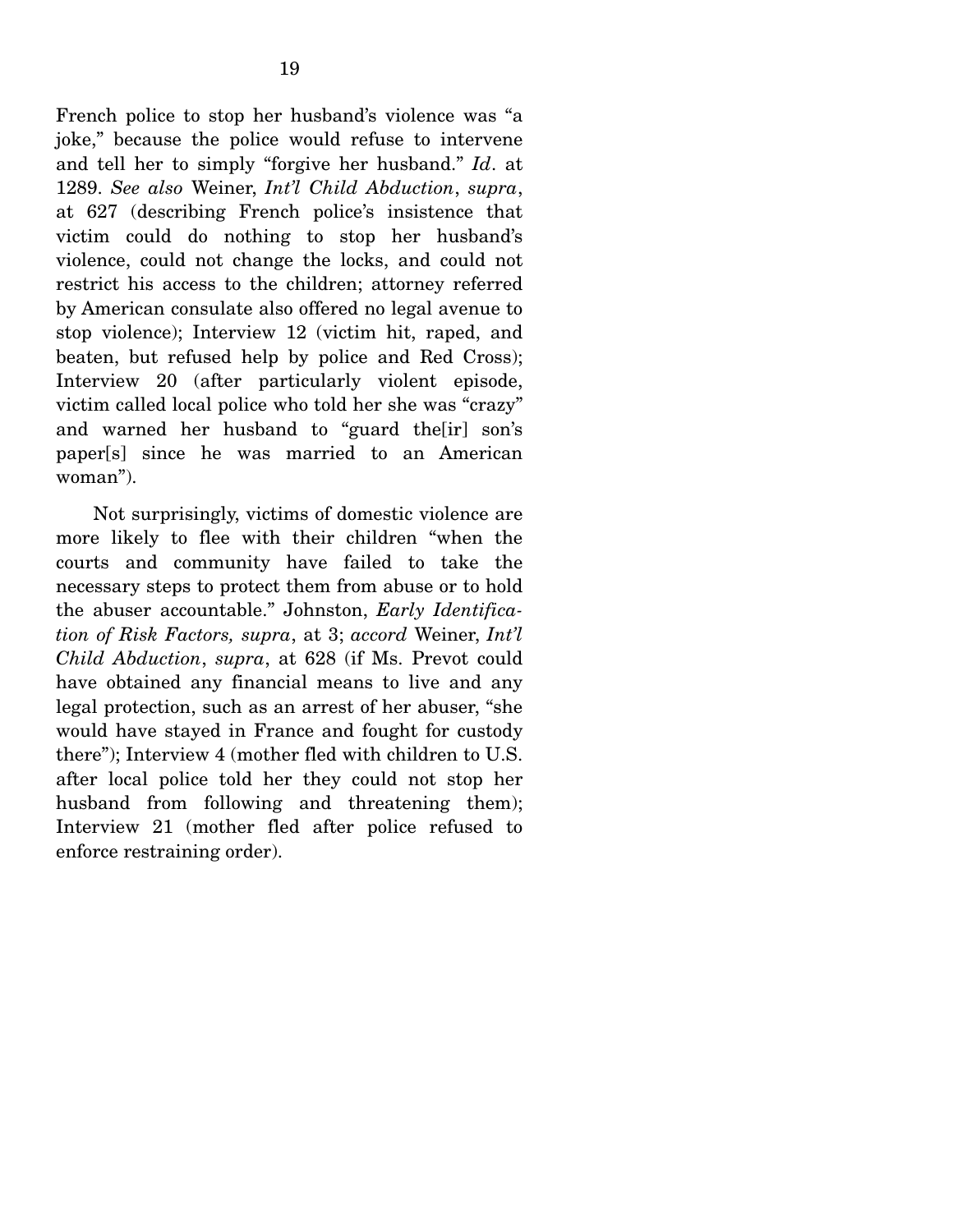Chile, the country from which Ms. Abbott fled, did not have laws against domestic violence until 1994. Hernandez, *supra*, at 876-77. The law enacted in Chile, however, provides a maximum sentence of just six months imprisonment, regardless of the degree of violence, and Chilean courts rarely impose penal sentences in any event. *Id*.

 Such a critique of other countries' inadequate protections for domestic violence victims does not stem from a nationalistic indictment of foreign countries but rather from objective observations about the realities faced by abuse victims around the world. *See Van de Sande v. Van de Sande*, 431 F.3d 567, 570-71 (7th Cir. 2005) (Posner, J.) ("To give a father custody of children who are at great risk of harm from him, on the ground that they will be protected by the police of the father's country, would be to act on an unrealistic premise."). In fact, few if any legal systems have achieved consistent protection for victims of abuse. *See* Carol S. Bruch, *The Unmet Needs of Domestic Violence Victims & Their Children in Hague Child Abduction Convention Cases*, 38 Fam. L.Q. 529, 544 (2004) ("Of course every legal system is imperfect in this regard.").

Courts' weak or unprotective responses to abuse victims are often particularly pronounced in the custody litigation context. A growing body of research has documented family courts' surprisingly frequent grants of unsafe access, and even child custody, to abusive fathers. *See* Joan S. Meier, *Domestic Violence Child Custody and Child Protection: Understanding*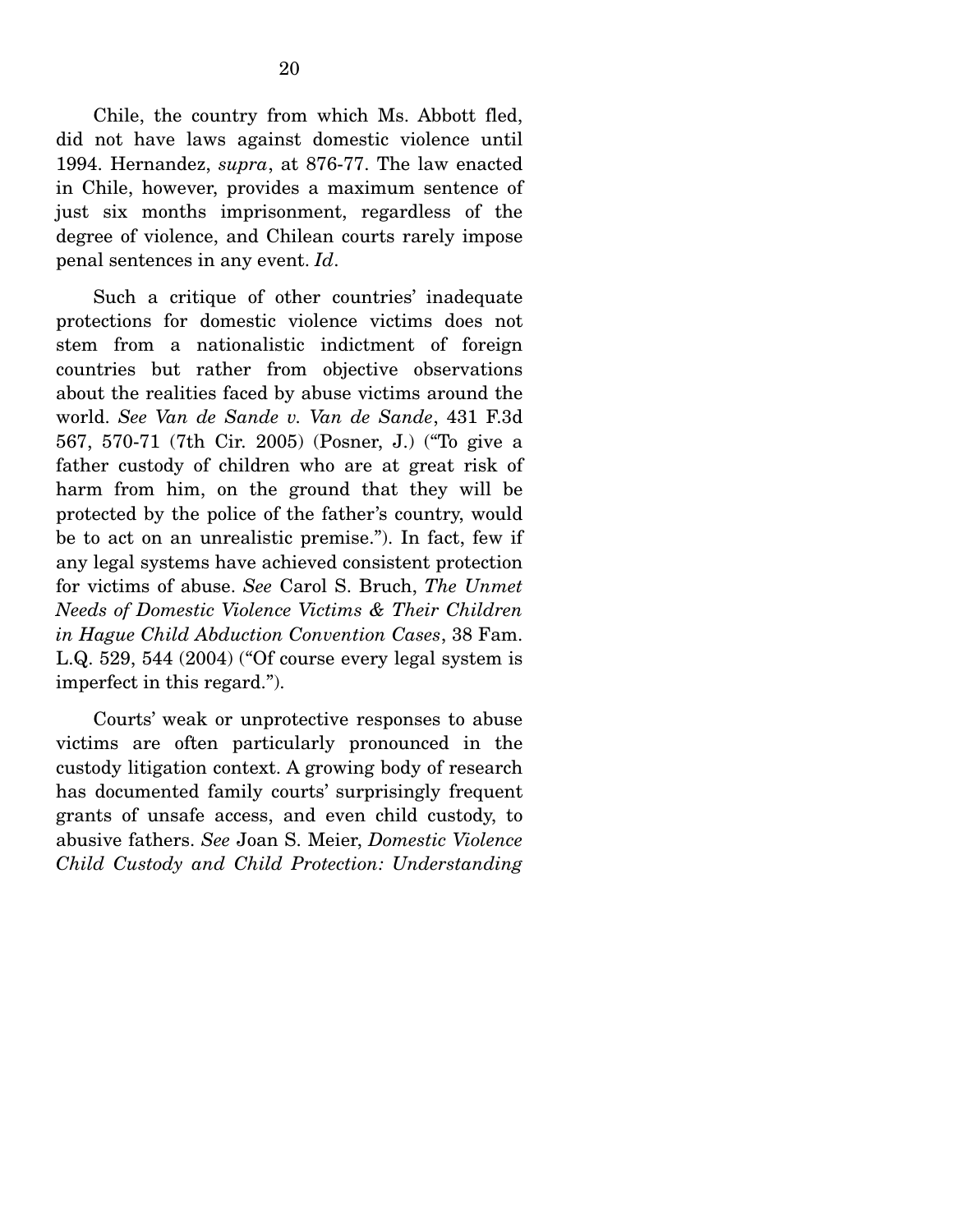*Judicial Resistance and Imagining the Solutions,* 11 Am. U. J. Gender, Soc. Pol'y & the Law 657, 661-62 & n.19 (2003) (survey found American trial courts awarded sole and joint custody to alleged and adjudicated batterers more often than not); Peter G. Jaffe, *et al.*, *Common Misconceptions in Addressing Domestic Violence in Child Custody Disputes,* 54 Juv. & Fam. Ct. J. 57-65 (2003) (describing multiple misconceptions which result in family courts' inadequate responses to abuse). Similar trends are being documented in other countries as well. *See, e.g., Failure to Protect? Domestic violence and the experiences of abused women and children in the family courts*, Women's Aid, Nov. 11, 2003, *available at* http://www. womensaid.org.uk/domestic-violence-articles.asp?section =00010001002200020001&itemid=1194&page=2 (in 2003 study of 178 shelter organizations in England and Wales, respondents reported 101 children were given to abusive fathers by courts; only 3 percent of respondents thought appropriate measures are taken to ensure safety of child and resident parent in most custody/visitation cases involving domestic violence).

### **2. Legal Protections or Orders Often are Ineffectual**

Even where courts issue protective orders, they often fail to work. As leading commentators have noted, "[a]busers flout court orders." Bruch, *supra*, at 544; *accord* Jeffrey Fagan, *The Criminalization of Domestic Violence: Promises and Limits,* NIJ Research Report 24 (1996) (60 percent of women with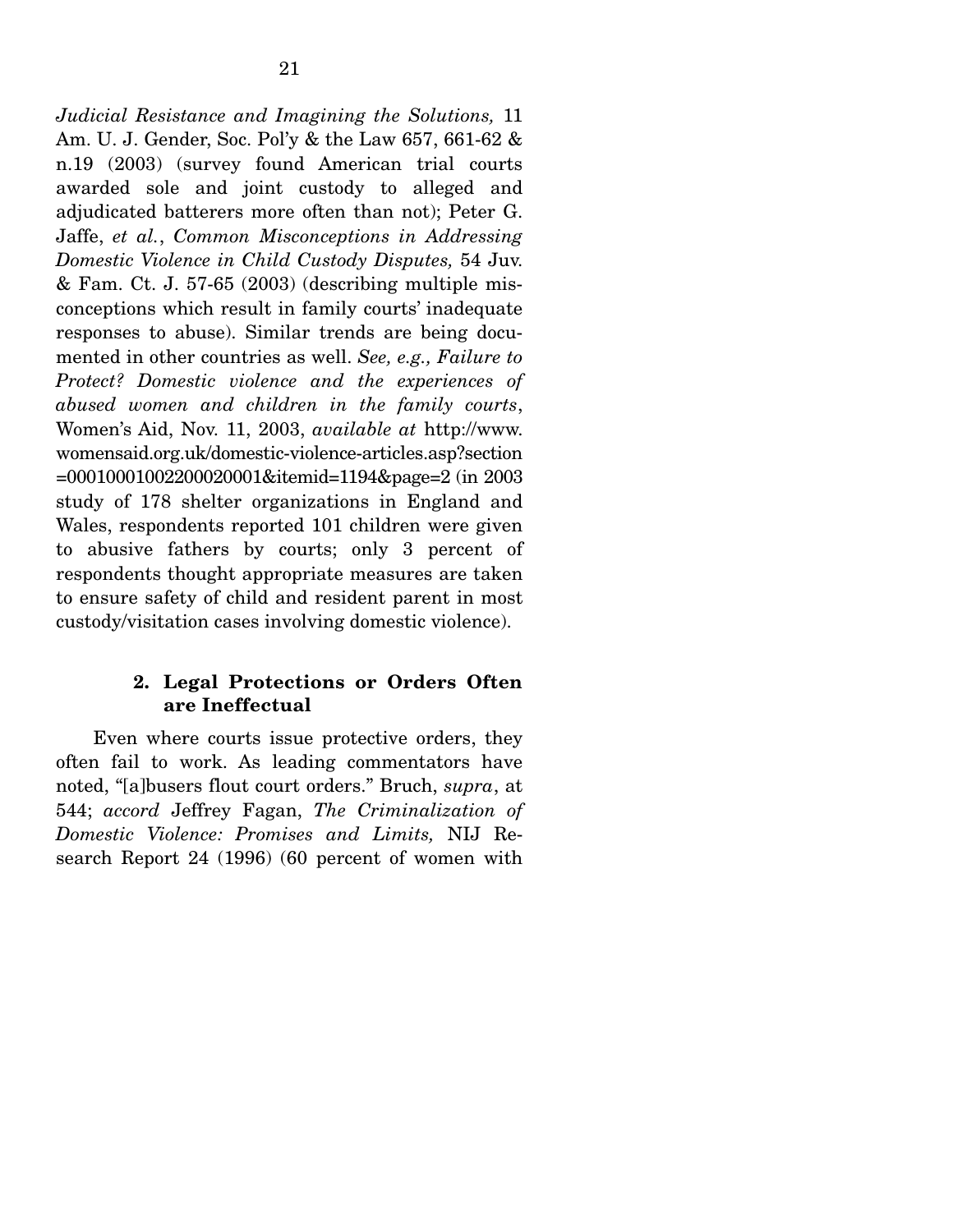protective orders were subjected to at least one violent episode in following year); Adele Harrell & Barbara E. Smith, *Effects of Restraining Orders on Domestic Violence Victims, in Do Arrests and Restraining Orders Work?* 233 (Eve S. Buzawa & Carl G. Buzawa eds., Sage 1996) (women with children who had protection orders 70 percent more likely to face violence than women without children).

 Courts considering the return of children to countries where there is a serious risk of abuse frequently seek to reduce the risks to adult and child victims by issuing orders to the abuser, based on his "undertakings" or promises of good behavior. *See, e.g., Blondin v. Dubois (Blondin II)*, 189 F.3d 240, 242, 249 (2d Cir. 1999) (affirming district court's determination that returning children would expose them to grave risk of physical abuse but remanding for "more complete analysis of the full panoply of arrangements that might allow the children to be returned"). Yet research indicates violent parents virtually never comply with Convention undertakings orders regulating their conduct toward the other party. The leading study of the efficacy of undertakings found that protective undertakings prohibiting violence between the parties were consistently violated*.* reunite Research Unit, *The Outcomes for Children Returned Following an Abduction*, 31-32 (Sept. 2003) (undertakings specifically related to violence were broken in 100 percent of cases, and undertakings overall, regardless of activity restricted, were violated in two thirds of cases). Thus, "[w]here a grave risk of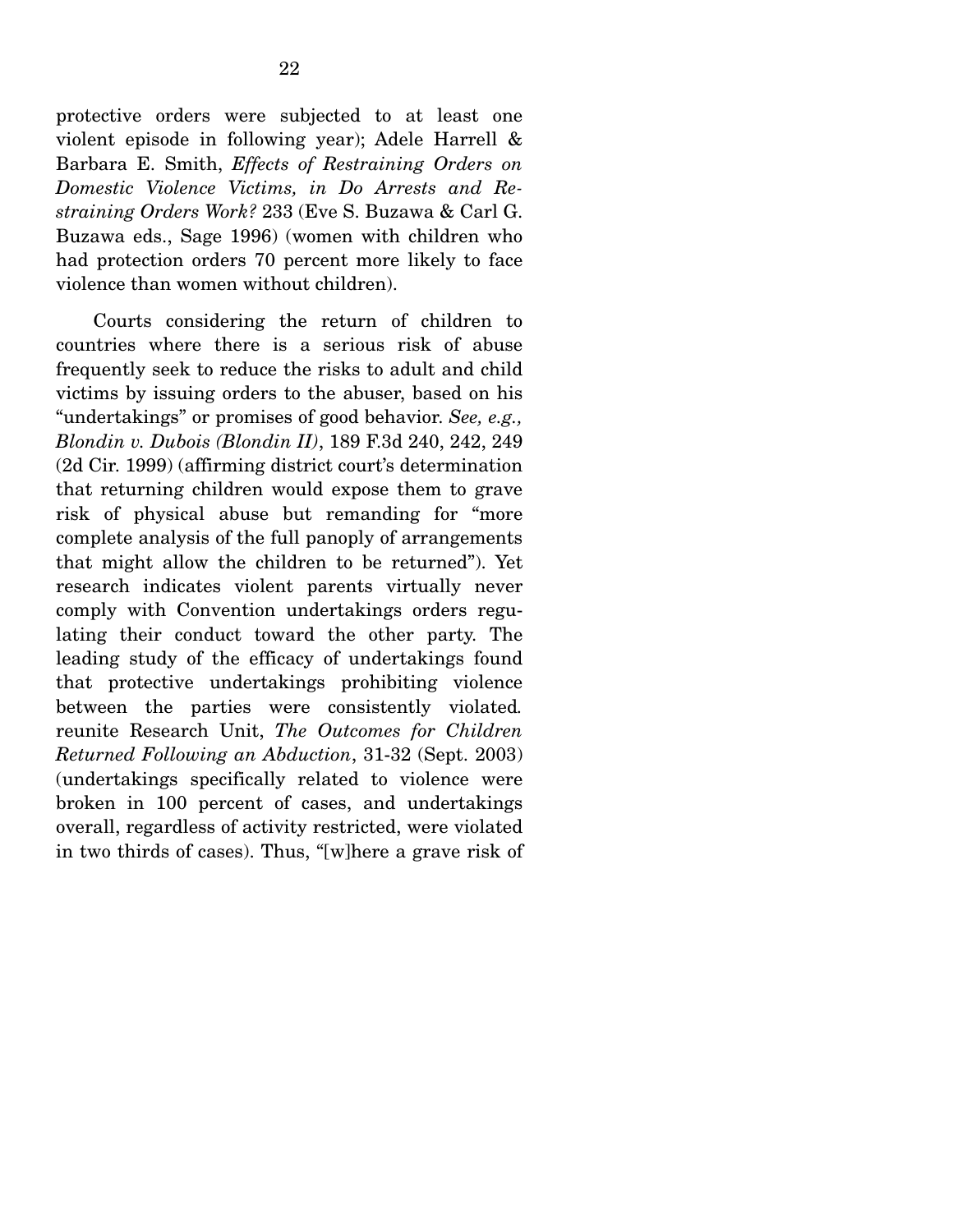harm has been established, ordering return with feckless undertakings is worse than not ordering it at all." *Simcox v. Simcox*, 511 F.3d 594, 608 (6th Cir. 2007); *see also Walsh v. Walsh*, 221 F.3d 204 (1st Cir. 2000) (reversing return order where father's undertakings and possibility of Irish court orders did not mitigate the grave risk of harm).

### **3. American Women and Children Victimized Overseas Are Particularly Vulnerable to Isolation and Lack of Social Supports**

Abused mothers overseas often flee to the United States because they lack adequate support networks to take care of themselves and their children in the foreign country. "Any lack of support in the country of habitual residence will be exacerbated if [a mother] is experiencing violence." Kaye, *supra*, at 194. Language barriers and cultural differences limit women's access to help. *See* Paula Lucas, Domestic Violence Rep., *supra* (abuse victims living in foreign country face additional barriers including being undocumented, lacking access to passports or travel documents, or being subjected to travel bans by the abuser). Financial barriers – which are often exacerbated when an American woman overseas is financially dependent on her abusive husband and cannot work in the country – can be especially significant in this context. *See, e.g.,* Paula Lucas, *Founder's Story*, Americans Overseas Domestic Violence Crisis Ctr. (2009), http://www.866uswomen.org/Founders-Story.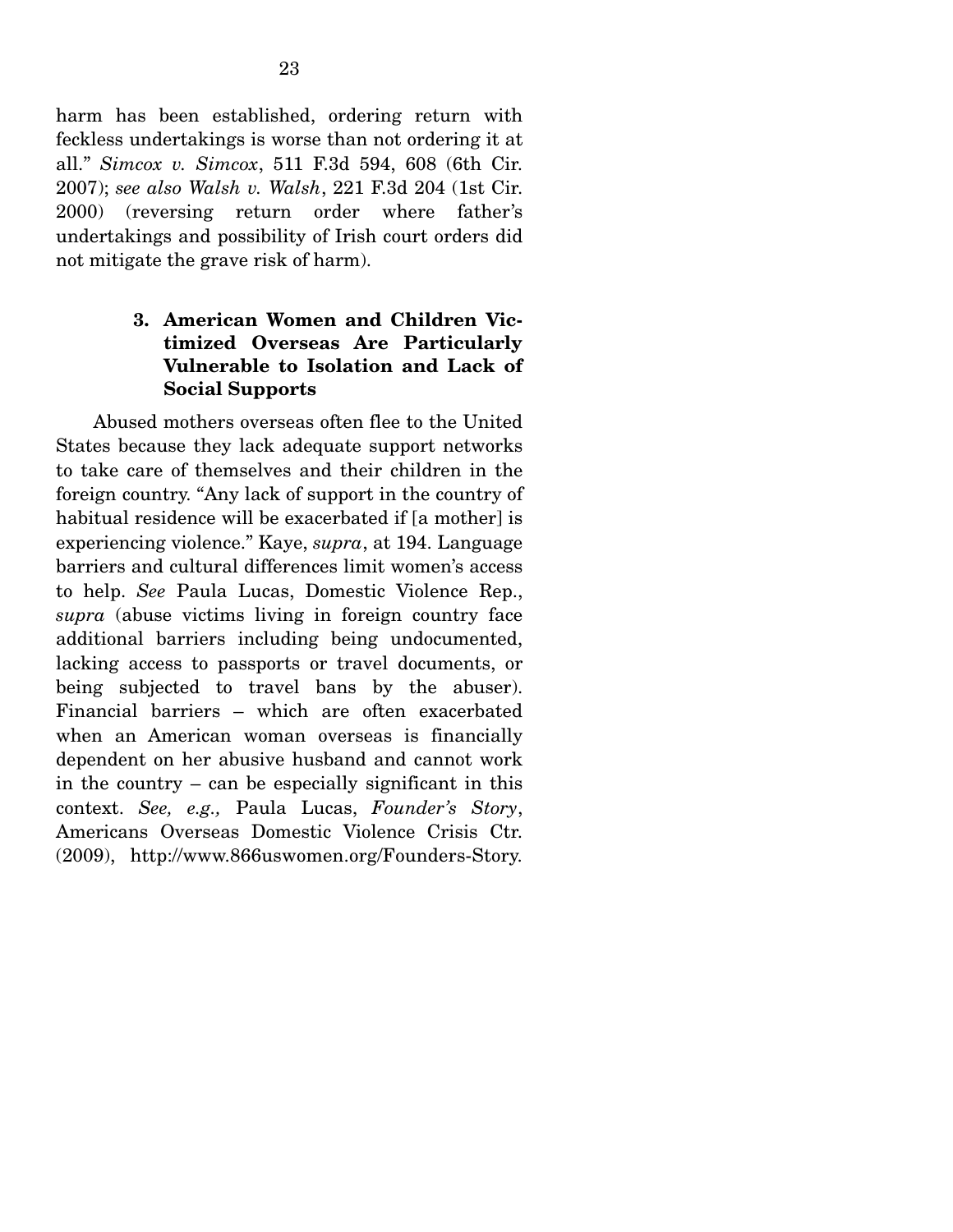aspx (professional woman had no access to funds and forged husband's signature on check to get out of country); Weiner, *Int'l Child Abduction*, *supra*, at 627- 28 (abuser in France transferred all money to his sole account, and hid his wife's and children's identification papers, passports, and birth certificates). Even a working knowledge of the language may not be enough to adequately assert legal rights or navigate the channels of a foreign legal system. *See* Johnston & Girdner, *supra*, at 403-04 (concluding domestic violence victims who feel disenfranchised from legal system are more likely to flee with their children).

**II. DESPITE THE CONVENTION'S UNDIS-PUTED PURPOSE OF PROTECTING CHILDREN, AND EXPLICIT PROVISIONS INTENDED TO AVOID RETURNS THAT ARE HARMFUL, IN PRACTICE THE CON-VENTION OFTEN FAILS CHILDREN AT RISK** 

#### **A. The Convention's Focus is on the Interests of Children**

The Convention expressly proclaims: "[T]he interests of children are of paramount importance in matters relating to their custody." Convention, art. 1. The Convention's official history records that it was "inspired by the desire to protect children and should be based upon an interpretation of their true interests." Elisa Pérez-Vera, Explanatory Report: Hague Conference on Private International Law, 3 Acts and Documents of the Fourteenth Session (Child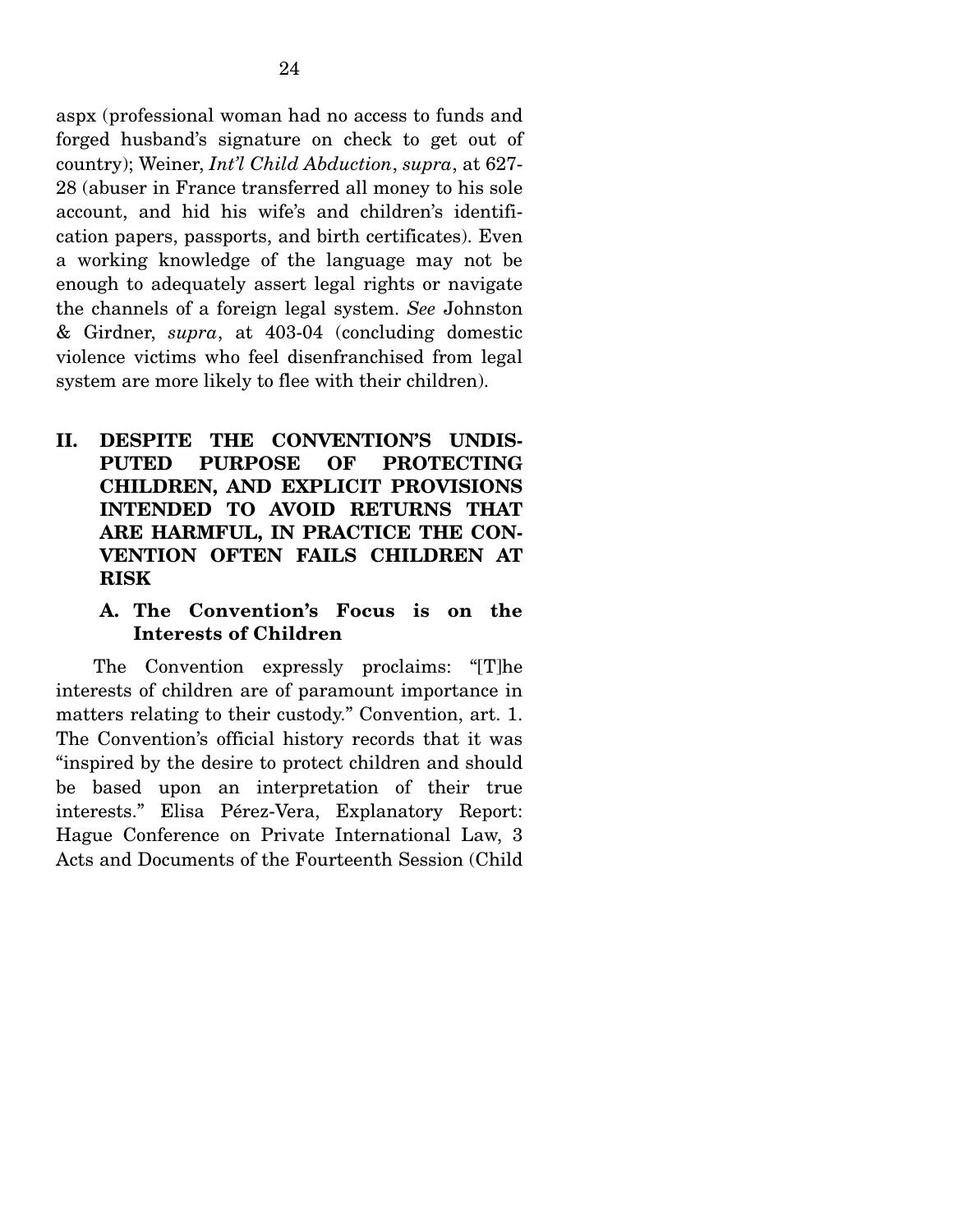Abduction) (1980), ¶ 24 (hereinafter the "Explanatory Report"), *available at* http://www.hcch.net/index\_en. php?act=publications.details $\&$ pid=2779.<sup>10</sup>

### **1. The Remedy of Return is Available**  *Only* **to the Custodial Parent**

 The Convention provides for the return of children "*wrongfully* removed to or retained in any Contracting State." Convention, art. 1 (emphasis added). A removal or retention is to be considered "wrongful" where "it is in breach of *rights of custody* . . . under the law of the State in which the child was habitually resident immediately before the removal or retention." *Id.* art. 3 (emphasis added). "Rights of custody are distinguished from *rights of access. . . .*  The Convention provides recourse in the event a child is removed from a[ ] habitual residence in breach of access rights, but those remedies *do not* include an order of return. . . ." *Croll v. Croll,* 229 F.3d 133, 137 (2d Cir. 2000) (emphasis in original).

 The treaty's focus on "wrongful" removals and the grant of a right of return *only* for those removals interfering with "rights of custody" was driven by a specific vision of what children need: their primary caretaker. Return was the priority because it aimed

<sup>&</sup>lt;sup>10</sup> The Pérez-Vera Explanatory Report is the official commentary to the Convention. *See* Hague International Child Abduction Convention, Text and Legal Analysis, 51 Fed. Reg. 10,498, 10,503 (Mar. 26, 1986).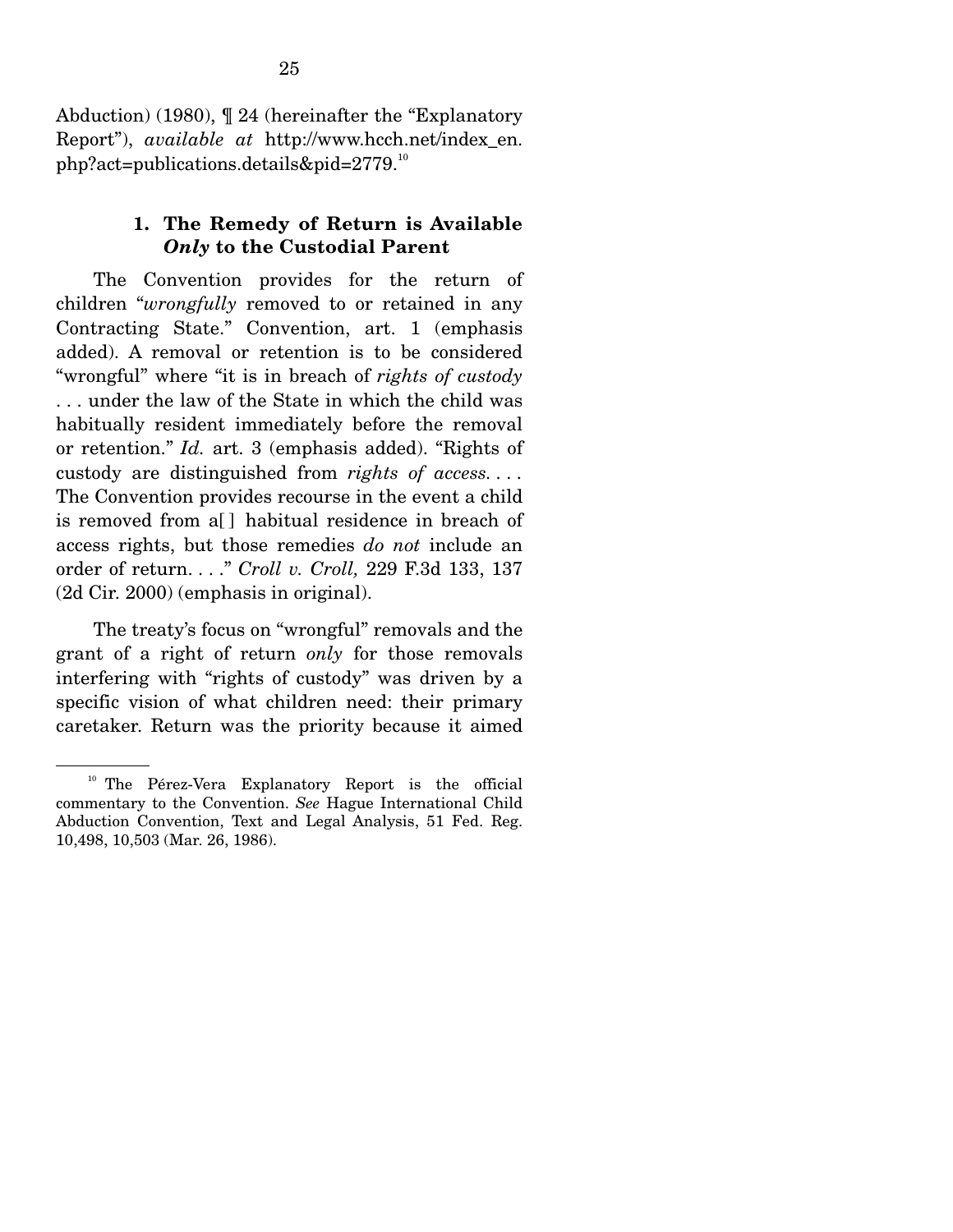to remedy "the traumatic loss of contact with the [custodial] parent who has been in charge of his upbringing." *See* Explanatory Report, *supra*. The Convention's *refusal* to denominate absconding by the *custodial* parent as "wrongful" naturally flowed from this view of children's interests – because requiring return in that instance would detrimentally subject the child to the very same "traumatic loss of contact" with his or her caretaking mother. While a litigant who has violated a court order may not be viewed favorably by courts, fidelity to the Convention requires recognition of its policy choice – which puts the interests and needs of children above the injured rights of the parent and the court whose order has been violated.

# **2. Even the Custodial Parent's Return Remedy is Subject to Defenses in the Interest of the Child**

The Convention's drafters also recognized that even when the petition for return was filed by a *custodial* caregiver, children's "best interests" would not always be protected by return:

[T]he Convention recognizes the need for certain exceptions to the general obligations assumed by States to secure the prompt return of children who have been unlawfully removed or retained. For the most part, these exceptions are only concrete illustrations of the overly vague principle whereby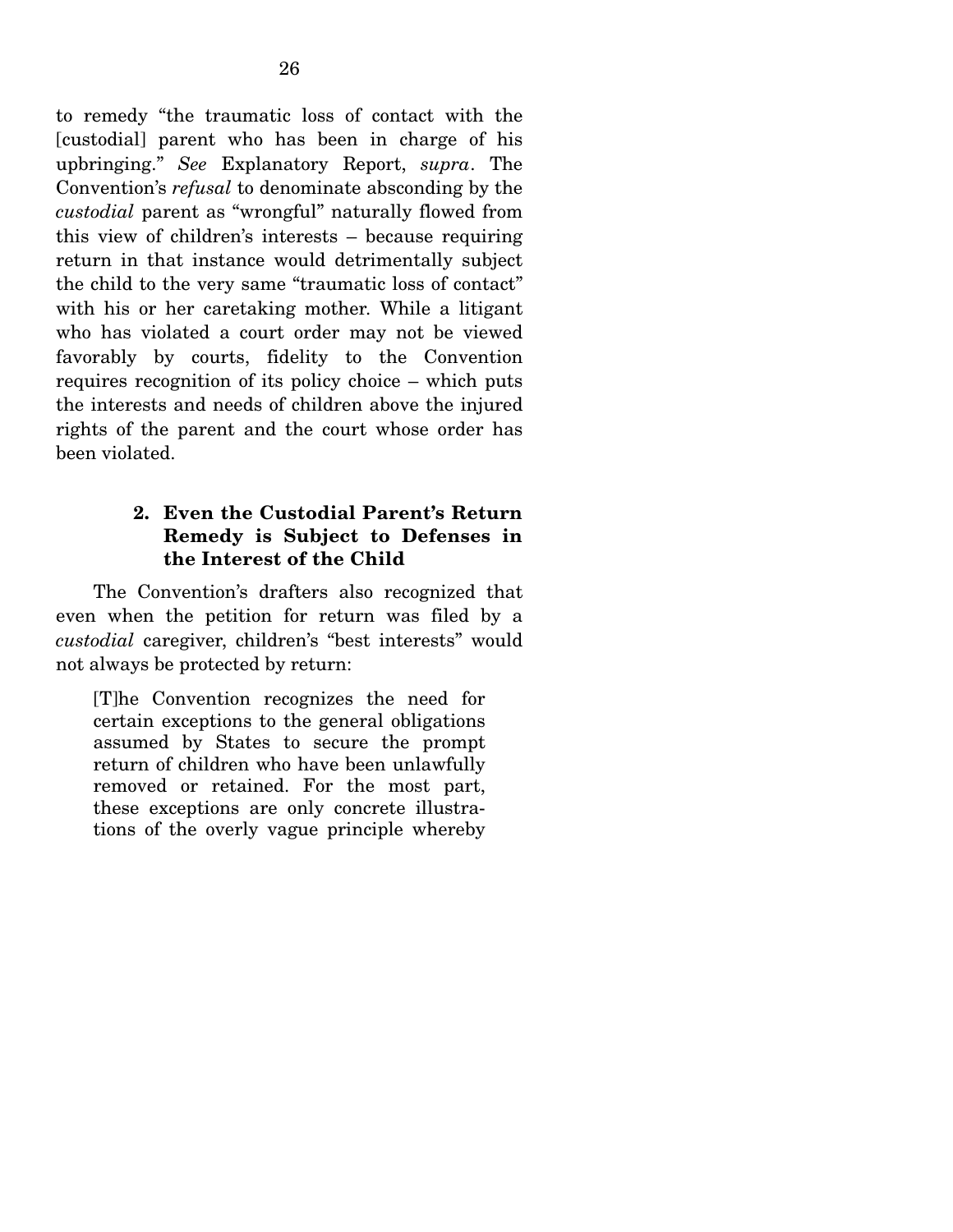the interests of the child are stated to be the guiding criterion in this area.

Explanatory Report, ¶ 25. Thus, even where the petitioning parent does hold rights of custody (and is exercising them), and the abduction violates a custody order, the Convention contemplates exceptions to the usual return order in several situations. Among these are cases where there is "a grave risk that the return would expose the child to physical or psychological harm or otherwise place the child in an intolerable situation," Convention, art. 13(b); and cases where "the return is not permitted by the fundamental principles of the requested state relating to the protection of human rights and fundamental freedoms. *Id.* at art. 20.<sup>11</sup> Thus, the Convention's core purpose – to protect children's interests – "[would] not . . . be furthered by forcing the return of children who were the direct or indirect victims of domestic violence." *Simcox*, 511 F.3d at 604-05 (citing Merle H. Wiener, *Navigating the Road Between Uniformity and Progress: The Need for Purposive Analysis of the Hague Convention On the Civil Aspects of International Child Abduction*, 33 Colum. Hum. Rts. L. Rev. 275, 330, 352-53 (2002)).

 $11$  Additional exceptions to the return remedy include Article 13 (no return if mature child objects), and Article 12 (no return if child is settled for more than one year in new environment). In each of these instances, a custodial parent's legal rights may have been violated, but the Convention puts the child's well-being ahead of vindication of either those rights or the original court's order.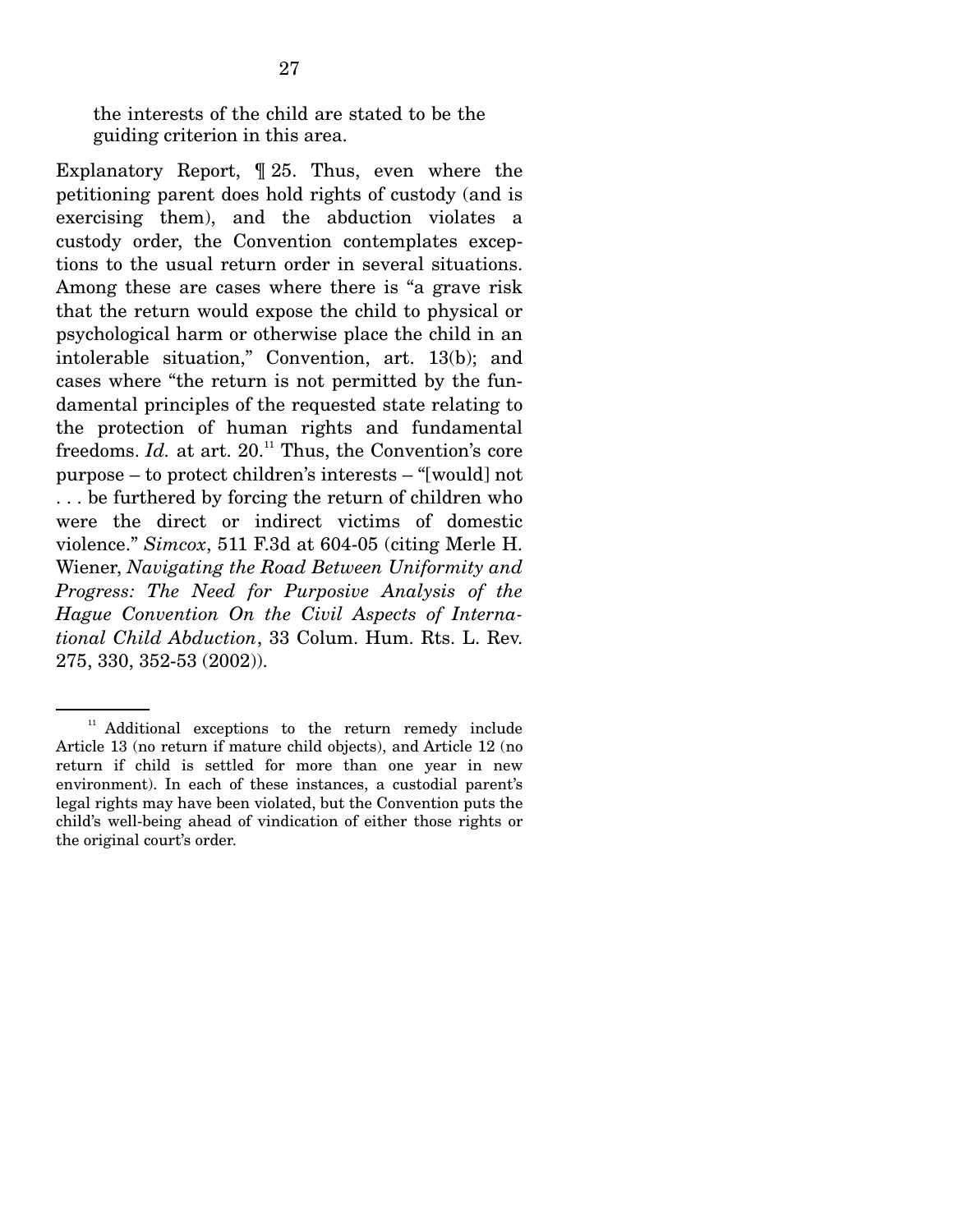The adoption of these exceptions to the custodial parent's right of return reflected a "major drafting compromise" between delegates who feared a "public policy defense" to treaty obligations would create too large a loophole to the return mandate and others who felt a blanket return mandate would be harmful to children. Bruch, *supra*, at 531. The specific defenses in Articles 13 and 20 were intended, *inter alia*, to provide protection for adult and child victims of domestic violence. *Id.* Indeed, the language "or otherwise place the child into an intolerable situation" was specifically inserted into Article 13(b) to ensure that return would not be mandated where a child's *mother* was being abused *but the child was not. See* Weiner, *Half-Truths, supra,* at 292-93 (noting Commonwealth Secretariat representative J. David McClean, who helped draft the Convention, said during the Fifth Meeting of the Special Commission to Review Operation of the Convention, the "phrase 'intolerable situation' had been added to provide flexibility and to include an exception for domestic violence victims"). As the Explanatory Report says, "the interest of the child in not being removed from its habitual residence . . . gives way before the primary interest of any person in not being exposed to physical or psychological danger or being placed in an intolerable situation." Explanatory Report, ¶ 29.

# **B. Many Courts are Reluctant to Apply the Defenses to Return**

 Despite the foregoing provisions, many courts seem to presume that "a decision to return a child is a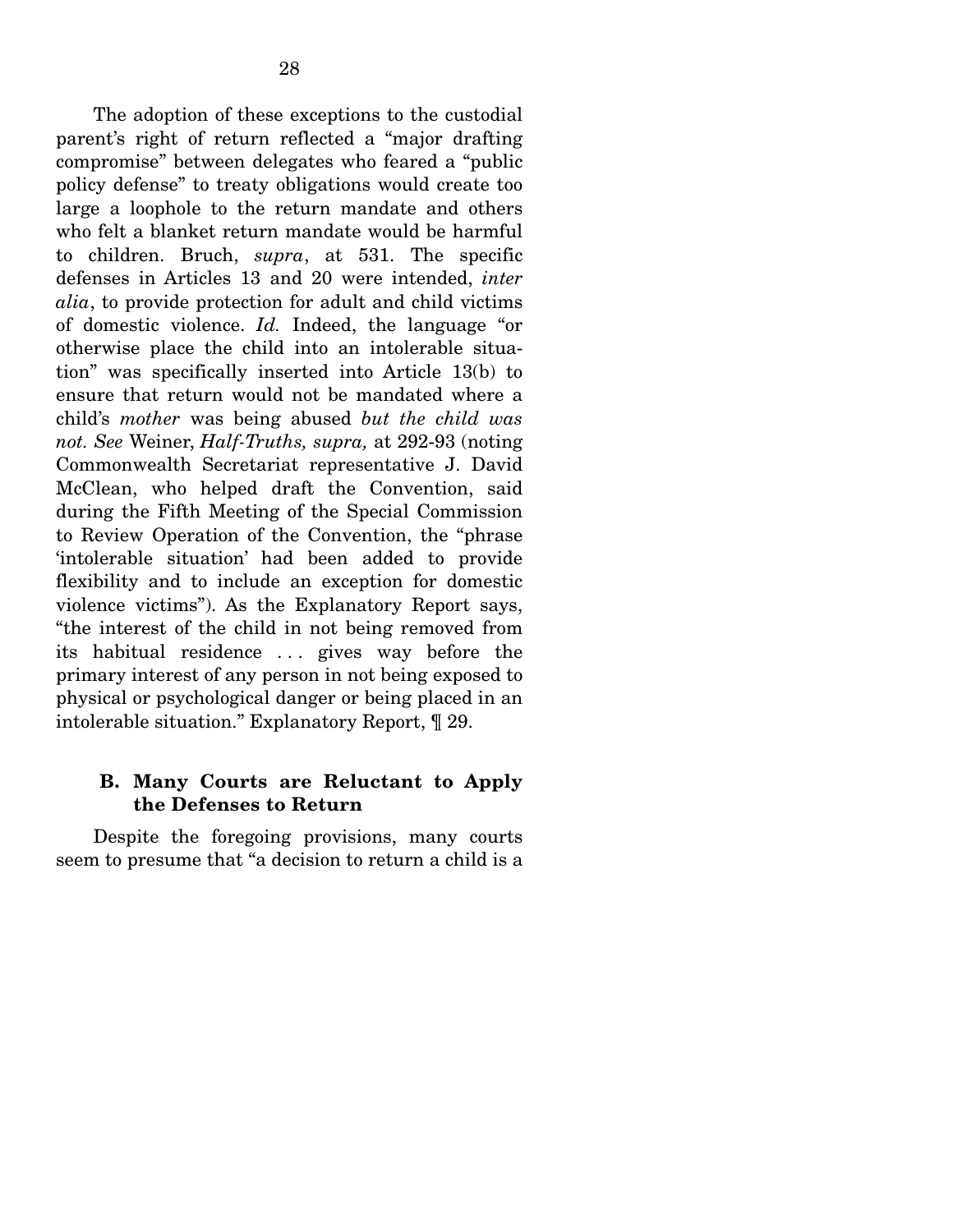'good' decision *per se*." Kaye, *supra*, at 196. As a leading commentator characterizes the situation, "courts' appropriate concern that the Convention's exceptions not be permitted to swallow the return rule has sometimes developed into an improper disregard for the Convention's intended protections against danger." Bruch, *supra*, at 535.

 Courts have invoked a number of narrowing principles in declining to apply the "grave risk" defense.<sup>12</sup> Most commonly, courts fail to recognize abuse of a child's mother as indicative of grave risk of "physical and psychological harm" to the child or an "intolerable situation" under Article 13(b). For instance, in *Tabacchi*, the court heard evidence Mr. Tabacchi had thrown objects at Ms. Harrison, slapped her, choked her in front of the baby while she was driving, punched her in the head, caused her a black eye and loosened teeth, all inflicting post traumatic stress disorder. 2000 WL 190576, at \*1, \*3, \*7. Nonetheless, the court concluded this evidence did not prove grave risk of either physical or psychological harm to the baby in the future. *Id.* at \*13. The court assumed there would be no further abuse of the mother and therefore the child would not be exposed

 $12$  Article 20 is broader than Article 13(b), but it has been invoked very infrequently and is successful even less often. *See*  Merle H. Weiner, *Strengthening Article 20,* 38 U.S.F. L. Rev. 701, 705, 718-720 (2004) (quoting commentators who have stated that "article 20 has 'nearly faded without a trace' ") (citation omitted); Edleson, *Multiple Perspectives*, *supra* (Article 20 is asserted in less than 15 percent of U.S. Hague cases involving domestic violence).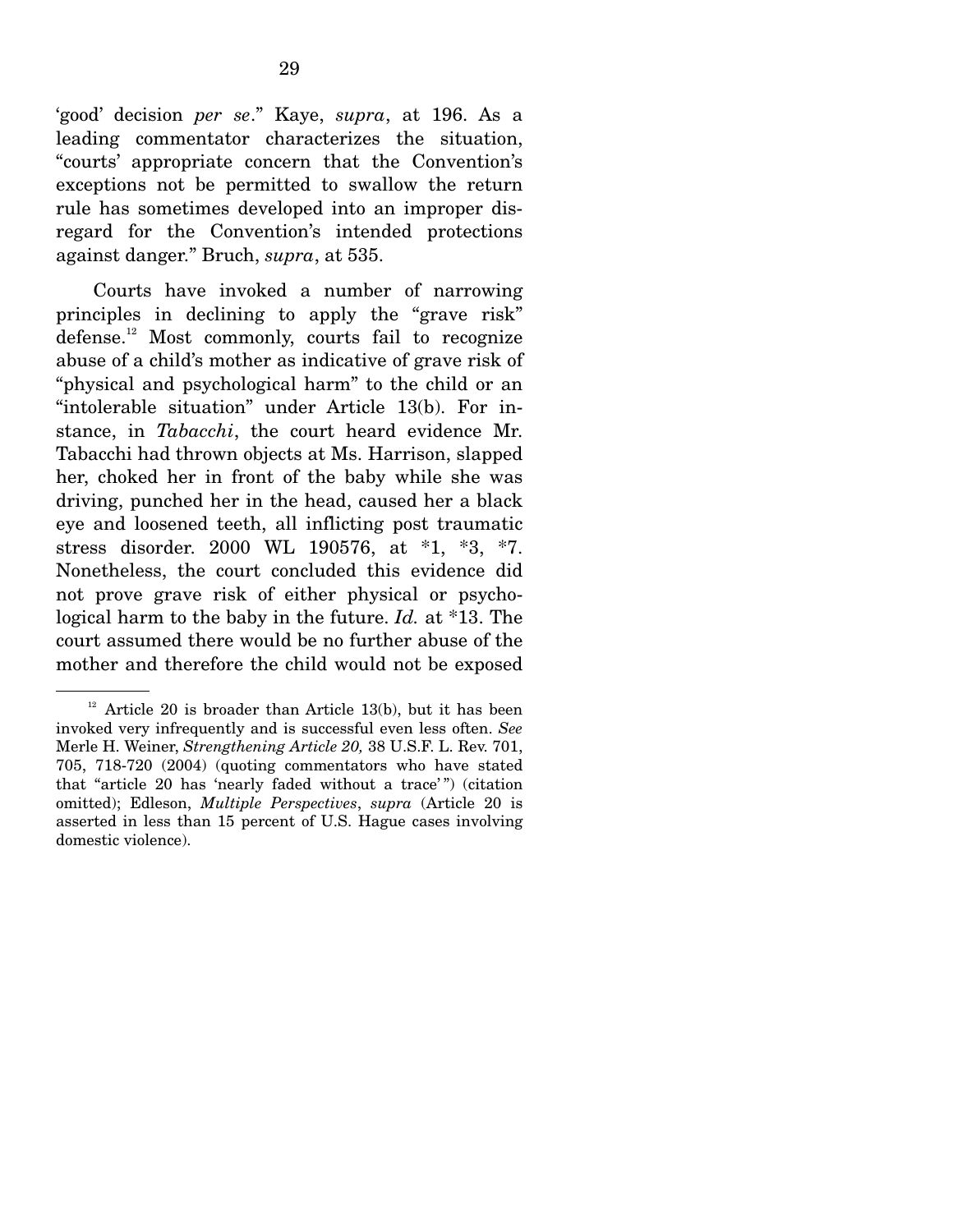to further violence. *Id.* at \*13-14. *See also Aldinger v. Segler*, 263 F.Supp.2d 284, 289 (D.P.R. 2003) (violence between adults does not implicate children); *Belay v. Getachew*, 272 F.Supp.2d 553, 560 (D. Md. 2003) (asserting abuse "will never occur again" because parties are now divorced); *Dalmasso v. Dalmasso*, 9 P.3d 551, 558-59 (Kan. 2000) (returning children despite father allegedly threatening mother's life, attacking her in front of the children, hitting and kicking her, pulling her hair); *In re A.V.P.G.*, 251 S.W.3d 117, 128 (Tex. App. 2008) ("Even with allegations of physical abuse to the spouse, grave risk is not proven where there is no evidence that the non-abducting party physically abused the children.").

Some courts even fail to treat evidence of child abuse as indicative of grave risk to the children. *See, e.g.*, *Dalmasso*, 9 P.3d 551 (father used belt on children if they spoke at meals).

 Other courts reject evidence of abuse as improperly inviting a re-determination of custody. *See Janakakis-Kostun v. Janakakis*, 6 S.W.3d 843, 850 (Ky. Ct. App. 1999) (despite evidence Mr. Janakakis slapped their young daughter on the back and had pulled Ms. Janakakis-Kostun's hair so violently she was hospitalized for severe neck injuries, court held Article 13 "must be narrowly construed" and treated abuse evidence as "more closely akin to that which might be relevant in a custody proceeding"). *See also Mendez Lynch v. Mendez Lynch*, 220 F.Supp.2d 1347, 1364 (M.D. Fla. 2002) ("[t]he exception for grave harm to the child is not license for a court in the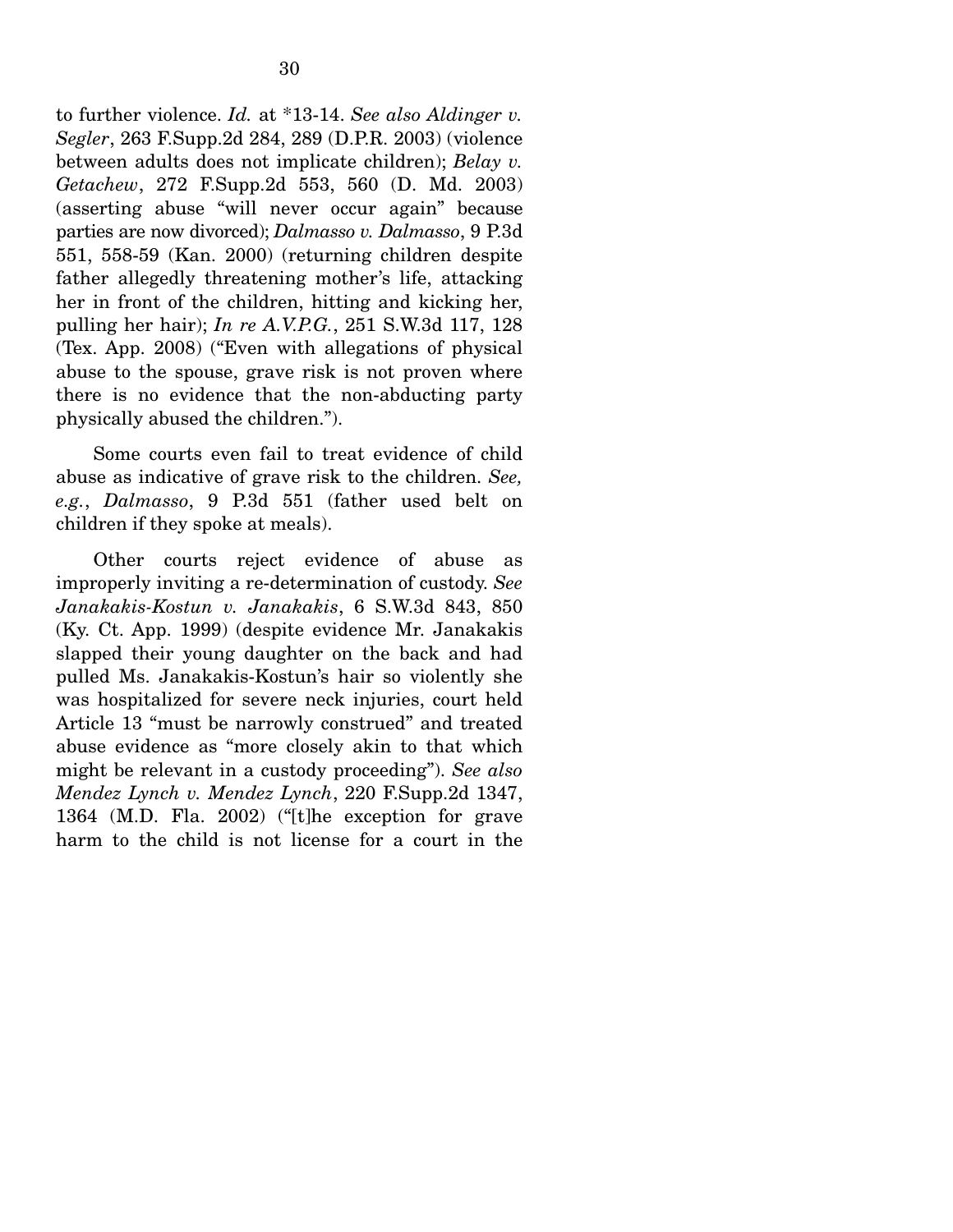abducted-to country to speculate on where the child would be happiest") (internal quotations omitted).

Third, many American courts refuse to apply the defense unless respondents can prove a negative: that courts of the habitual residence are "unable" or unwilling to protect them from abuse. *See, e.g., Friedrich*, 78 F.3d at 1068 (stating "that courts in the abducted-from country are as ready and able as we are to protect children"); Kaye, *supra*, at 198 (noting that many courts feel it is offensive to presume foreign courts are incapable of protecting abuse victims). This position, however, is inconsistent with the often inadequate legal responses to domestic violence in many countries. *See* Section I.B., *supra*; *Van de Sande,* 431 F.3d at 570-71 (criticizing and rejecting *Friedrich* standard); *Baran v. Beaty*, 526 F.3d 1340, 1347 (11th Cir. 2008) (same).

 Fourth, courts often rely on "undertakings" which are largely unenforceable, to purportedly alleviate the risks to the children and mother upon return. *See, e.g., Blondin II*, 189 F.3d at 242, 249 (regardless of evidence of danger, Second Circuit felt "every effort" should be made to honor return mechanism*. . . .*"). As noted in Section I.B.2., such undertakings are largely futile and even deceptive – as abusers typically fail to  $\text{complex with them.}^{13}$ 

<sup>&</sup>lt;sup>13</sup> The Australian Law Reform Commission has stated that the lack of enforcement mechanism for undertakings allows the Convention to be "misused by men as a means of exercising (Continued on following page)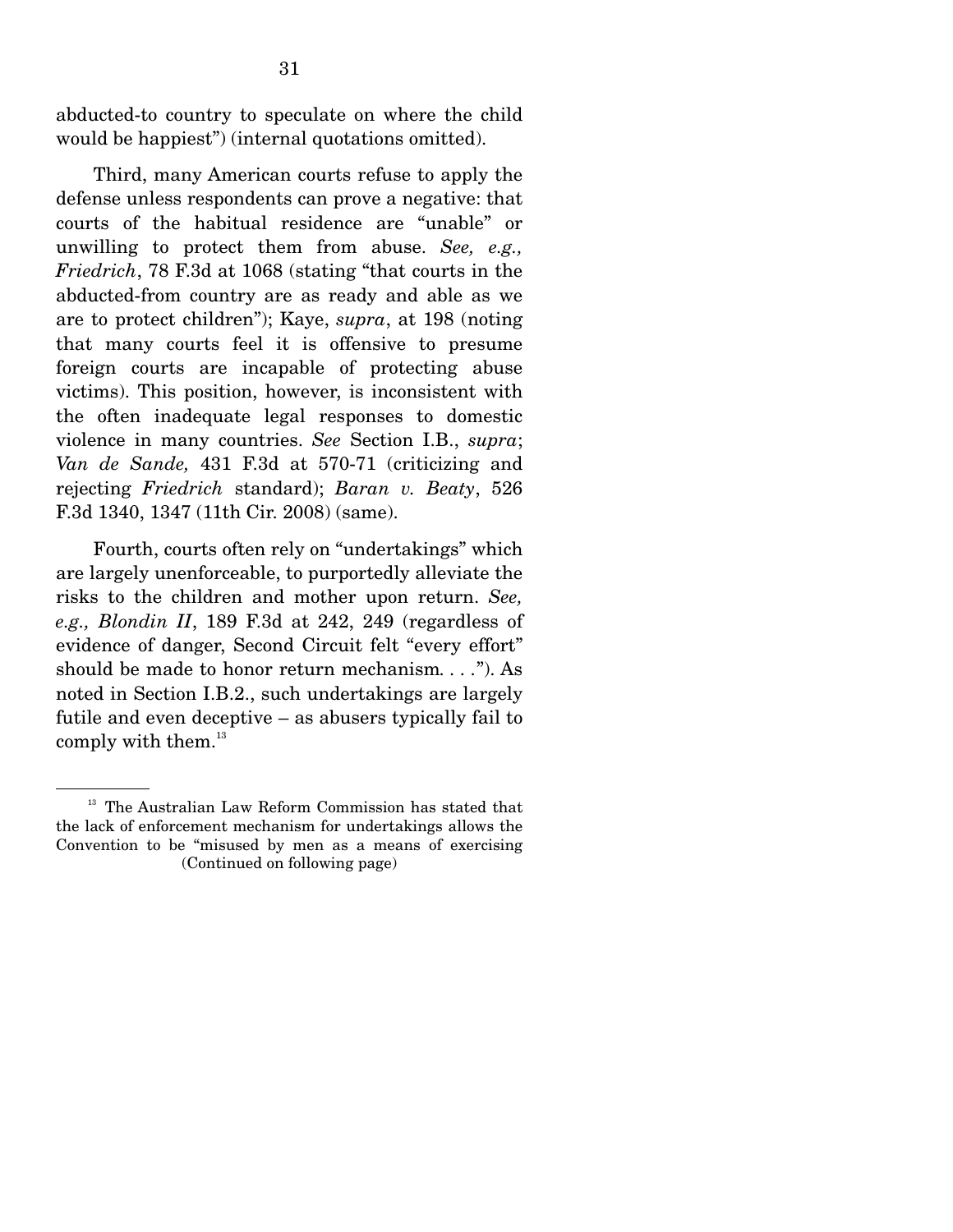The foregoing examples suggest that while the Article 13 grave risk/intolerable situation defense is the most frequently asserted defense in Convention cases involving domestic violence, it is rarely successful. Dr. Edleson's research indicates the grave risk/intolerable situation defense has been asserted in more than 80 percent of Convention domestic violence cases, but it has been successful less than a third of the time. Edleson*, Multiple Perspectives*, *supra.* 

*Amici's* own survey of published appellate decisions involving the Convention and domestic violence found that of 27 trial courts in which the abductor alleged domestic violence and grave risk/intolerable situation, 20 (74 percent) ordered return. While 10 (50 percent) of these were reversed on appeal, appellate courts also reversed 4 of the 7 no-return cases. Appellate courts thus encouraged or required return in 8 (40 percent) of the 20 cases.<sup>14</sup> Together these data indicate domestic violence and child abuse defenses are failing far more than they succeed. While appeals are sometimes successful, it is the rare litigant who can afford an appeal. Thus, even now, the abuse victim who flees to the United States faces significant

continuing power over their partners." Australian Law Reform Commission (1994) *Equality Before the Law: Justice for Women,* Rep. No. 69 pt. I, § 9.45, Sydney.

 $14$  A complete list of the surveyed cases is attached as Appendix B.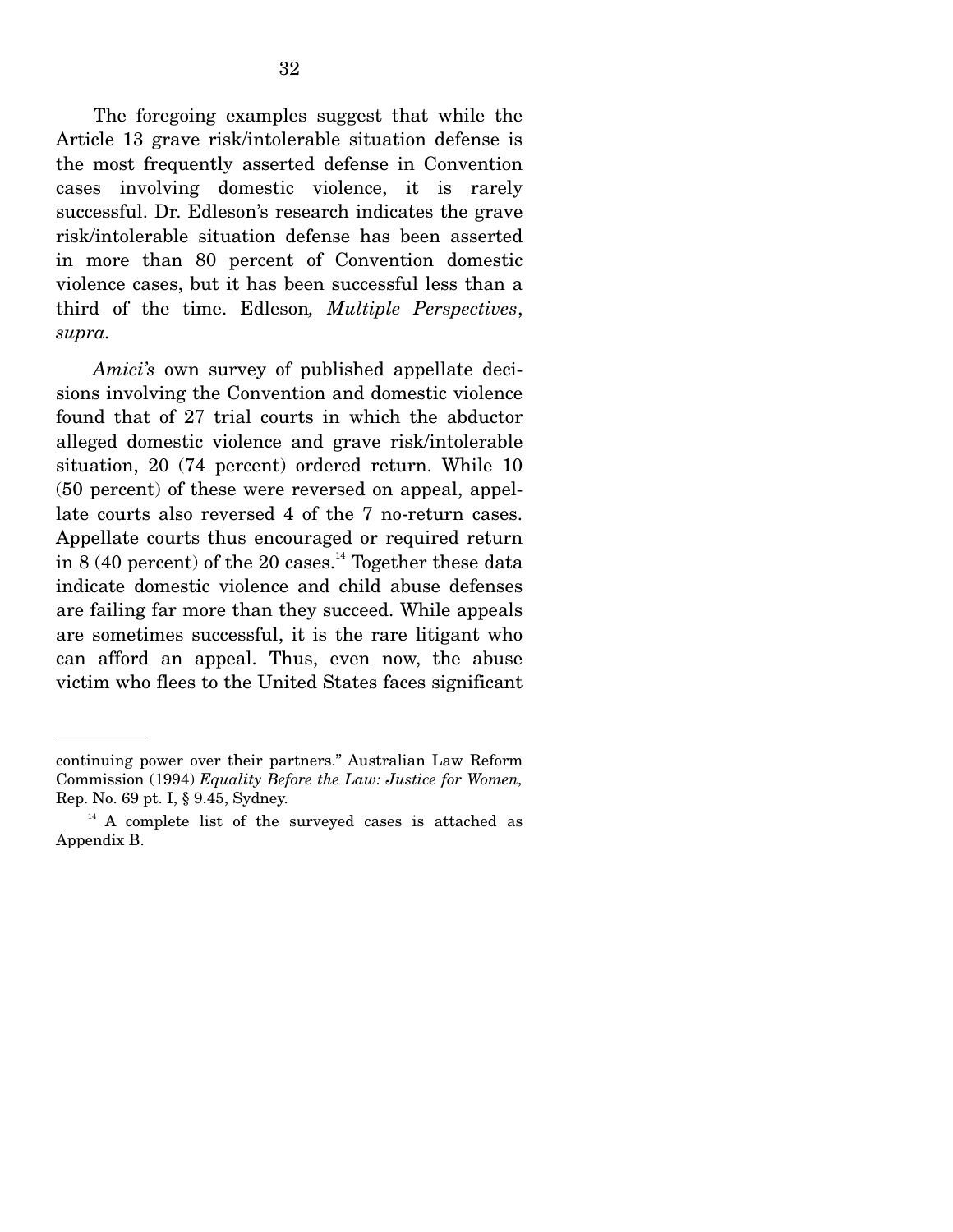hurdles in remaining safe and keeping her children safe under the Convention.

# **III. EXTENSION OF THE RETURN REMEDY TO HOLDERS OF** *NE EXEAT* **ORDERS IS INCONSISTENT WITH THE CONVEN-TION'S INTENT TO PROTECT CHILDREN**

Unfortunately, extension of the return remedy to non-custodial parents with a *ne exeat* order would exacerbate the problems faced by abused women and children. This outcome would contravene the core purpose and dominant value of the Convention: the protection of children.<sup>15</sup> Convention, preamble, art. 1; Explanatory Report, ¶ 24.

<sup>&</sup>lt;sup>15</sup> Indeed, well-established U.S. public policy shares this focus on protecting children and embodies the fundamental freedoms and human rights principles described in Article 20. *See, e.g.,* Uniform Child Custody Jurisdiction Enforcement Act ("UCCJEA") § 208 cmt. (1997) ("Domestic violence victims should not be charged with unjustifiable conduct for conduct that occurred in the process of fleeing domestic violence, even if their conduct is technically illegal"); 28 U.S.C.  $\S$  1738A(c)(2)(C) (2000) (providing exception to "home state" jurisdiction if "it is necessary in an emergency to protect the child because the child, a sibling, or parent of the child has been subjected to or threatened with mistreatment or abuse"); 18 U.S.C. § 1204(c)(2) (1994) (federal provision criminalizing child abduction provides defense for fleeing domestic violence); Sense of Congress Respecting Child Custody Determinations, H.R. Rep. No. 101- 737 (1990) ("for purposes of determining child custody, credible evidence of physical abuse of one's spouse should create a statutory presumption that it is detrimental to the child to be placed in the custody of the abusive spouse"); Battered (Continued on following page)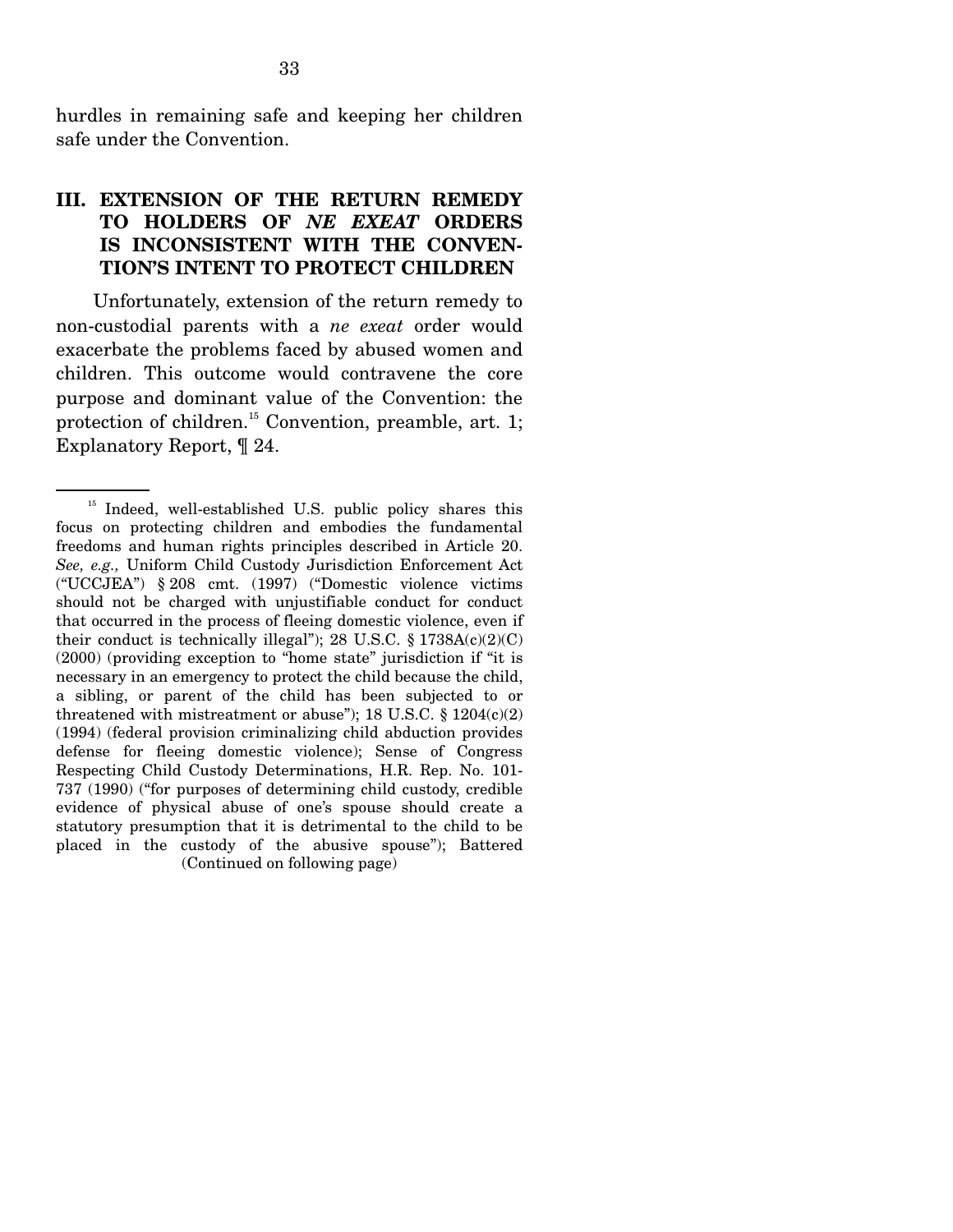### **A.** *Ne Exeat* **Orders are Often a Tool for Batterers**

Batterers commonly use custody litigation and the children themselves to maintain control and restrict their ex-partner's autonomy and independence.

When a couple divorces, the legal system may become a symbolic battleground on which the male batterer continues his abuse. Custody and visitation may keep the battered woman in a relationship with the battering man; on the battleground, the children become the pawns. Studies of custody disputes indicate that fathers who battered the mother are twice as likely to seek sole physical custody of their children than are nonviolent fathers . . . .

Report of the American Psychological Association Presidential Task Force on Violence in the Family, Violence and the Family 40 (1996).

*Ne exeat* orders – which restrict the other parent's ability to leave the jurisdiction with the children – are an especially apt tool for batterers to achieve this end. *See* Weiner, *Navigating, supra*, at

Immigrant Women Protection Act of 2000, § 1503, Pub. L. No. 106-386, 114 Stat. 1464 (amending various sections of 8 U.S.C.) (allowing battered immigrant self-petitioners to claim lawful permanent residence status in the United States with their children instead of having to go abroad, where they are at risk, to get a visa).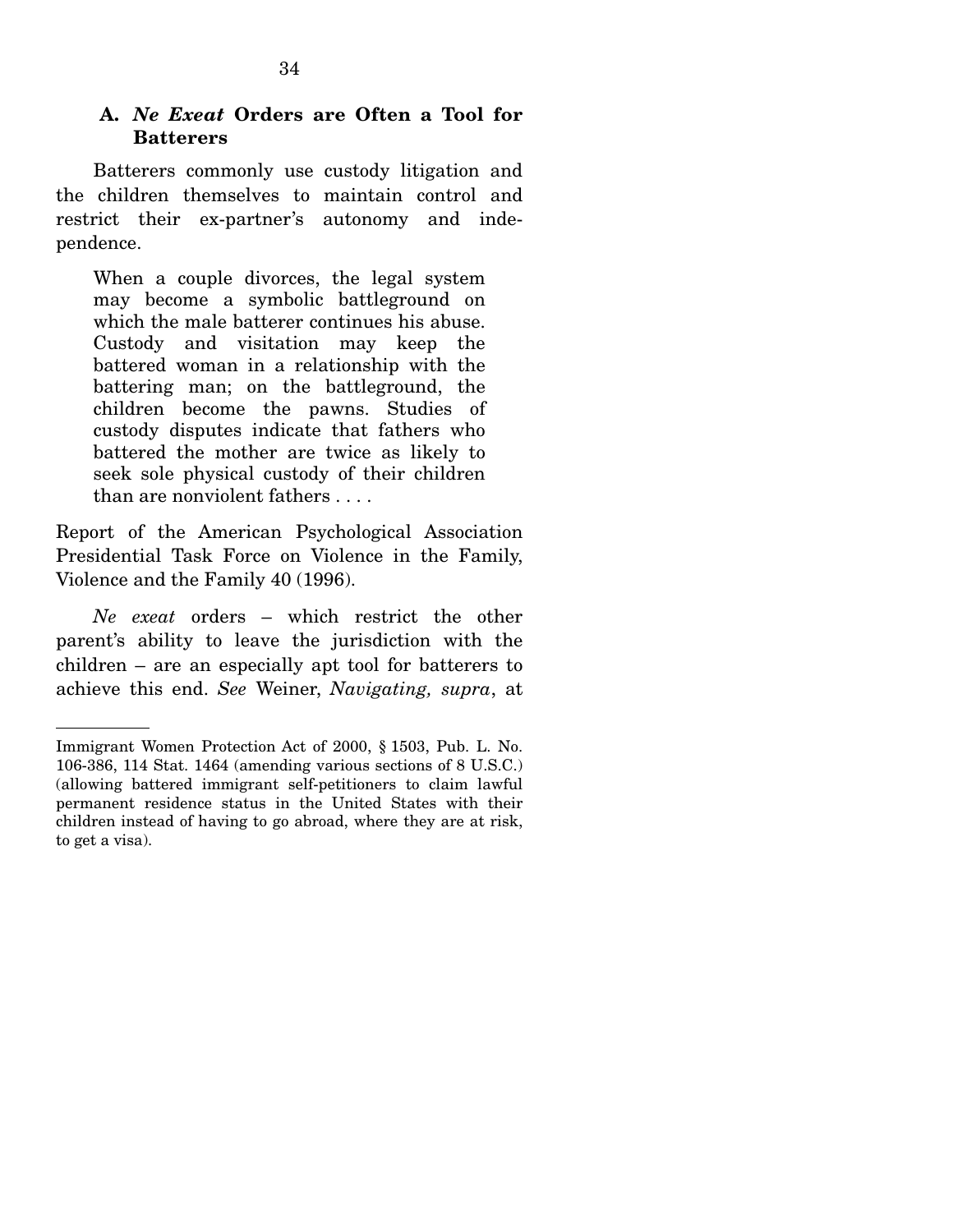330 ("[t]he remedy of return is particularly unjust in the subset of cases where the sole basis for returning the child is a *ne exeat* clause . . . [such an order] may condemn the [primary caretaker] mother to a life of fear and danger").

 In the non-Convention case context, relocation restrictions in custody litigation often serve as a means for abusive parents to cement their control over the abused spouse and restrict her or his freedom to leave. Relocation cases serve as a

microcosm of the broader domestic violence dynamic. Moveaway restrictions give violent men the power to prevent their ex-partners from escaping and to continue controlling essential aspects of their lives after separation and divorce. Batterers use social isolation to maintain their power over their intimate partners. Moveaway restrictions often prevent custodial mothers from returning to their families of origin for support and protection ... [and] prevent custodial mothers from moving to take new jobs or to continue their educations.... Moveaway restrictions allow batterers to use the legal system to ... continue their domination through control of the children.

Janet M. Bowermaster, *Relocation Custody Disputes Involving Domestic Violence,* 46 U. Kan. L. Rev. 433, 450-51 (1998). Thus, "abused women are likely to be overrepresented in relocation custody cases." *Id.* at 437.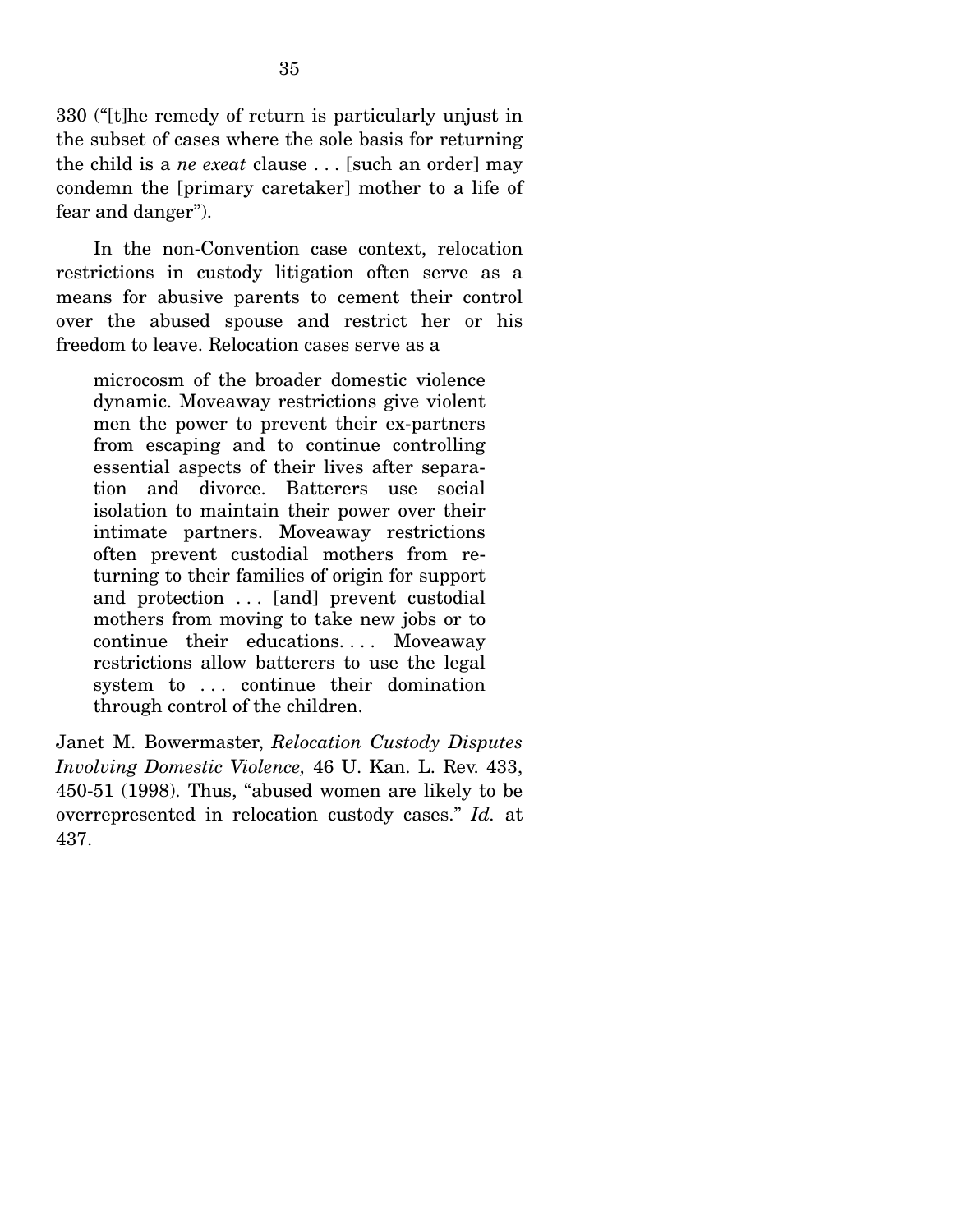It should then come as no surprise that abusers also frequently use the Convention to intimidate their victims, maintain control over them, or gain financial advantage. Weiner, *Half-Truths*, *supra*, at 282; *see also* Bruch, *supra*, at 540-41; Interview 10 (abusive husband threatened to "use the Hague" if wife did not return with their children to his foreign home by certain date and slammed her head against wall before she left). This kind of misuse of the Convention will almost certainly increase if a return order becomes available to a parent whose claim to custody is weak on the merits, such as a non-custodial "rights of access" parent relying on a *ne exeat* order. Bruch, *supra* at 541.

### **B. Requiring Returns in More Domestic Violence/Child Abuse Cases will Increase Harm to Children**

Return orders in cases such as this threaten children's well-being in at least three ways. First, if for her safety the mother cannot return with the children, the children will be removed from their primary caretaking mother in order to fulfill the return order. *See* Interview 13 (victim describes how six police officers removed her young children); Interview 14 (victim describes police removing her children from her home). The loss of their mother would be traumatic to most children, especially young ones.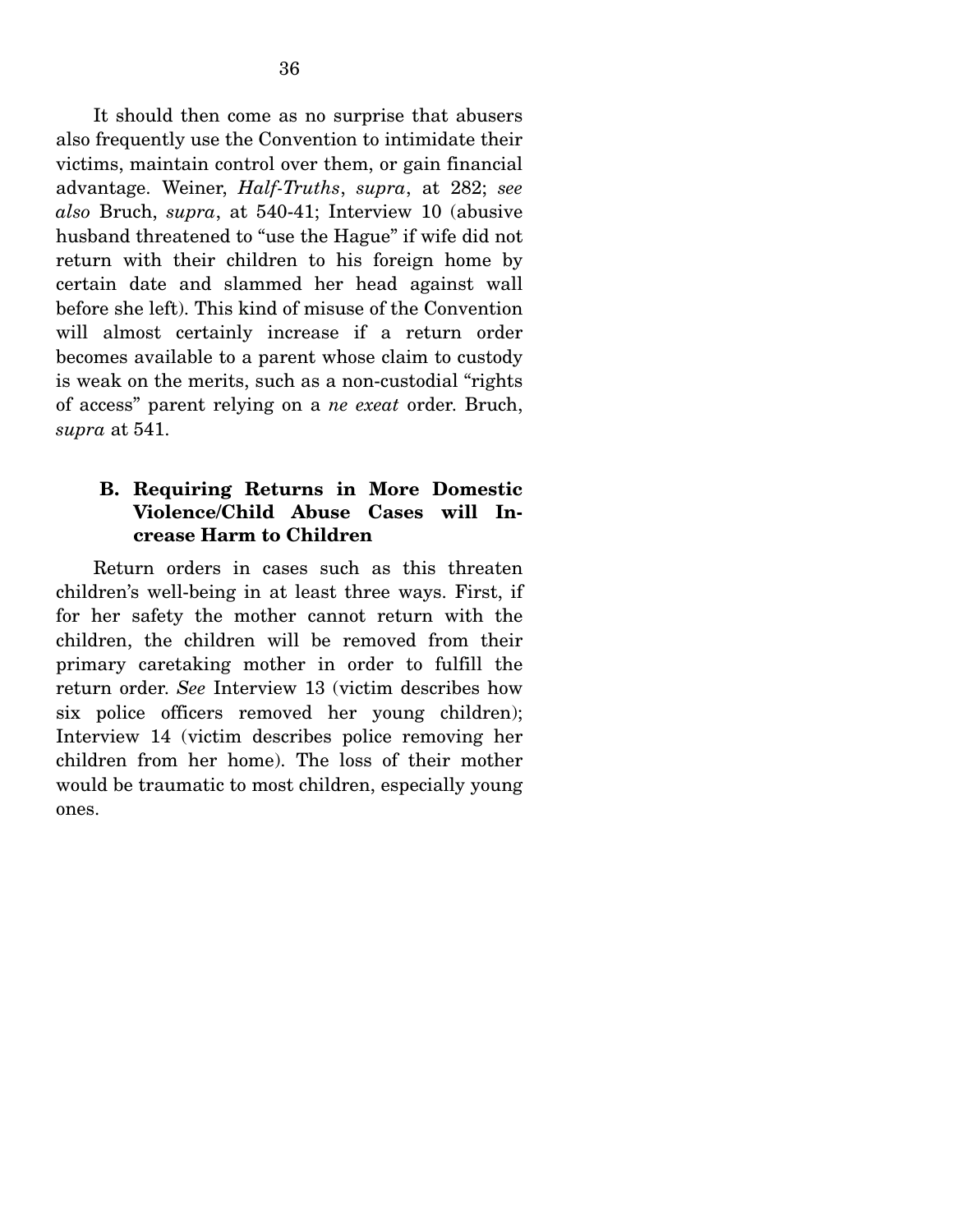Second, when the mothers return with their children, as most do, many face the risk of severe harm or even death. *See, e.g.,* Paola Totaro, *Following a court order killed her*, Sydney Morning Herald, May 4, 2009, http://www.smh.com.au/world/following-acourt-order-killed-her-20090503-ard1.html (describing mother who complied with Hague return order and was then murdered by her ex-husband after her pleas for police protection were rebuffed). *Cf.* Lucas, Domestic Violence Rep., *supra* (describing return order in her case as "certain death sentence"). There can be no doubt that extreme violence against or murder of one's mother would be profoundly traumatizing and devastating for children.

 Third, in many return cases, not surprisingly, when the abducting mother returns, custody is reversed and awarded to the father who abused the mother and sometimes the children.<sup>16</sup> *See, e.g., Inter*view 7 (two sons have not had contact with mother for over a year); Interview 9 (father who threatened to kill mother now has sole custody, mother has visitation with children three weeks per year but previously went two years without seeing them). The harms to such children are twofold: (i) they are devastated by the loss of their primary caretaker

<sup>16</sup> *But cf*. Weiner, *Int'l Child Abduction*, *supra*, at 620-23 (pointing out that if abduction protects children from abuse or preserves a mother's life, it is probably protective, and not destructive, to the children).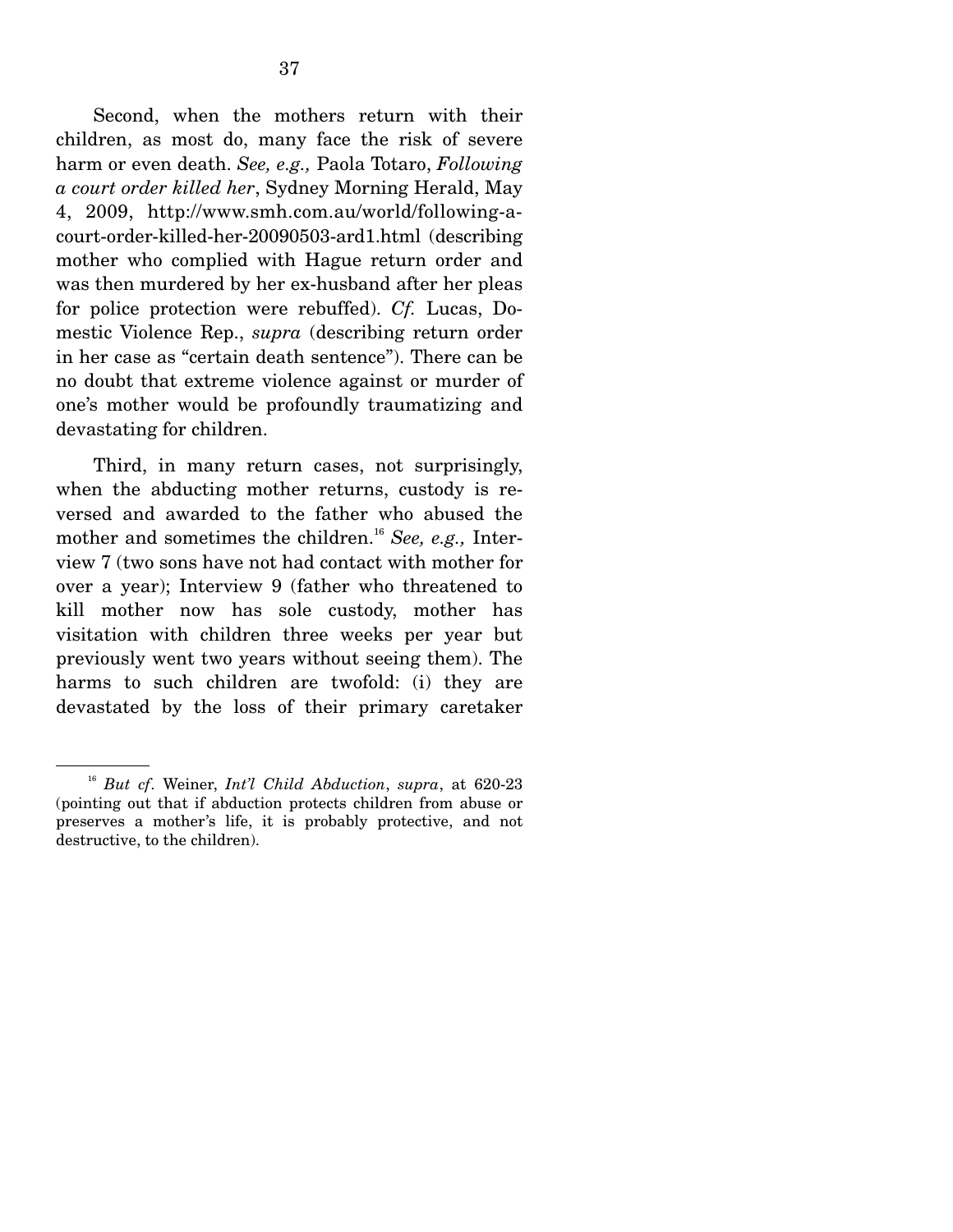mother; $17$  and (ii) they are now in the custody of a father who is at least emotionally abusive and a high risk for child abuse. *See* Interview 4 (children abused by father after return). *See also* Bancroft, *supra* ("With rare exceptions, it is not in children's best interests to be placed in the custody of a battering father.... [C]ustody and visitation planning should treat security for children as a top guiding principle.").

 Finally, even if mothers retain custody and are not killed, but are "merely" subjected to ongoing abuse, the children are likely to be exposed to the physical and psychological risks associated with exposure inter-parental abuse and parenting by a highly stressed mother who is not safe. *See* Section I.A.2., *supra.* While courts sometimes assume such abuse will cease once the parties are separated or divorced, *see Tabacchi* and *Belay*, this assumption reflects a misconception that abuse ends when the

<sup>&</sup>lt;sup>17</sup> "All of our work shows the centrality of the wellfunctioning custodial parent-child relationship as the protective factor during the post-divorce years. When courts intervene in ways that disrupt the child's relationship with the custodial parent, serious psychological harm may occur to the child as well as to the parent." Judith S. Wallerstein and T. J. Tanke, *To Move or Not to Move: Psychological and Legal Considerations in the Relocation of Children Following Divorce,* 30 Fam. L.Q. 305, 311 (1996). In one published decision, the court held that loss of the child's primary bond with his mother would constitute a grave risk of harm and denied return. *Steffen v. Severina,* 966 F. Supp. 922, 928, 930 (D. Ariz. 1997). In another, the court ordered return despite such a finding. *Jaet v. Siso,* No. 08- 81232-CIV, 2009 WL 35270, at \*6-8 (S.D. Fla. Jan. 5, 2009).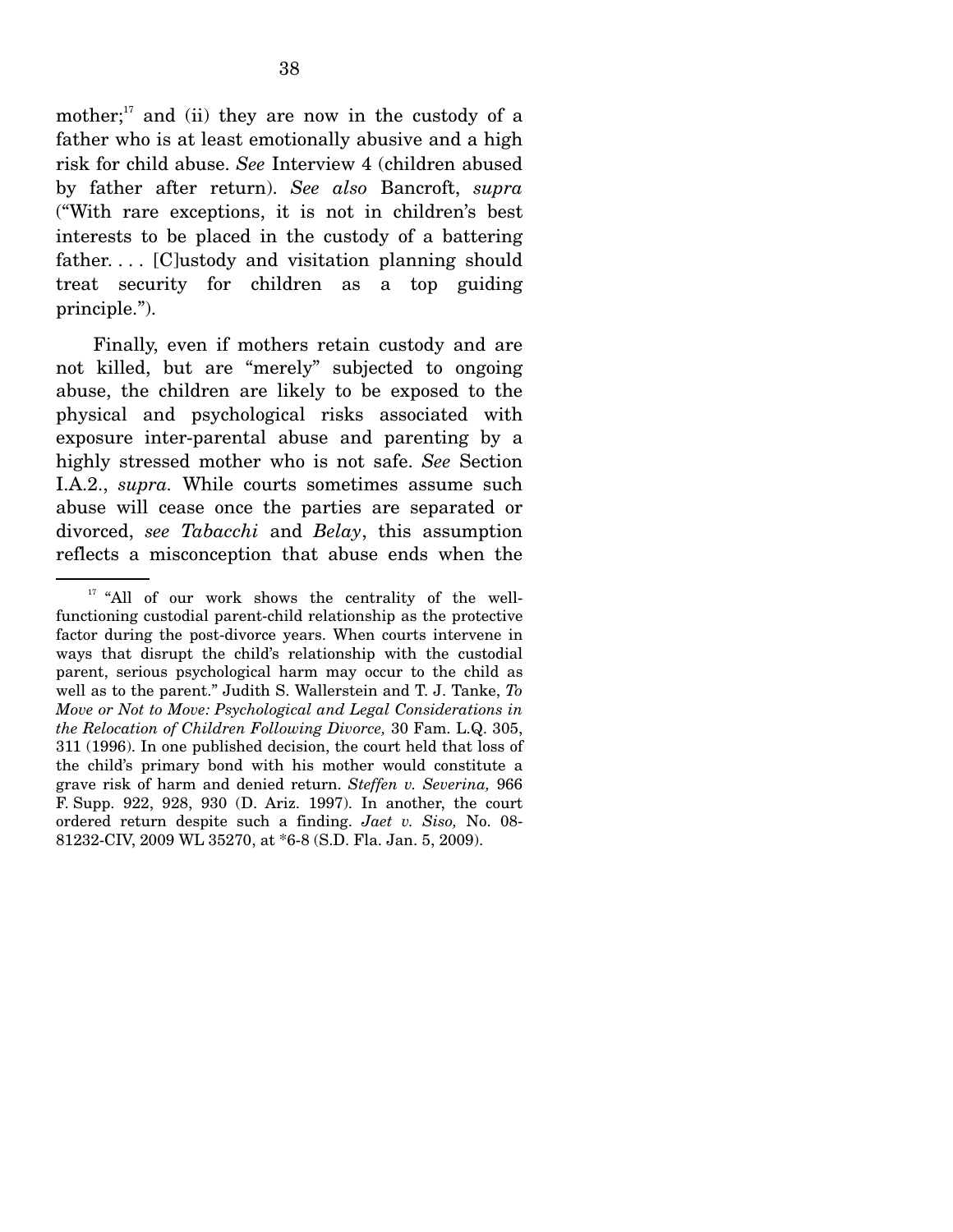relationship ends – an assumption which is belied by the persistence of abusive individuals' coercive control and the prevalence and severity of separation assault. *See* Section I.B., *supra.* 

 These outcomes are not required by the Convention's language and are contrary to its purposes. The Convention's focus on the protection of children, especially in light of batterers' misuse of *ne exeat* orders, should inform the Court's determination of the question before it in this case.

--------------------------------- ♦ ---------------------------------

### **CONCLUSION**

For the foregoing reasons, *Amici* urge the Court to affirm the decision below.

Respectfully submitted,

| <b>JOAN S. MEIER</b>           | LEONARD O. EVANS III      |
|--------------------------------|---------------------------|
| <b>DOMESTIC VIOLENCE LEGAL</b> | Counsel of Record         |
| EMPOWERMENT &                  | DONALD B. MITCHELL        |
| <b>APPEALS PROJECT</b>         | DEANNE M. OTTAVIANO       |
| THE GEORGE WASHINGTON          | TIMOTHY W. BUCKNELL       |
| <b>UNIVERSITY LAW SCHOOL</b>   | <b>MATTHEW TROKENHEIM</b> |
| 2000 G Street, N.W.            | ADRIENNE J. LAWRENCE      |
| Washington, D.C. 20052         | <b>JOSEPH H. RIERAS</b>   |
| $(202)$ 994-2278               | <b>ARENT FOX LLP</b>      |
|                                | 1050 Connecticut Avenue,  |
|                                | Washington, D.C. 20036    |
|                                | $(202)$ 857-6000          |
|                                |                           |

*Attorneys for Amici Curiae*

 $N.W.$ 

November 24, 2009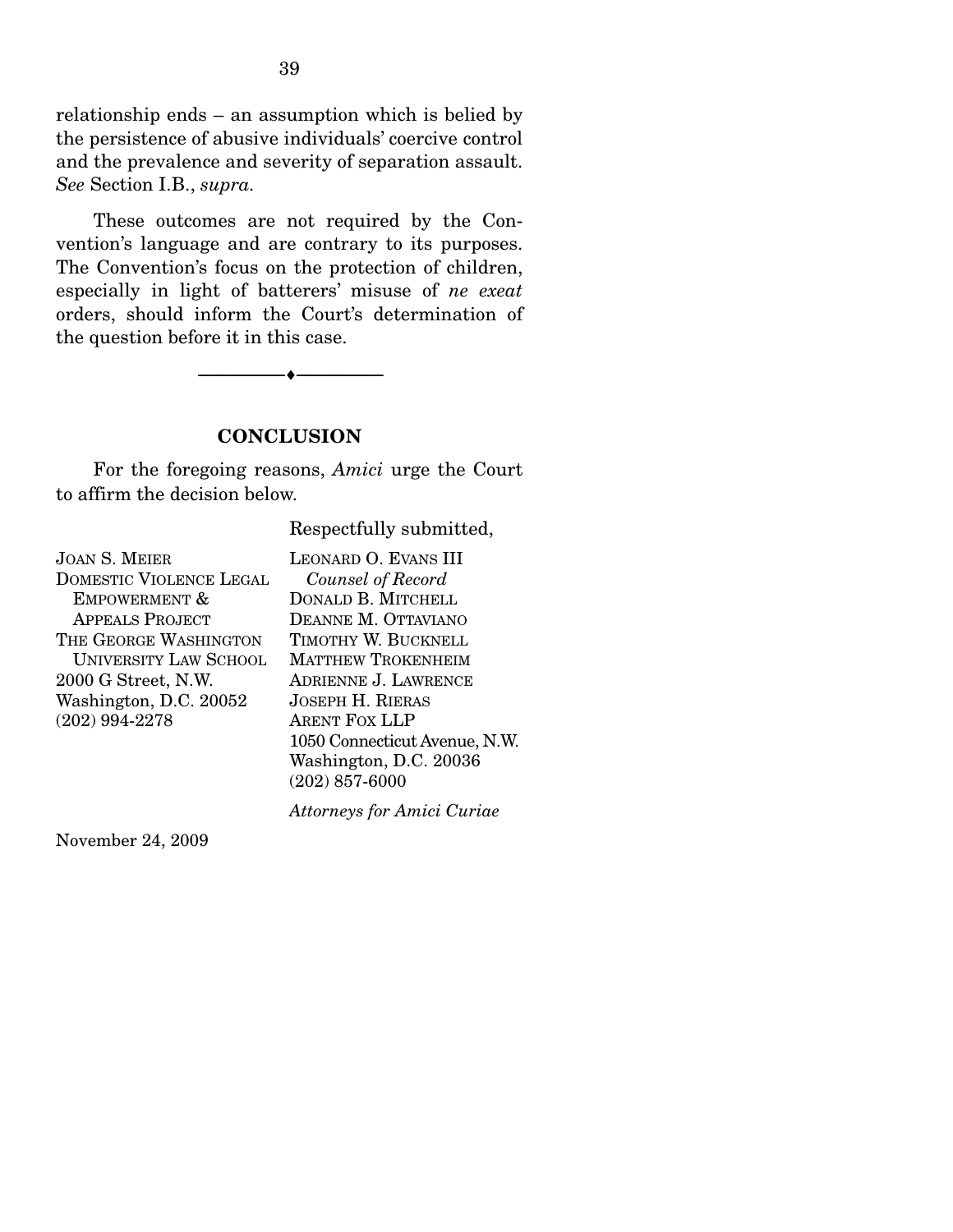#### **APPENDIX A**

# **Cited Interviews with Domestic Violence Victims Involved in U.S. Hague Cases**<sup>1</sup>

#### **Interview 3 – Heather and David**

 Heather, a U.S. citizen, moved to northern Europe with her husband David and daughter while pregnant with her son. Once abroad, David became increasingly depressed and suicidal after moving from job to job. Two years later, his depression and the violence came to a head, and he made a major threat to kill the entire family. The violence in the relationship escalated after that, including an argument where David hit and kicked Heather in front of their daughter. David also made threats to Heather's parents when the family was visiting the U.S. a few months later. Soon thereafter, David returned to northern Europe while Heather stayed with her children in the U.S.

<sup>&</sup>lt;sup>1</sup> These 14 interviews were among 22 conducted in 2009 by noted domestic violence researchers Dr. Jeffrey Edleson, Dr. Taryn Lindhorst, and their research team. The interviewees provided their stories confidentially. For convenience, however, pseudonyms have been used here. The research team's interviews are included in the forthcoming report *Multiple Perspectives on Battered Mothers and Their Children Fleeing to the U.S. for Safety: A Study of Hague Convention Cases. See* Jeffrey Edleson, Taryn Lindhorst, *et al.*, *Multiple Perspectives on Battered Mothers and Their Children Fleeing to the U.S. for Safety: A Study of Hague Convention Cases* (Draft Final Report to the National Institute of Justice) St. Paul, MN: University of Minnesota (2009).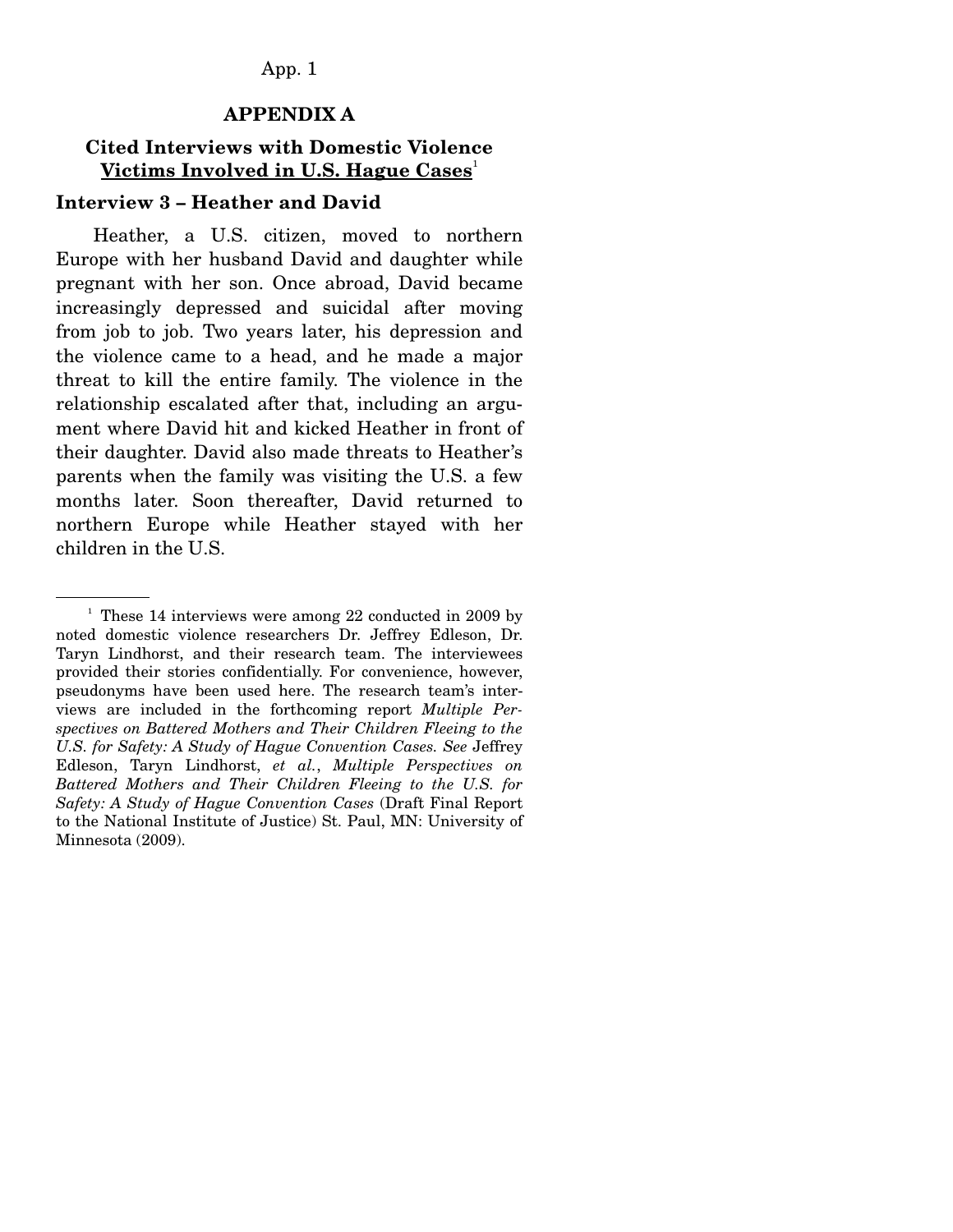David then filed a Hague petition against Heather. She was served a few months after he left, and the judge ordered the children be returned to northern Europe two months later. Heather returned with her children but did not have anywhere to go. Custody had not yet been established, and so she stayed with the children in a local shelter. Heather received public assistance as, not being a citizen, she could not work. During this time, her husband had visitation with the children. After several months, immigration served her and her children with a deportation notice to return to the U.S. They have been living in the U.S. since then. A year later, the interviewee obtained sole physical custody of the children but still has joint legal custody with her abusive ex-husband who lives in northern Europe.

# **Interview 4 – Catherine and Jack**

Catherine, a U.S. citizen, married Jack, from a European country, and had two girls and boy with him. When her youngest child was two years old, Catherine began to work a few hours per week outside the home. Jack became jealous and verbally abusive. Catherine asked him to seek psychiatric help at which time he was diagnosed with a bipolar disorder. When Jack would take his medications, he would be okay, but when he stopped the medication, he would become depressed and begin verbally attacking her and the children. After several attempts to change his behavior, she filed for a divorce (10 years after their marriage).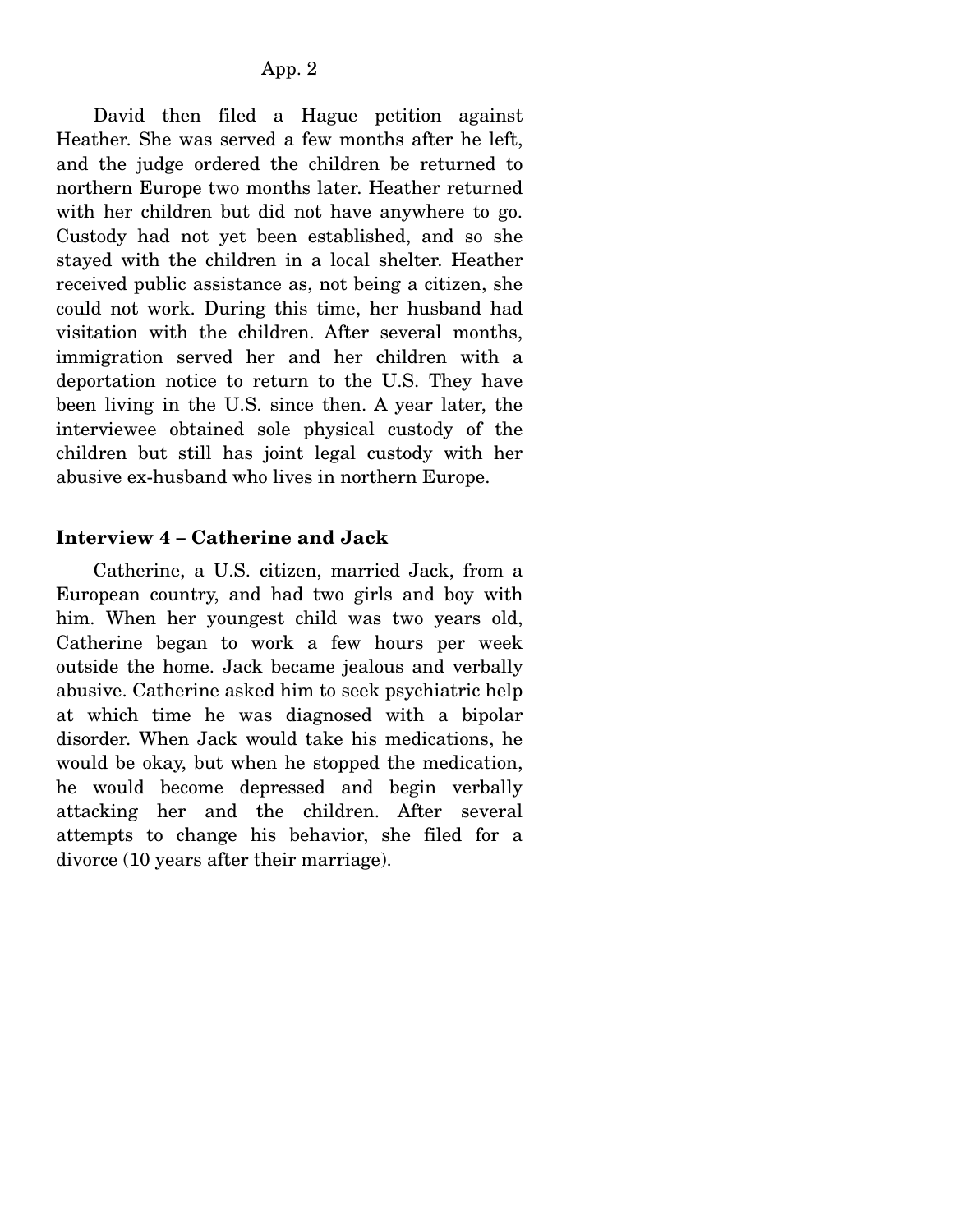The day he was served with the papers, Jack took their son (five years old at the time) and hid him in another relative's home. Catherine found her son, and in trying to take him back home, she and her son were physically assaulted by Jack. She took all three children and went to the home of a friend-of-a-friend. The local court gave her temporary custody of the children.

 When she enrolled the children in a new school, Jack discovered their whereabouts and began stalking Christine and the children, threatening her and telling her he would never let her leave him. Christine contacted the police, but they said they could not stop him from following and threatening them. She had no money, and nowhere to live. She spoke with her local attorney and U.S. embassy staff, both of whom said they thought Christine should return to the U.S.

 She left for the U.S. about two months later. Three months after that, Jack was granted custody of the children, saying that Christine had violated the custody agreement by leaving the country. Jack filed a Hague petition against Christine six months later. The U.S. court ruled that Christine's children had to return to Jack, and her appeal failed. After being in the U.S. for a year, Christine's children were returned to her abusive husband. They have experienced physical abuse from him since their return. Christine has returned to Europe and is continuing her efforts to win back custody. Currently, she has custody of her oldest daughter, and the two younger children are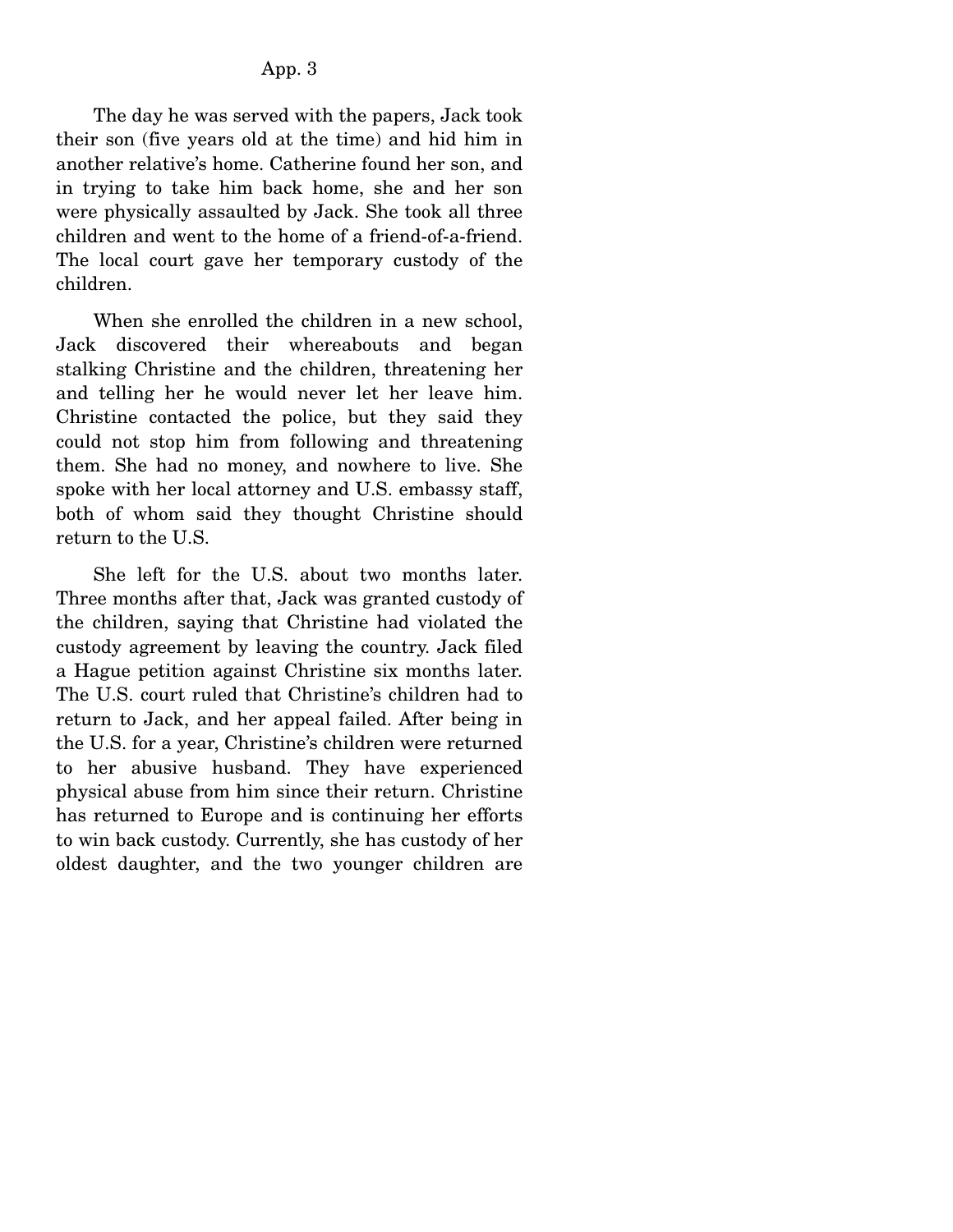with her abusive husband. Jack has contested the divorce, so they still remain legally married.

#### **Interview 6 – Sarah and Miguel**

Sarah moved with Miguel, her Latin American husband, to a Latin American country. Miguel was from a very influential and political family in that country. Over several years, Sarah endured economic control, verbal abuse, physical abuse, and ongoing conflict in the marriage. Eight years later, Miguel left and went to India (with another woman) without telling Sarah. Soon after this, Sarah and her two sons left to go to the southern U.S., where they had arranged for a place to stay through a friend.

 Sarah and her children took a boat to another Latin American country and then flew to the U.S. Several months later, Sarah's pastor from the Latin American country from which she had come told her that he had been subpoenaed and that her husband was looking for them. Sarah then went to stay in a domestic violence shelter, and soon after that filed for divorce.

 A year after leaving, Sarah was served with Hague papers. The case went to trial several months later, and the children were returned to Miguel. Sarah then learned that Miguel had filed criminal kidnapping charges against her for leaving with her children. In the Hague case, the federal judge ruled that those charges should be dropped.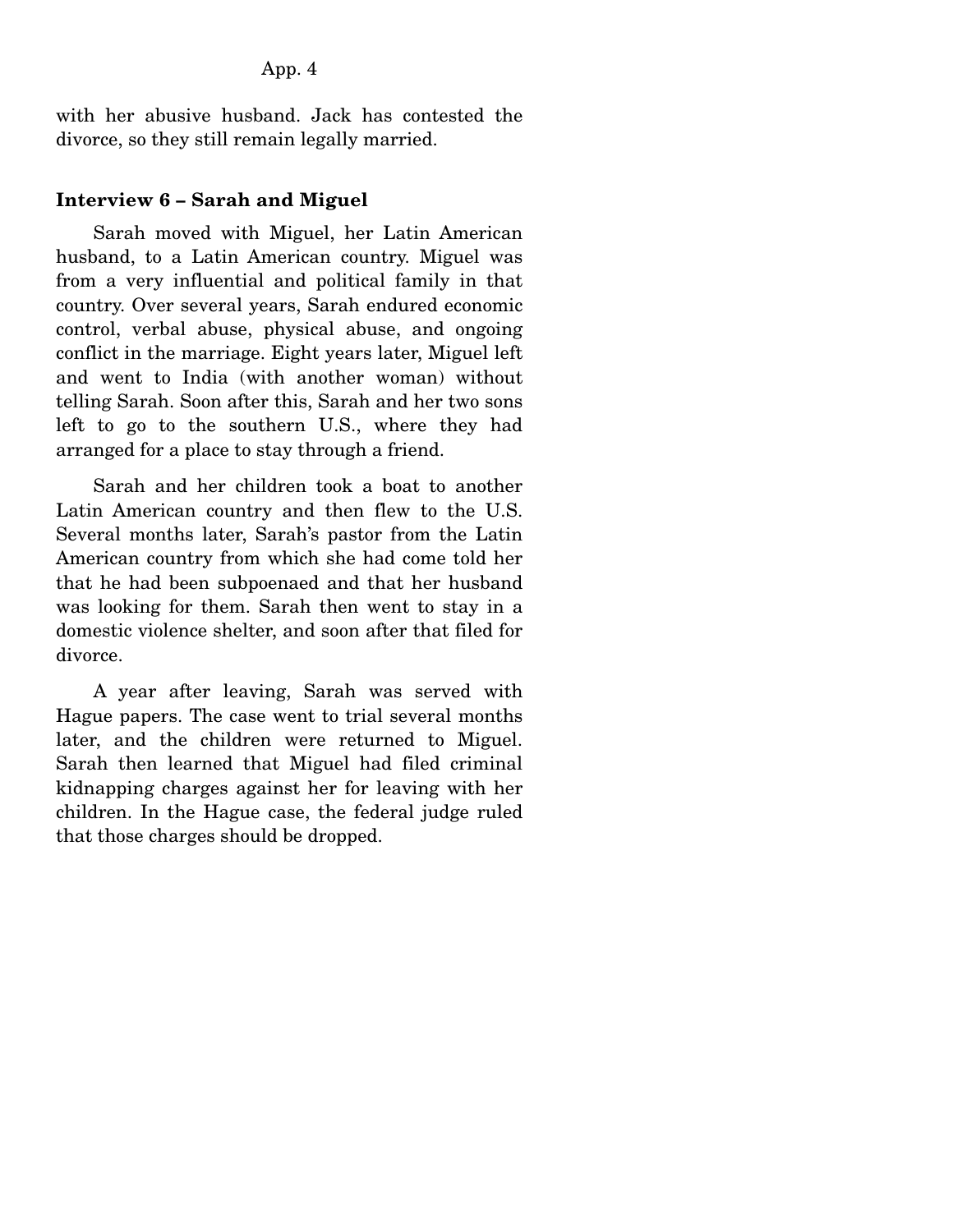Sarah returned to the Latin American country to be with her children and began to have some limited, supervised visitation with her sons. A few months later, Sarah learned that the kidnapping charges had not been dropped. She began battling custody and property issues in family court and kidnapping charges in criminal court.

 Six months later, Sarah was awarded custody of the boys again, but the order was reversed one month later due to a "legal technicality." She had to return to court to turn the boys over to their father three months later. At the hearing, she brought a representative from the U.S. Embassy to court and she was able to keep her children. Miguel was awarded supervised visits.

 By that point, there was also documented neglect of the children and abuse directed to the oldest son by Miguel. Sarah continued to fight for Miguel to have no visitation rights to the children because she was deeply concerned for their well-being. Two years later, Sarah got permission from the local court to take her children to the U.S. for one month. Just before leaving, the criminal court dropped the charges against Sarah, said she was a mother protecting her children from harm, and recognized she had fled because of abuse.

 Sarah and her sons faced many obstacles to getting out of the country, but were finally able to leave. Sarah's sons had contact with Miguel via email until the last six months before they left. Sarah is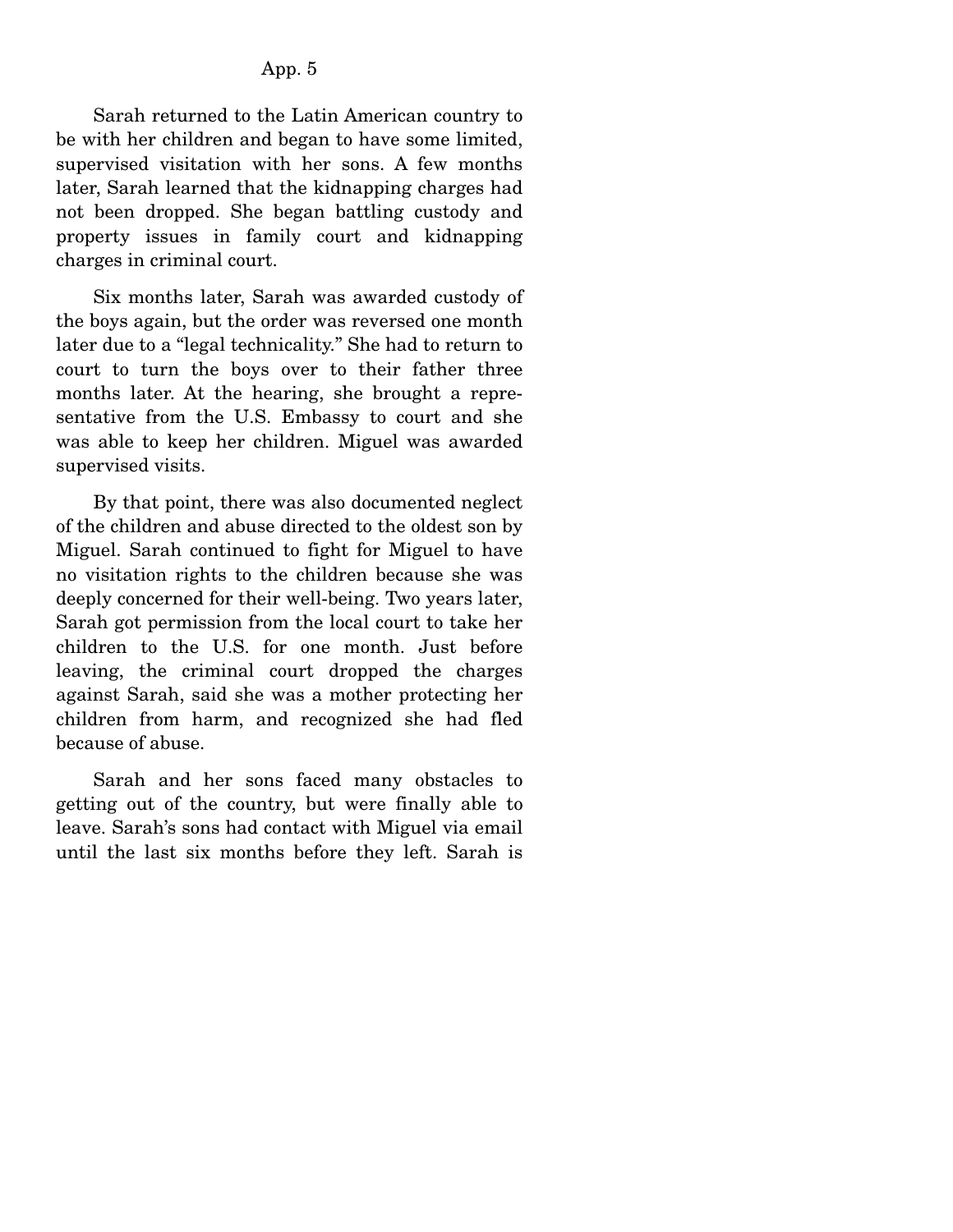now in hiding with her sons in the U.S., and Miguel has posted her children as "missing" even though he has their email addresses and has not made contact with them.

### **Interview 7 – Diane and Philippe**

Diane, U.S. citizen, married Philippe, from northern Europe, in the US, and they moved abroad together. They had three children together. When the youngest was a year old, Diane's grandmother became ill with cancer and Philippe encouraged her to go to the U.S. to care for her grandmother. Within a week, Diane and her oldest child came to the U.S. while Philippe remained abroad with her two sons.

 Being away from her husband, Diane began to realize how manipulative and controlling Philippe's behavior was. While she was with her family in the U.S., Philippe repeatedly called Diane to check on her and her daughter's whereabouts and sent the police to check on where they were. During this time, Diane also became increasingly aware of how isolated she and the children were in their life abroad. For example, Philippe would not let Diane go out except to go to work, and he had insisted that the family move to a very remote area of the country.

 One day, Diane's mother took her to social services where she saw a brochure entitled, "It Shouldn't Hurt to Go Home." Diane saw her own relationship in the description of abuse, which was the first time she really understood that she was in a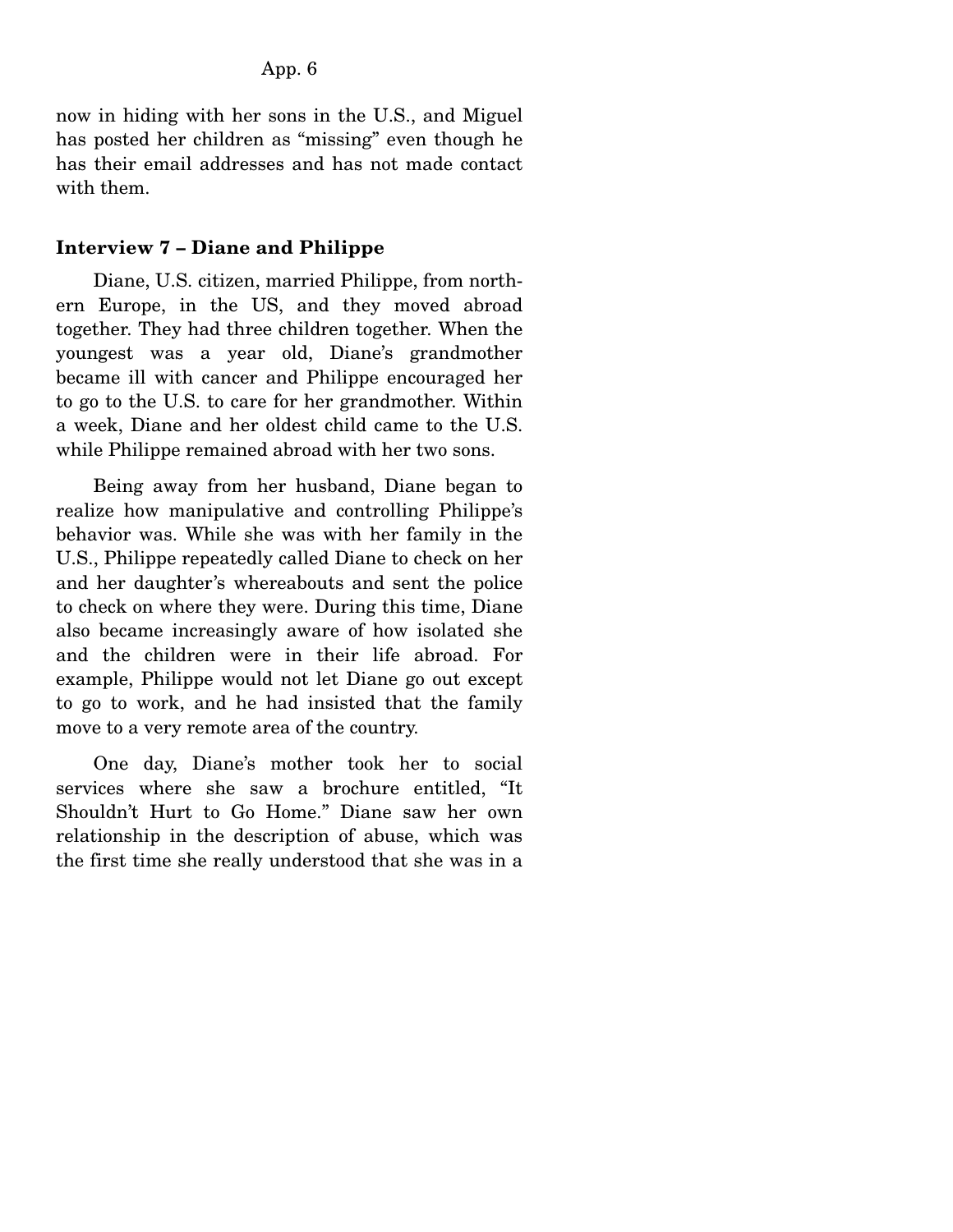domestic violence situation. At this time, Diane was planning to return abroad, and she began to try to contact social services there for support, including a women's aid domestic violence shelter. They originally said they would help her, but then later refused and said they needed to prioritize assisting local women. During this time, Diane also learned that Philippe had not completed Diane's immigration paperwork accurately so she could no longer get back into the country.

 A year later, her husband filed a Hague petition against her. She was advised by her attorney that she would have to go abroad and fight for her children in local courts. In the Hague proceeding, Diane agreed to a "voluntary return" as she wanted to demonstrate that she was not in any way trying to abduct her child. She returned and has been living there ever since. Meanwhile, Diane has not seen her two sons in three years and has not had contact with them in more than a year. Philippe is not in any kind of regular contact with Diane's daughter (who is living with Diane). She is continuing to fight for custody/ visitation for her sons in local courts abroad.

#### **Interview 9 – Janet and Marco**

Janet, a U.S. citizen, married Marco, a southern European-American, and they had two children. When the youngest was two, the family moved from the U.S. to another country. Marco immediately began to have a hard time mentally.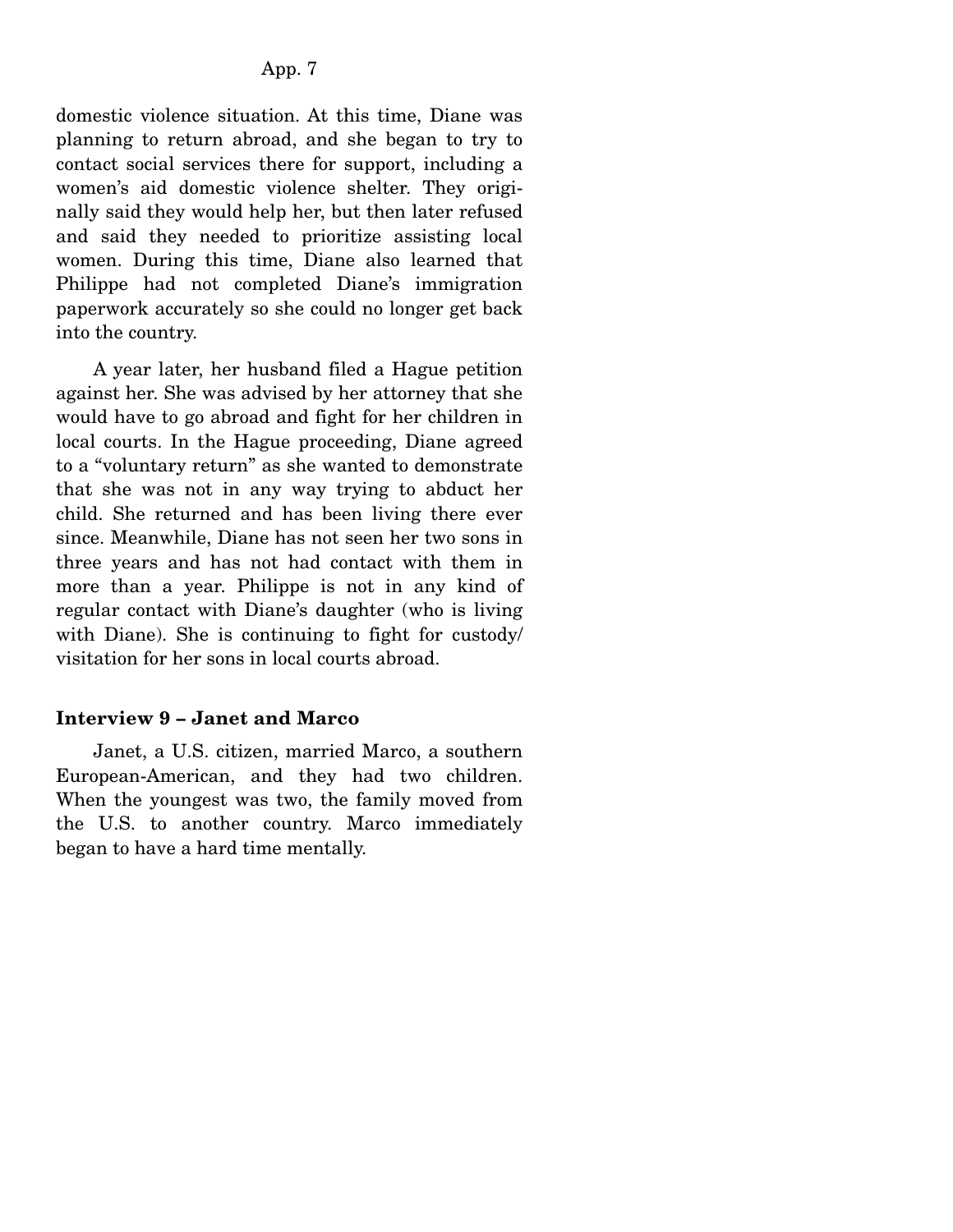Once they were abroad, Janet was very isolated. She was not allowed to drive or do anything on her own, and Marco controlled all of the family finances. Marco would also consistently call Janet derogatory names. Two years later, Janet got a job outside the home. At this point, the jealousy, resentment, and name-calling by Marco increased.

 Soon thereafter, he attacked Janet in front of the children, who were then four and six years of age. In this incident, Marco pushed her down into the bathtub, cursed at her, called her names, and threatened to kill her. Several months later, Janet's brother and sister-in-law offered to help her financially if she wanted to come back to the U.S. She returned to the U.S. with her children and filed for divorce.

 A few months later, Marco filed a Hague petition against Janet. At that time, the federal court judge ordered the children be returned to the other country. During the court case, there was information presented from a school psychologist that there was possible sexual abuse of the daughter by Marco. However, the judge insisted that this was not a "grave risk" as the children were not going to a war zone. A month after filing the Hague petition, local courts in the other country gave Marco sole custody of the children and Janet had no contact with her children for six months.

 Then, in the divorce proceedings, the judge ordered that the children have summer visits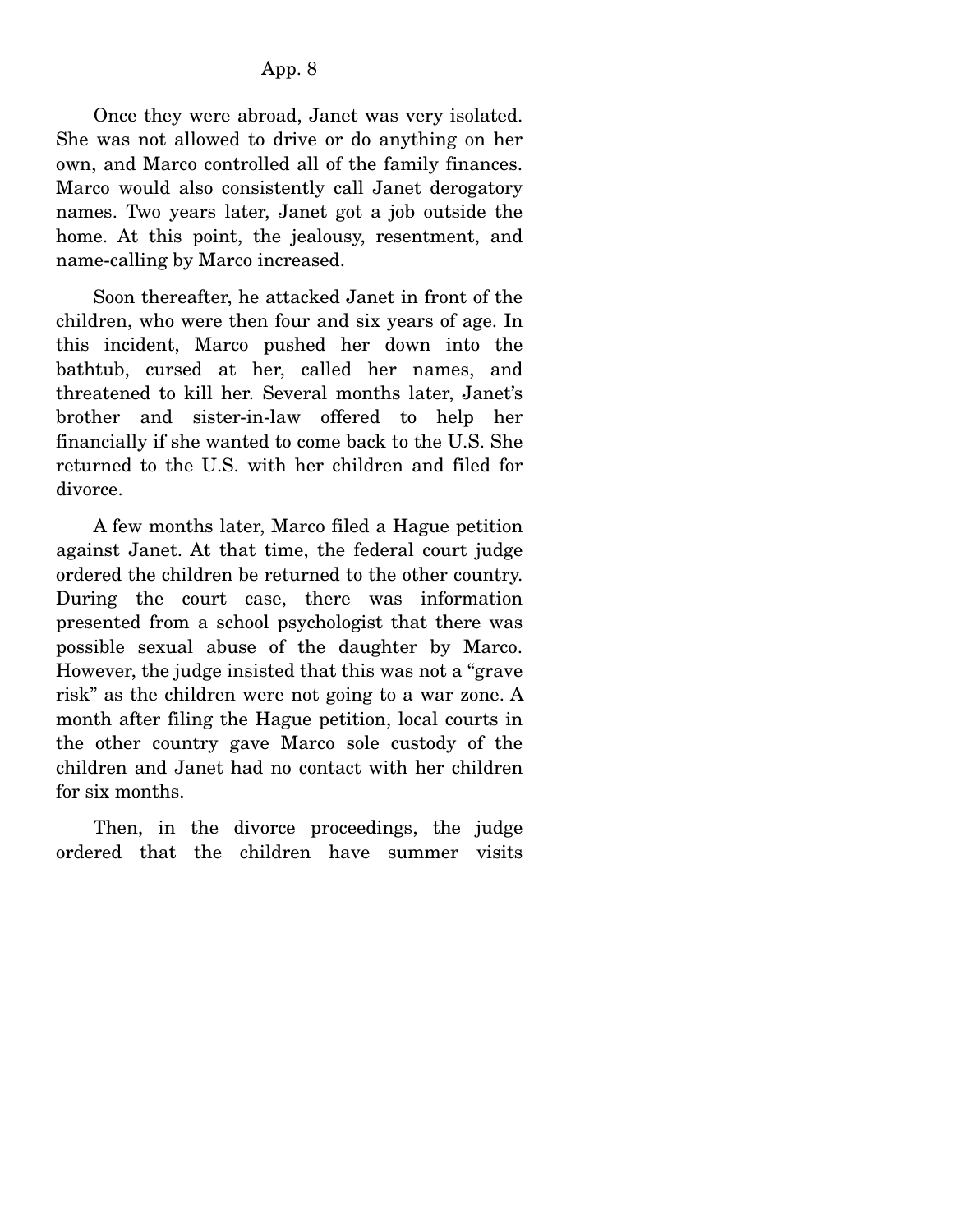(approximately two months) and Christmas visitations with Janet. Seven years later, Janet's exhusband took her to court for custody again. Marco wanted to cut off the children's visits to the U.S. and get 10 years of back child support from her. In that court decision, the judge ordered that the children would have only three weeks per year, in August, in the U.S. with their mother, beginning that year. Janet did not see her children for two years. Janet was able to see both of the children the following year and her daughter stayed with her for three months. She still is not able to have regular phone contact with her children who are still living in the other country with her abusive ex-husband.

# **Interview 10 – Linda and Ali**

 Linda married her Middle Eastern husband, Ali, and immigrated with him to another country the next year, where she became a citizen. Linda is a fluent speaker in the language of the other country, but is not a fluent writer of it. They had two boys. Ali had an unstable work history and amassed over \$100,000 in debt because he had not paid bills, but Linda did not know this.

 After years of a deteriorating relationship in which Linda reports that he was very controlling, Ali became physically abusive. He hit Linda with a baseball bat, and tried to push her out of a speeding car. Linda wanted to return to the U.S. and to get a divorce. After receiving the divorce papers, Ali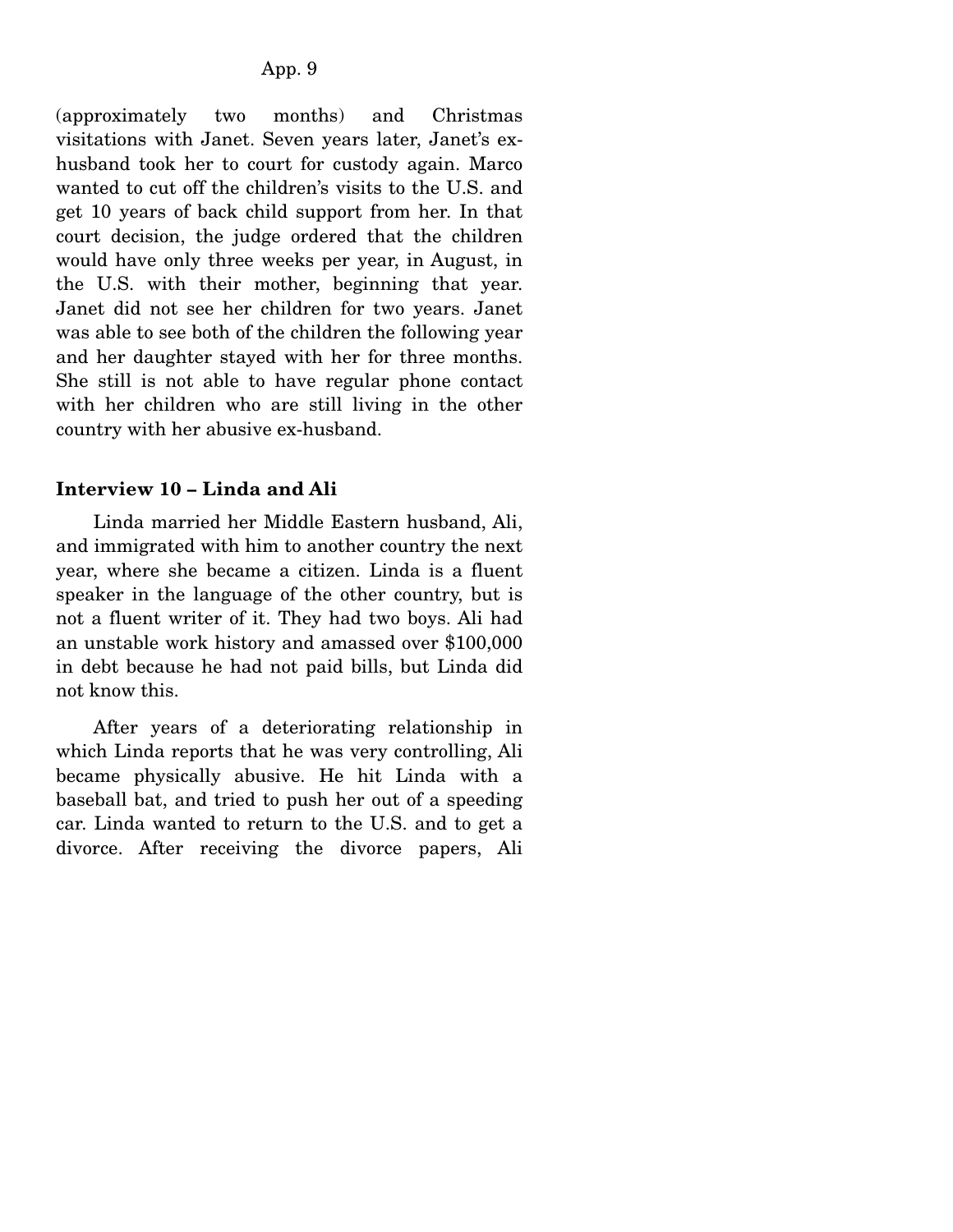obtained a restraining order so she could not leave the other country with the children.

 A year later, he agreed to allow her to visit her family in the U.S. with the children, but said he would use Hague if Linda had not returned by August. Before she left, Ali physically abused Linda again by slamming her against a wall which left her with a head wound. She went to the U.S. along with her children to be with her father.

 Two months after the self-imposed deadline, Ali filed the Hague petition on the same day she filed for legal custody and a temporary separation from him. The Hague petition judge said the jurisdiction was the U.S. because Linda was held against her will in the other country. Her case was reversed on appeal, and she was told she had 20 days to return the children to the other country or the children would be deported. This decision was appealed to the U.S. Supreme Court which refused to hear the case. Ali also filed kidnapping charges against Linda in the other country, so she was officially a "kidnapper" with a \$40,000 bond expected of her.

 She did return and eventually the local court gave her custody after receiving a psychiatric evaluation of Ali, which said he was not fit to be a parent. Linda returned to the U.S. the next year and has remarried here with her children. Her children had weekly therapy. They are now close to their stepfather.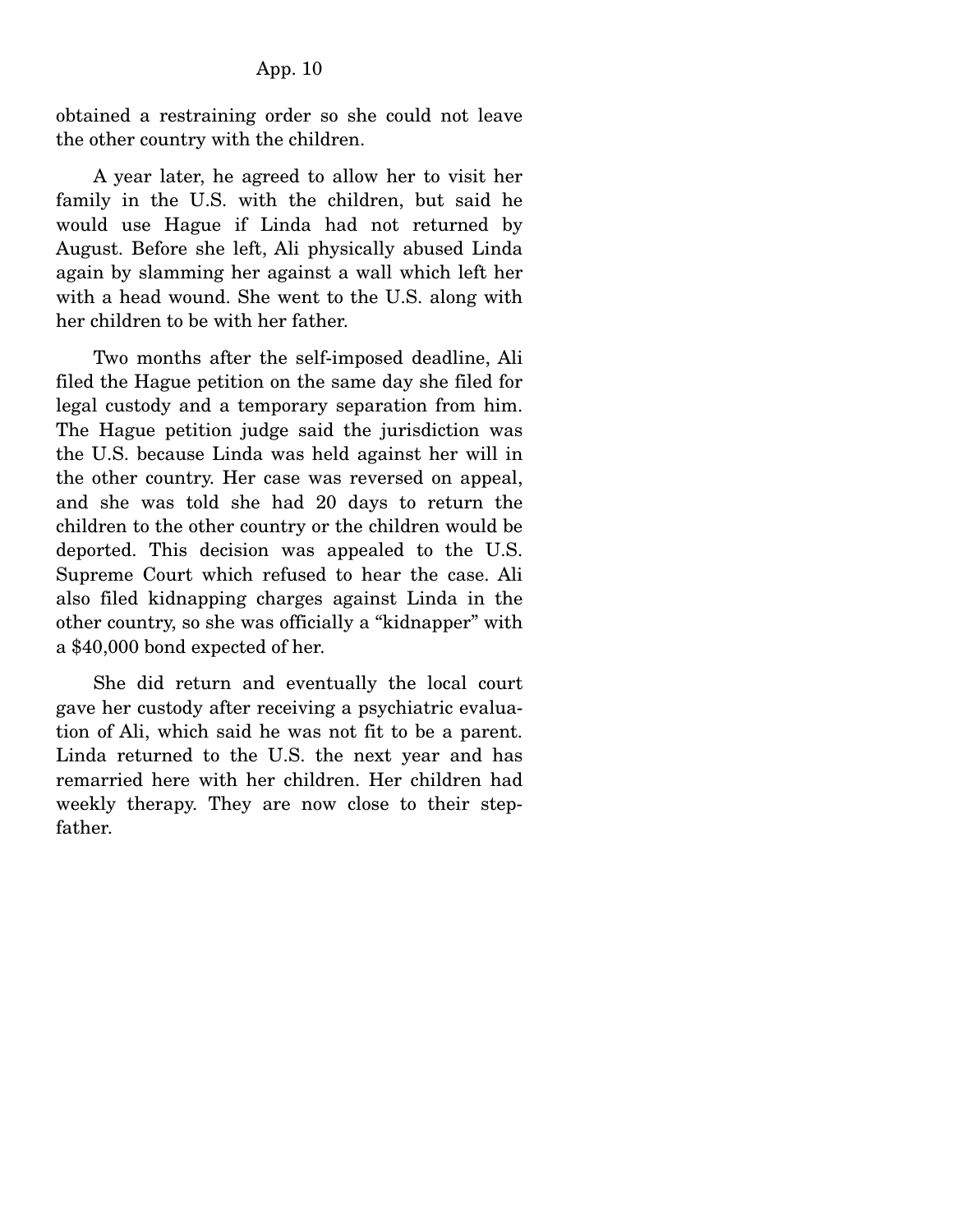### **Interview 11 – Courtney and Stephen**

Courtney married Stephen and had their son two years later. The abuse started within a few months of the marriage and escalated over time. Three months after their son's birth, the family went to northern Europe, but Courtney was under the assumption that they would be returning to the U.S. (they had purchased a round trip ticket). The family was struggling financially when they first were living abroad and Stephen continued to drink and be abusive toward her.

 Soon thereafter, Courtney found a job as a nursing aid so that she could save some money for herself and her son. Four months later, the family returned to the U.S. and was living with Courtney's parents. One month later, Courtney returned to northern Europe with Stephen. She wanted to stay in the U.S. at the time, but she went back out of fear. Stephen was drinking heavily at the time and had blown out a light socket at her parents' house and elbowed their son on the forehead.

 Six months later, Courtney contacted a local attorney and made a plan to return to the U.S. and go to her parents' house. Six months after leaving, she received full custody of her son (based on the abuse). Courtney and Stephen were divorced soon thereafter. Three months after the divorce, she was served with the Hague petition. Two years later, her divorce was finalized and she was granted full custody with no visitation for her ex-husband.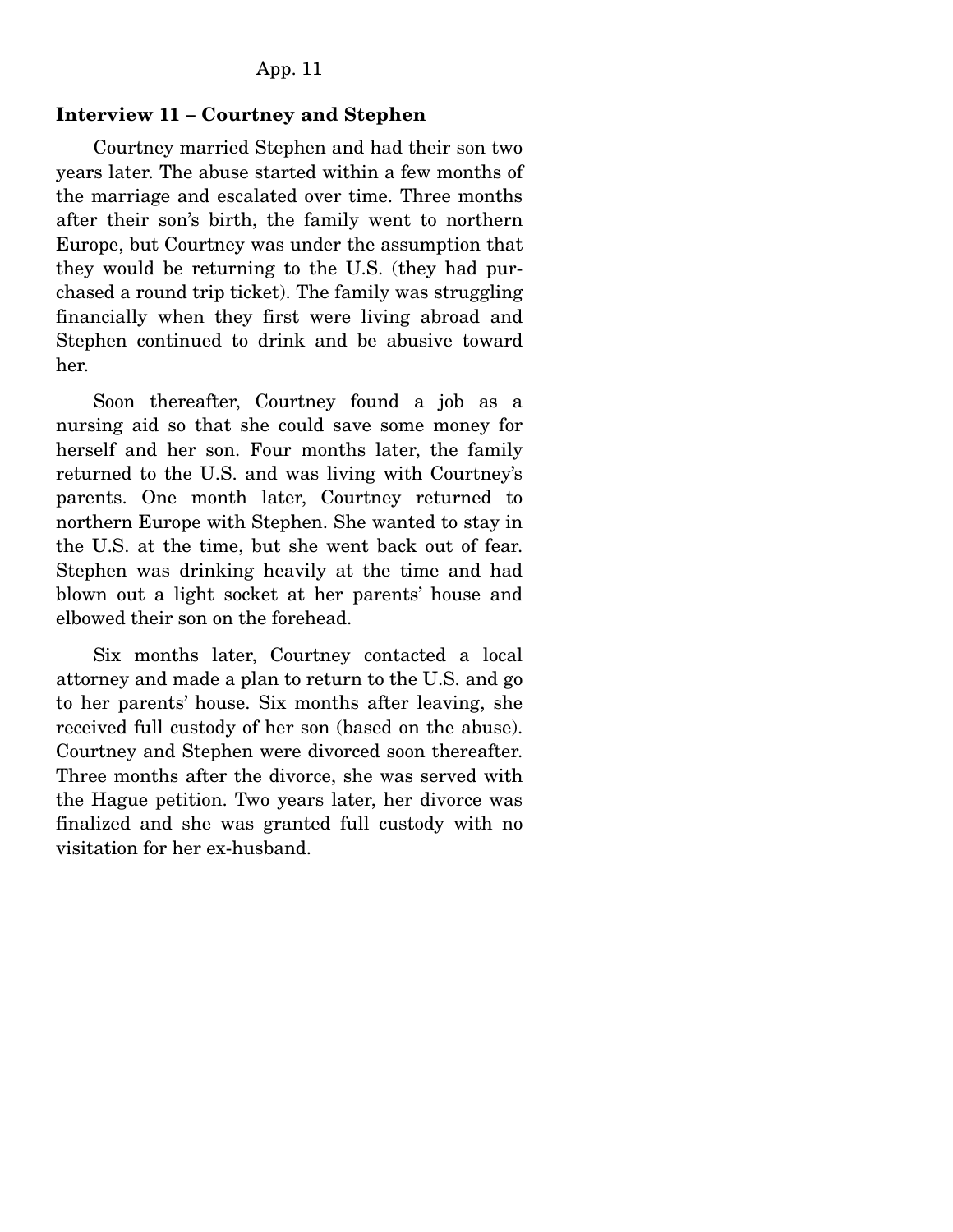# **Interview 12 – Claudia and Raul**

Claudia is of Latin American citizenship along with her husband, Raul, a man with an alcohol problem. Claudia had two children with Raul, a daughter who was six years old at the time of the Hague petition and a son who was two years old. Raul pushed her, threw things at her, hit her, and raped her.

 Claudia filed for divorce in Latin America and separated from him. At one point, her young son tried to intervene to get Raul to stop hitting her. Claudia lived in another house with the children and Raul repeatedly broke into the house and broke her things after the divorce. Claudia went to the police, who told her to go to the Red Cross, who told her to come back in two days when the bruises were visible, only to turn her away two days later, saying they couldn't help her after the fact. Claudia had no one to defend her, and Raul was well-connected, both to powerful politicians and to drug dealers.

 Claudia's sister lived in the U.S. (her mother was deceased and her father was remarried), so she came to U.S. She called the police in the U.S., who referred her to a local domestic violence program. The domestic violence program helped Claudia file a petition for asylum due to domestic violence and helped her get a restraining order.

 Raul found her after four or five months and located the children in their schools. Eight months after she came to the U.S., Raul filed a Hague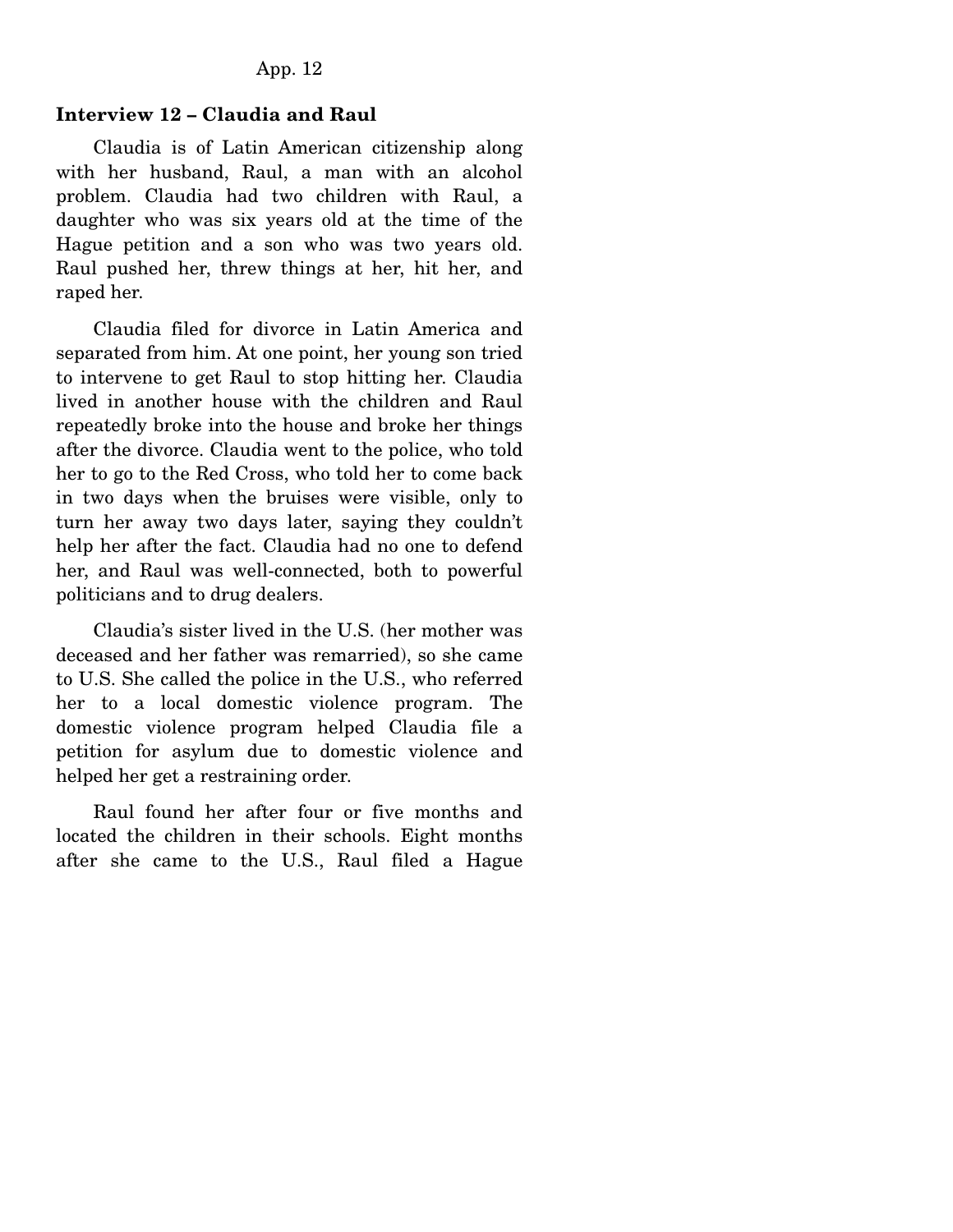petition and had the police remove the children from her custody. The Hague judge ruled against Claudia, saying it was a problem to be resolved in the Latin American country. But she already had the immigration case pending, so they allowed the children to stay with Claudia until the other court made its decision.

 The Hague case was appealed, and Claudia won a month later. She had documentation from threatening messages Raul had written, letters from friends in the other country, documents from attorneys in the other country explaining the divorce, and the restraining order. After he lost the Hague case, Raul filed for another custody determination. He now has visitation rights, including weekend visits when he wants to exercise them (he still lives in the other country), and a yearly vacation with the children. Raul has taken the children back to the other country and returned them at the end of the vacation.

### **Interview 13 – Rita and David**

Rita is of Latin American citizenship and lived with David in the other country. It is unclear if they were legally married. Rita had one child from a previous relationship and two children with David. It is unclear how violence developed in the relationship, but Rita reports that David was controlling, told her what to wear, whether she could have certain friends. David beat Rita and also beat her daughter (who was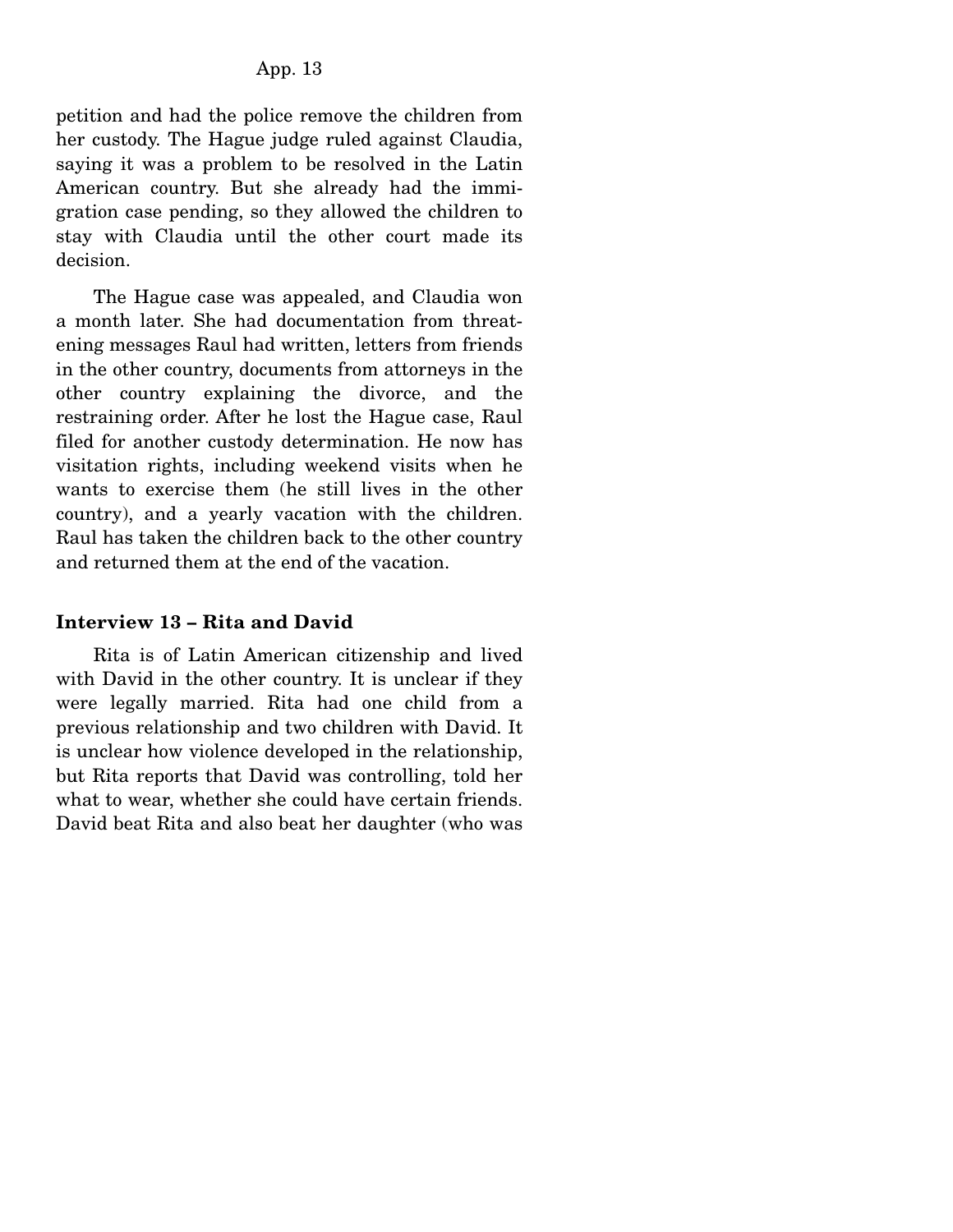not his child), but did not physically abuse his two children.

 Rita had documentation consisting of a medical report about "lesions" David inflicted, which she presented to a local court in the other country, but they would not pursue the complaint. Rita also sought help from a government agency for family development, but David behaved more violently after the agency became involved, and the agency was ultimately not helpful. Twice Rita left David but returned to him.

 Eventually Rita's parents left for the U.S. and encouraged her to leave with them. Rita spoke with local attorneys, who advised her that it was a lengthy process for him to get the children if she left with them. Rita had her children taken across the border by friends who passed them off as their children. Rita then moved to the U.S. to live with all three children (who were all 10 or younger) without David's approval.

 David pursued and was granted custody of the children in the other country. A few months after arriving in the U.S., Rita was served with a Hague petition, and David's two children were taken from the Rita's home by six police officers. The petition required that Rita appear in court that day. She was given two continuances, but two weeks later, the judge ordered the children returned to the other country on the basis of the custody document. The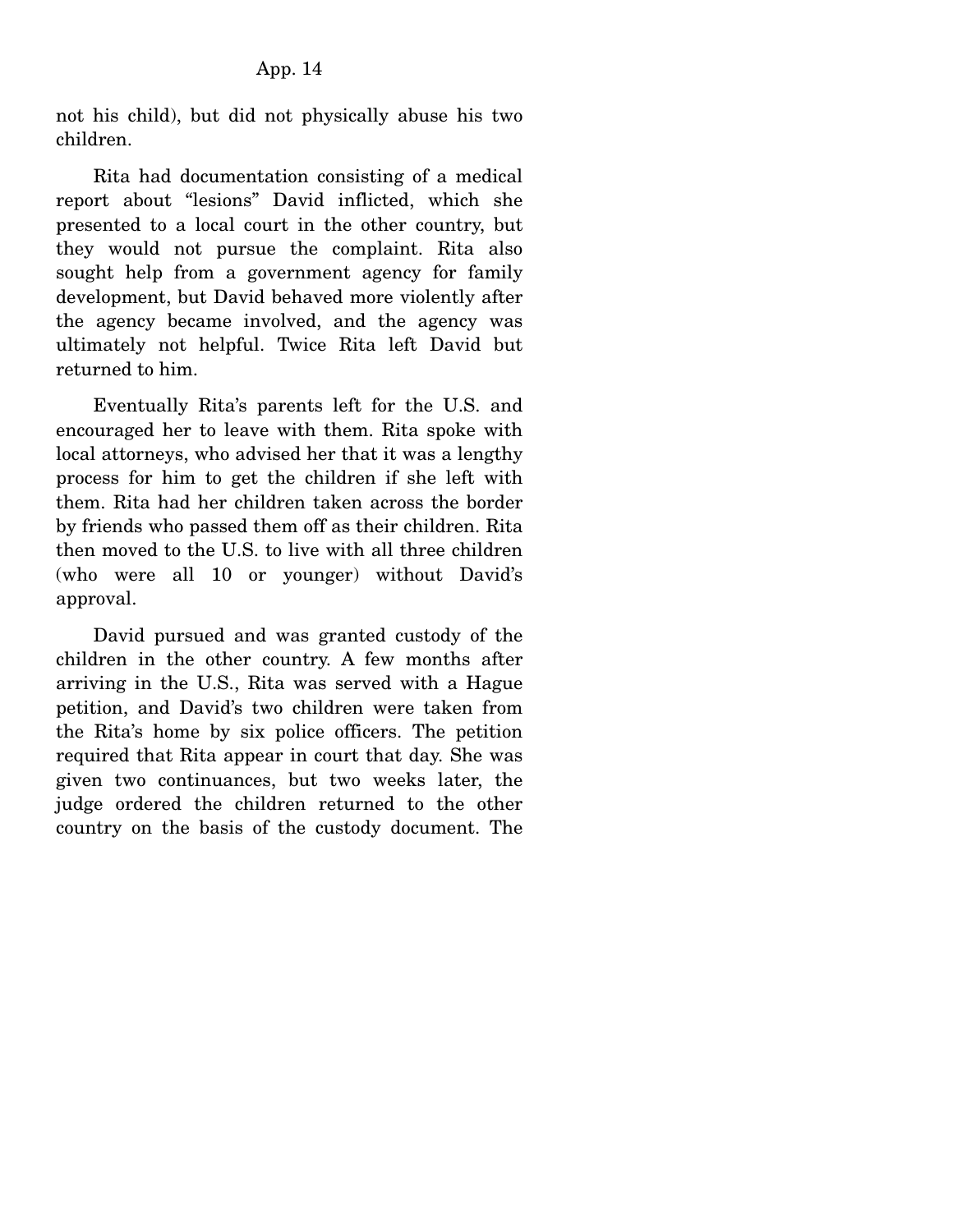judge noted that domestic violence was not relevant to the determination.

 The children returned, but Rita could not immediately return, because David had filed criminal kidnapping charges against her. Rita sought help in the U.S. and was able to find a lawyer in the other country who obtained temporary "immunity" for her. She negotiated to have the charges dropped.

 For the first one and a half years Rita was in the other country, David did not allow her to see the children. The neighbors told Rita the children were alone, so she began to sneak to see them, but her children eventually told David they were meeting their mother. At that time, Rita and David made an agreement that she could see the children one day on the weekend. This is the current state of affairs.

 Rita works, and earns enough to help her afford a small house and car. Her oldest daughter, now 14 years old is in the U.S. living with Rita's parents. Rita does not have enough money to go and see her, and is uncertain if she would be able to obtain a visa for the travel. They communicate via the internet. Rita's children in the other country are having psychological difficulties, including showing aggressive behaviors at school.

### **Interview 14 – Carmen and Rafael**

Carmen is of Latin American citizenship. She had one daughter from a previous marriage, and had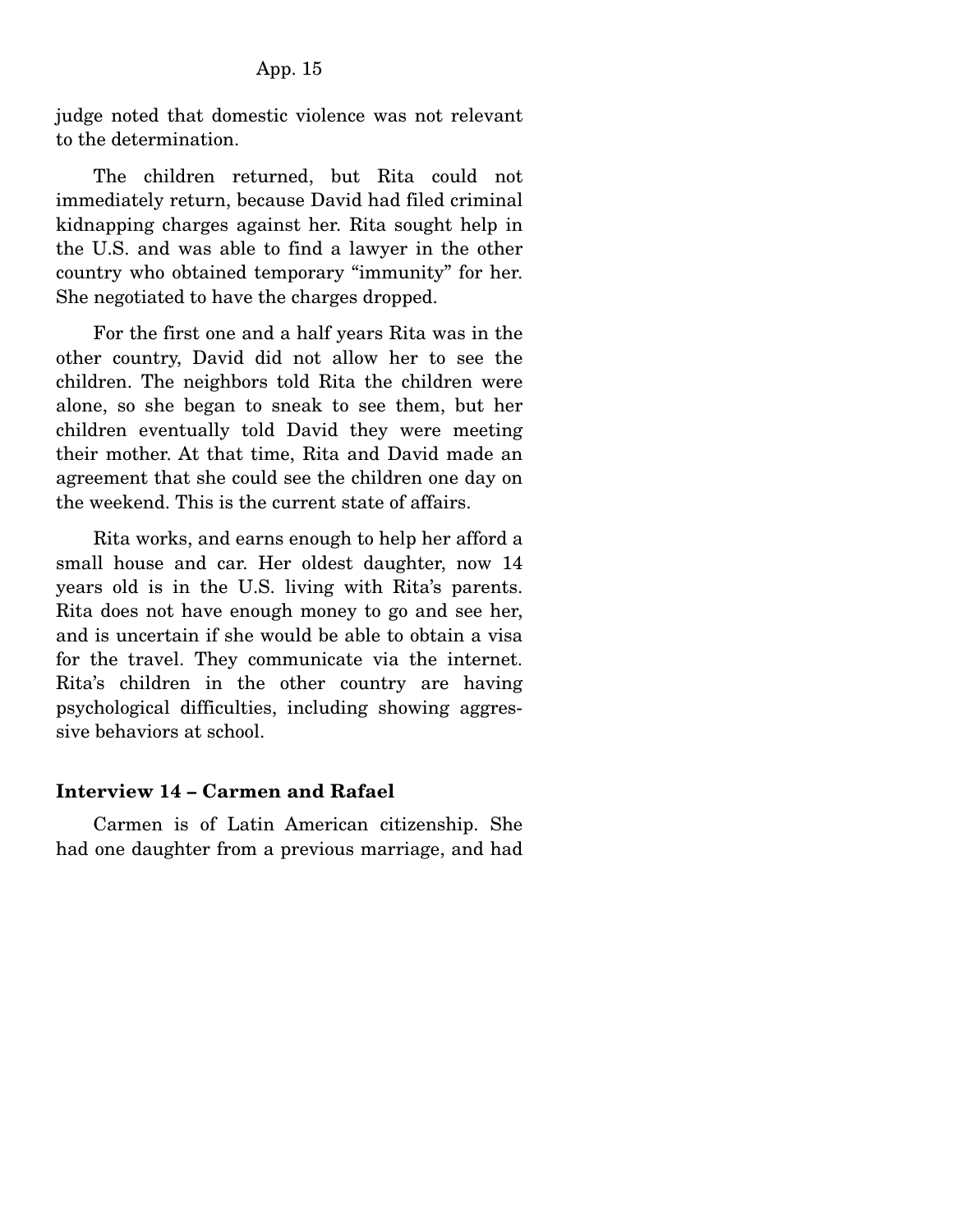two children with her second husband, Rafael. Rafael began abusing her within two weeks of their getting married. It started with him pushing her, pulling her hair and hitting her. It escalated to Rafael hitting Carmen and slamming her into the floor so that she lost consciousness.

 Rafael threatened Carmen twice with weapons. The first time, he held an ice pick to her stomach while holding her jaw so tightly he dislocated it. Another time, he held a gun to her head and pulled the trigger. Carmen thought it was loaded and that he was going to kill her. After that, Carmen says she decided to obey everything Rafael said because she was afraid. Rafael hit all the children, sometimes with a belt and left marks. After they fled to the U.S., her oldest daughter reported that Rafael touched both girls sexually, although he did not rape them. He raped Carmen.

 She sought help from family services in the other country, but they did nothing. Carmen went repeatedly to the police, but Rafael was a former police officer, and they also did nothing. After Carmen's youngest child was born, she asked for a divorce, in part because her oldest daughter had started standing up to Rafael when he hit her. Rafael refused to divorce Carmen.

 The following year, Rafael moved out for a year but came back to the house frequently and was abusive. He found a therapist and asked Carmen to attend with him. The therapist told Carmen that she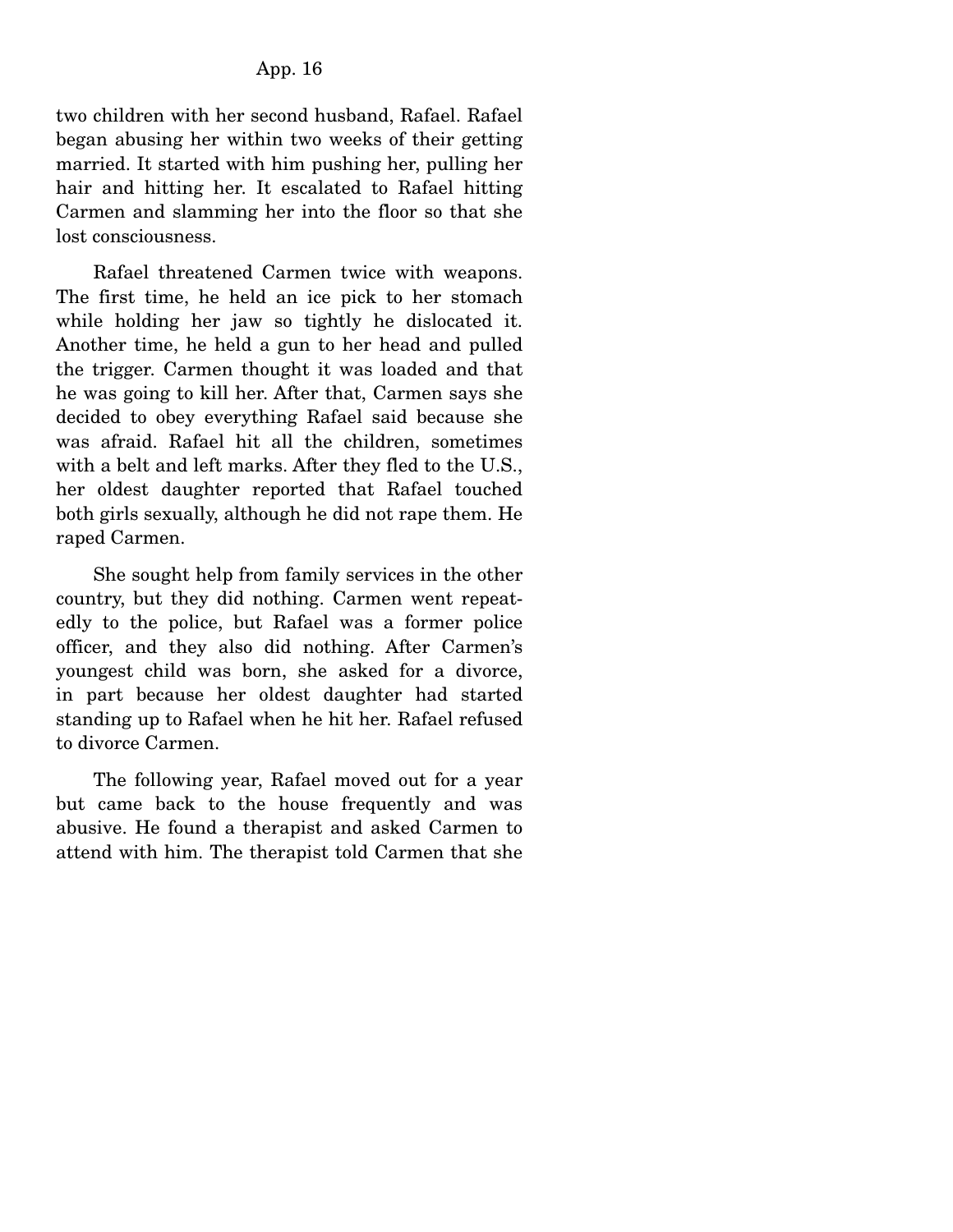needed to go back to Rafael. A year later, Rafael's behavior changed, became more erratic, guarded. He hit Carmen repeatedly with a doll in the face. She filed another police report, but the police would not pursue it. Rafael pushed her down the stairs while her son watched. He was three years old. Rafael's mother told Carmen to forget about the past and focus on being his wife.

 It is unclear what finally motivated her to leave. Carmen had a brother in the U.S., so she came to be with him. Carmen and her oldest daughter had visas and came legally, but her two younger children were smuggled across the border by a *coyote*. She sought help at an immigrant women's program and was told to file for asylum. She began this process when Rafael found them and had the police remove the children from the house, pursuant to the Hague petition.

 Carmen searched for an attorney that would help her keep the children in the U.S. and found one experienced in Hague cases who said it would be expensive. At the initial court hearing, Rafael was granted custody and she received two hours of visitation on Sundays and one 10-minute phone call per day.

 They had the second hearing three weeks later where her attorney presented information about the domestic violence and Carmen's eldest daughter testified. Carmen was given custody of the children again. She officially won the case three years later. The children are in therapy. Carmen's second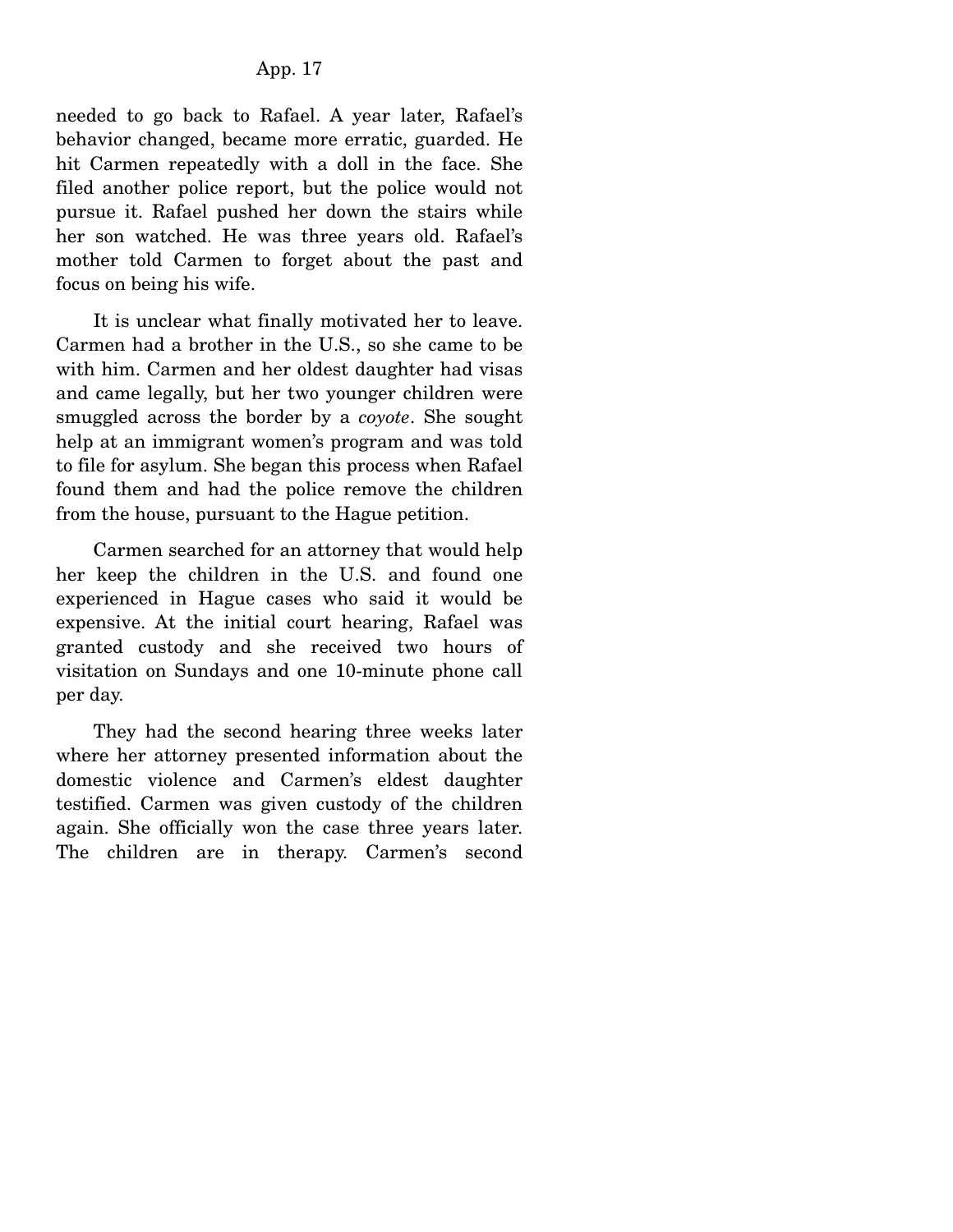daughter is having aggression problems and experiencing depression.

#### **Interview 17 – Lindsey and Michael**

Lindsey met her husband Michael in the U.S. They married a year later and then moved to Michael's native northern Europe. Once in the other country, Michael told Lindsey that he did not want to return to the U.S. Lindsey felt she had been "tricked" and "trapped," especially after she had her first son. She had two boys in the other country and then convinced her husband to move to Canada so she could be closer to her family. In Canada, Lindsey gave birth to her third son. She tried to return in the U.S. at this point, but eventually returned with Michael to the other country.

 Once back in the other country, Michael ripped up her passport and the passport of one of her sons. Michael told Lindsey she would never leave again. According to local law, both parents have to agree to get a passport for a child. Michael did not allow Lindsey to have a bank account, credit card, or money. He monitored Lindsey's phone calls to her family. She had few local contacts because she did not speak the other country's language well.

 Michael drank heavily periodically. During this time, Lindsey reports that she was careful not to provoke him, and when he was upset, he would push and shove her, or break things (i.e., glass door). Lindsey's sister flew to the other country to try and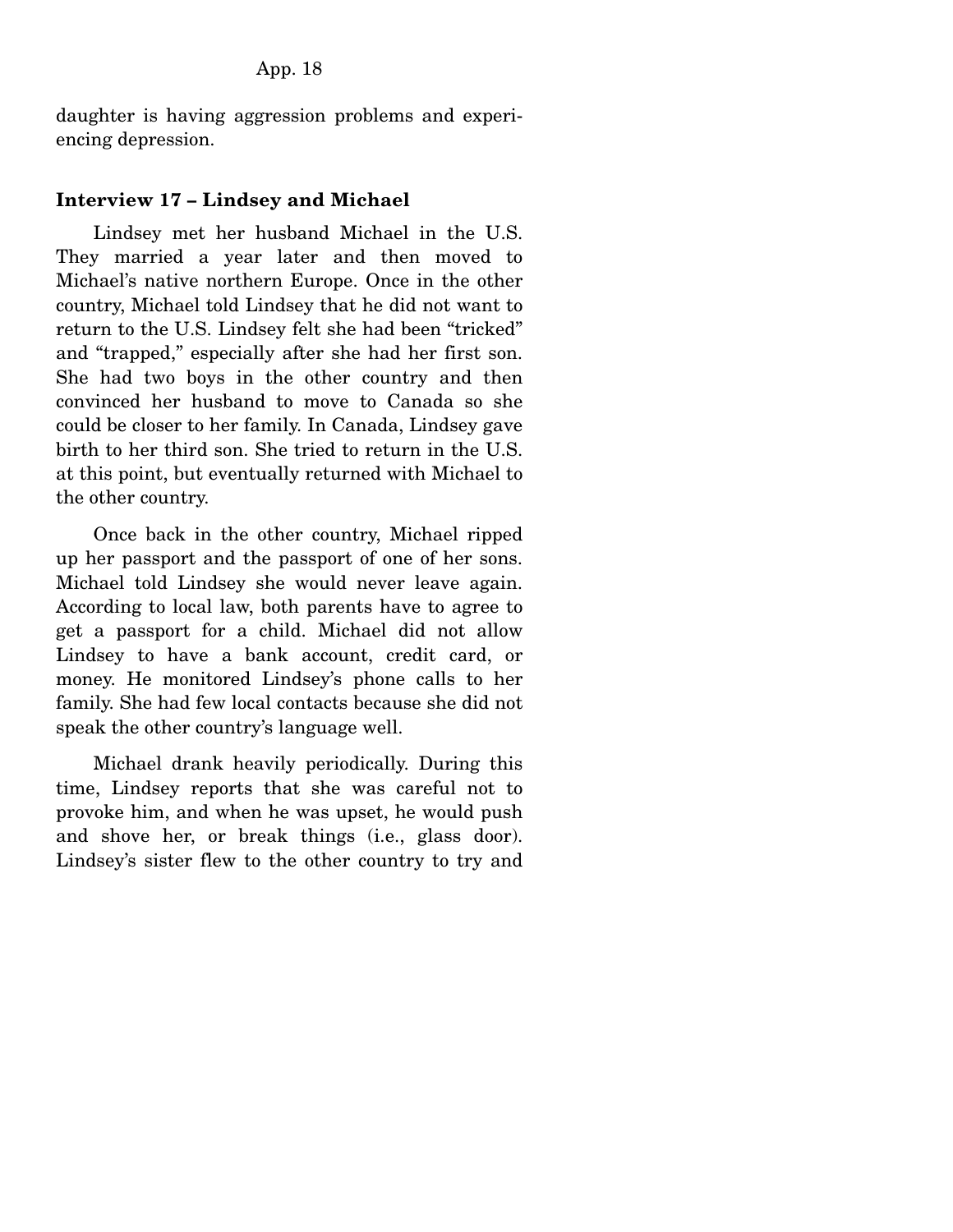talk him into letting her and the children leave. This was followed by increasing tension between the couple, with Michael remarking to Lindsey that he was considering ways to kill her. Lindsey felt very afraid of him at this point.

 Michael made a suicide gesture, overdosing on pills and had to be taken to the hospital and have his stomach pumped. His psychiatrist told Lindsey that he thought she was the cause of Michael's problems. She had been told by others in the other country that a person could be detained in a psychiatric hospital if a spouse and a psychiatrist agreed they were mentally ill. Lindsey feared that her husband was trying to have her hospitalized and trying to win the support of the psychiatrist.

 After that, Michael left the house with her 18 month-old daughter. Lindsey called the U.S. Embassy and was told by them that she should return to the U.S. They put her up in a hotel for three days and loaned the money for plane tickets for her and her three sons' home.

 Six months after returning to the US, Lindsey received a Hague petition in the mail from Michael. She had no proof of the abusive situation she had lived through in the other country. She says that he was rarely physically abusive to her, and never hurt the children, just neglected them or did bizarre things like taking all of their schoolbooks and burning them in a bonfire. After losing her appeal, she was ordered to return the children to the other country. As she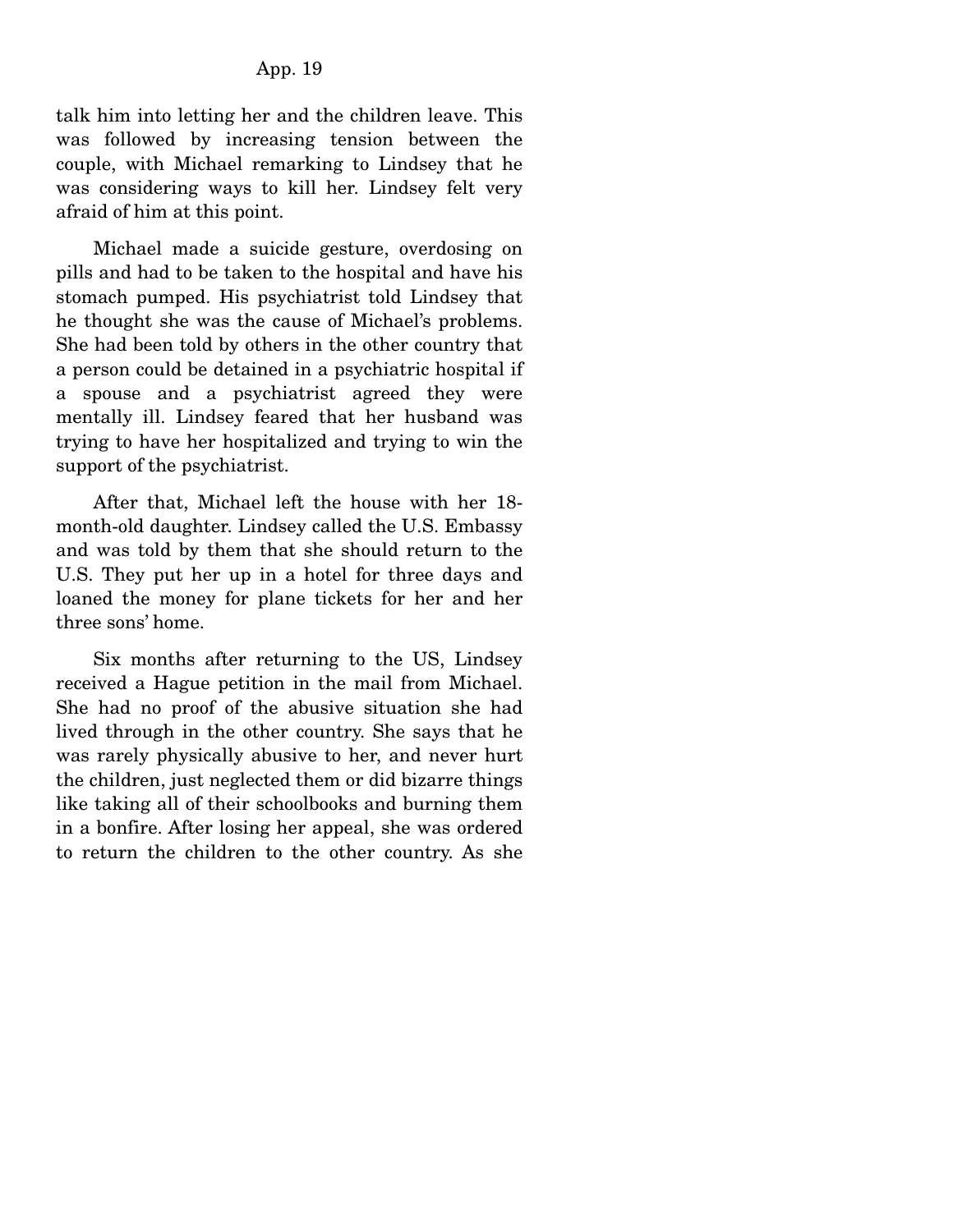promised to return the children, she was not escorted back to the other country. Lindsey found the only international attorney in her area of the U.S., and this was who she hired to represent her in the Hague petition.

 Lindsey had another attorney in the other country who is appointed by the state. Her mother returned with her and they resided in the home with Michael. He went to court to try and have Lindsey's mother removed but lost. Lindsey began divorce proceedings a year later, and they were finalized two years after. She was given custody of her four children.

 A year later, Lindsey and Michael got back together briefly. She felt that she had a new view of him after receiving a psychiatric report that said he was mentally ill – that he has a personality disorder characterized by obsession, sadistic perversion and paranoia. They had another son, but the relationship fell apart again.

 The next year, the local court authorized Lindsey to return to the U.S. with the four older children and eventually added the youngest as well. Michael received visitation in the other country or the U.S. Michael has only sporadically exercised his visitation rights in the other country.

 Lindsey notified Michael that she would be returning to the U.S. Michael appealed this and forced her to stay in the other country another year. Lindsey has received a family allowance in the other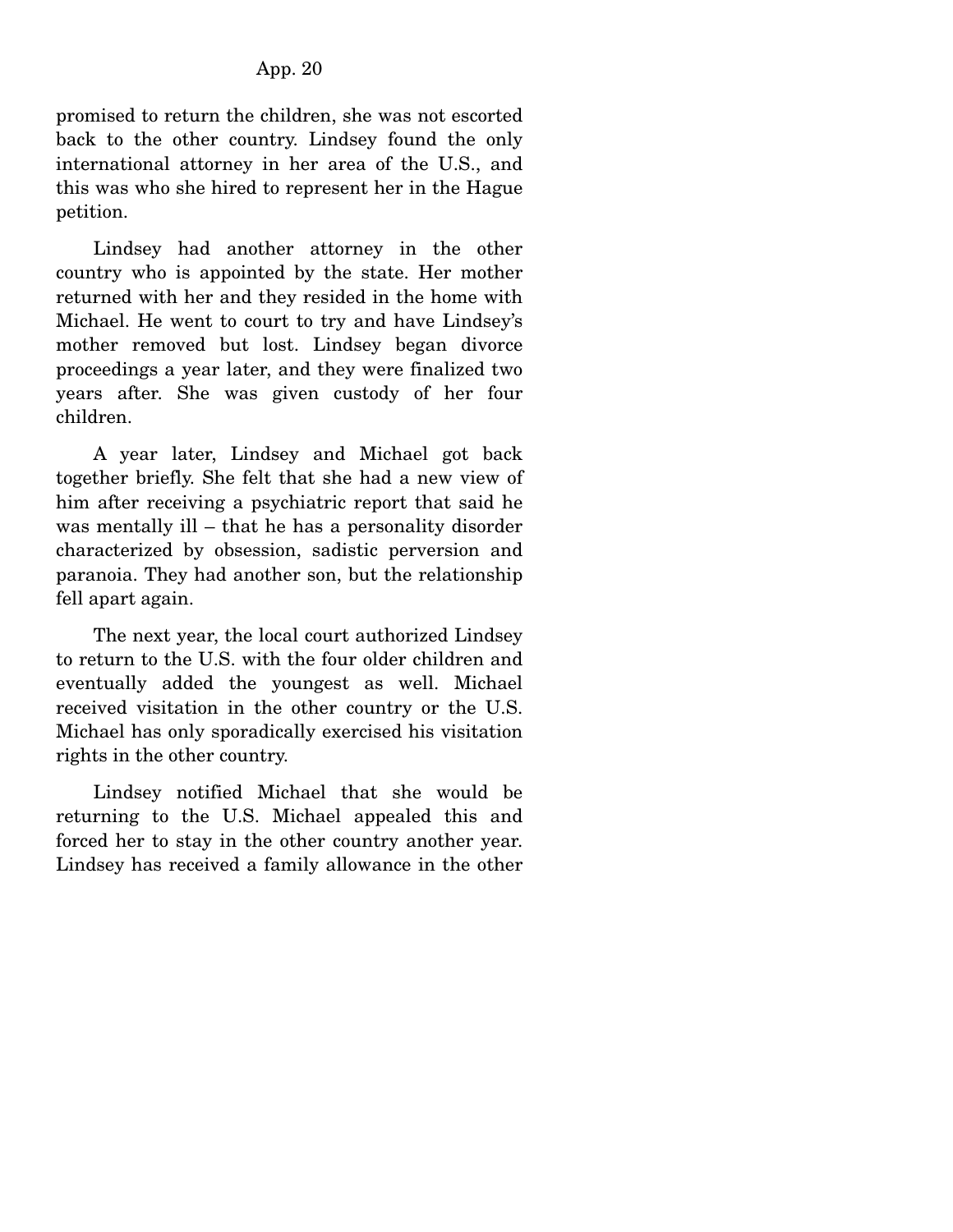country for the children, and money from her family, but has not worked while living there, in part because the other country restricts the ability of non-residents to work.

# **Interview 20 – Jennifer and Lawrence**

Jennifer, a U.S. citizen, was living in northern Europe with her husband, Lawrence, who is a citizen of two European countries. While there, Jennifer has not been able to work because of her citizenship status and is not fluent in the language. Throughout the marriage of two years, Jennifer experienced physical and emotional abuse by Lawrence, including him hitting her while she was pregnant with their baby. On one occasion, she called the police to intervene in a violent incident. The police told Jennifer that she was crazy and they cautioned Lawrence to "guard the son's paper since he was married to an American woman."

 A few months later, Jennifer and her son returned to the U.S. to her parents' house. Within a few weeks, she told her husband she planned to stay in the U.S. Soon thereafter Jennifer was served with a Hague petition. The U.S. judge was not familiar with the Hague Convention. He ordered the child to go back to the other country. Jennifer was also asked to return with the child because the judge was not confident that Lawrence could care adequately for the child. Jennifer and her son are currently living in the other country on a tourist visa, which means she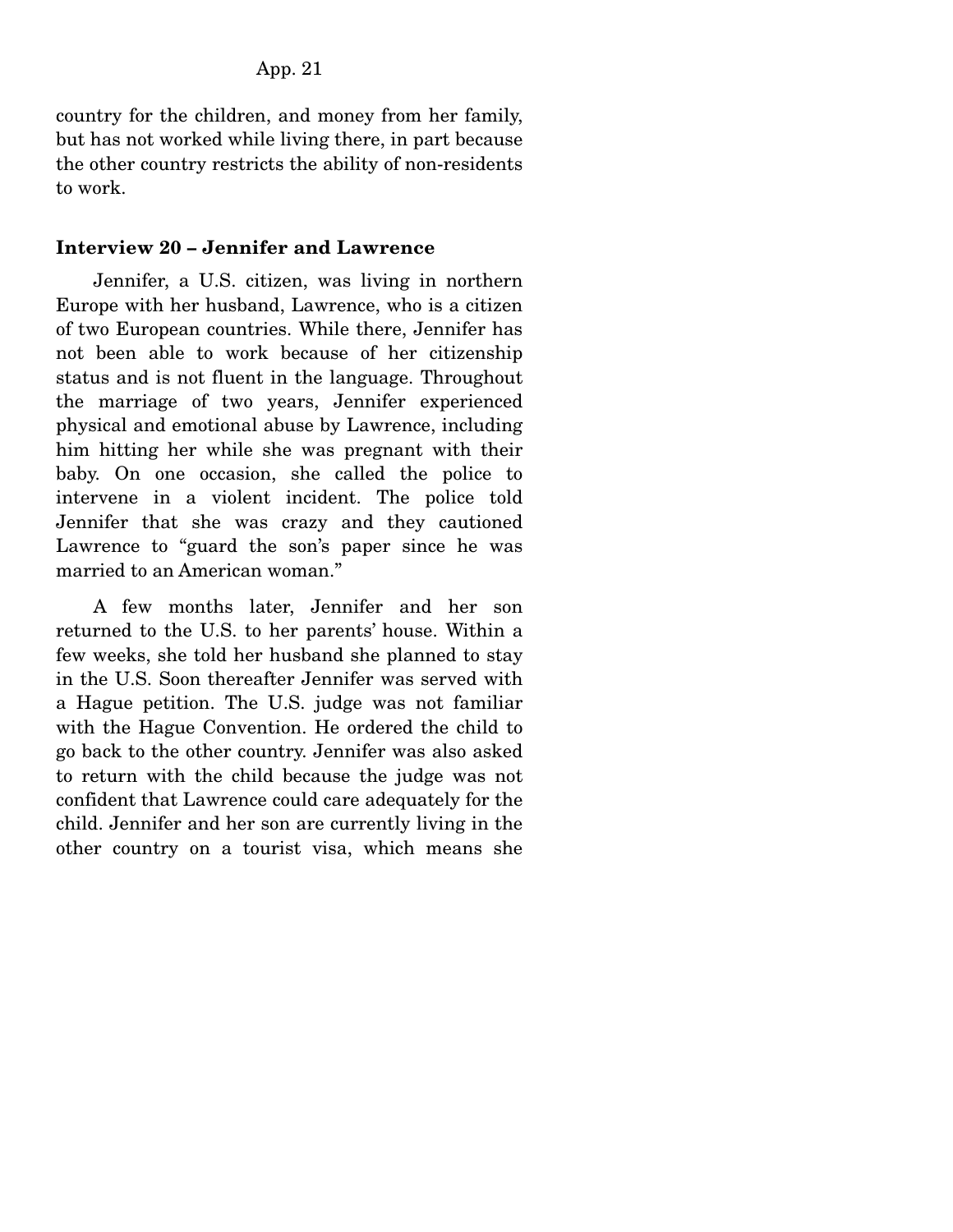cannot work to support them. They are awaiting a judgment from the local courts about custody and visitation arrangements and child support payments.

# **Interview 21 – Amy and Raymond**

Amy met her husband, Raymond, a northern European, married him, and over the next three years two sons were born. Amy had difficulties in her marriage, but would not discuss them, other than to say her second son was conceived as a result of rape. Her youngest was two years old when Raymond, the owner of a large multi-million dollar company, relocated the family to a rural area in the other country.

 Raymond began to act strangely, and Amy began to find pornography at the house. Raymond hired an au pair who left after two weeks for reasons that Amy does not know. During this time, Amy's bank card was cut off, and when she tried to reach Raymond by phone, she was not able to contact him. Amy heard from other people that Raymond was saying they had separated, and she discovered later that he had filed for divorce without telling her.

 After finding out about his desire to separate, Amy went to court and filed a restraining order, but when she called the police to enforce it, they would not respond. Amy said "we became prisoners," because they were isolated in the country, with no money and no help from the police. Amy found pictures taken by Raymond of the children naked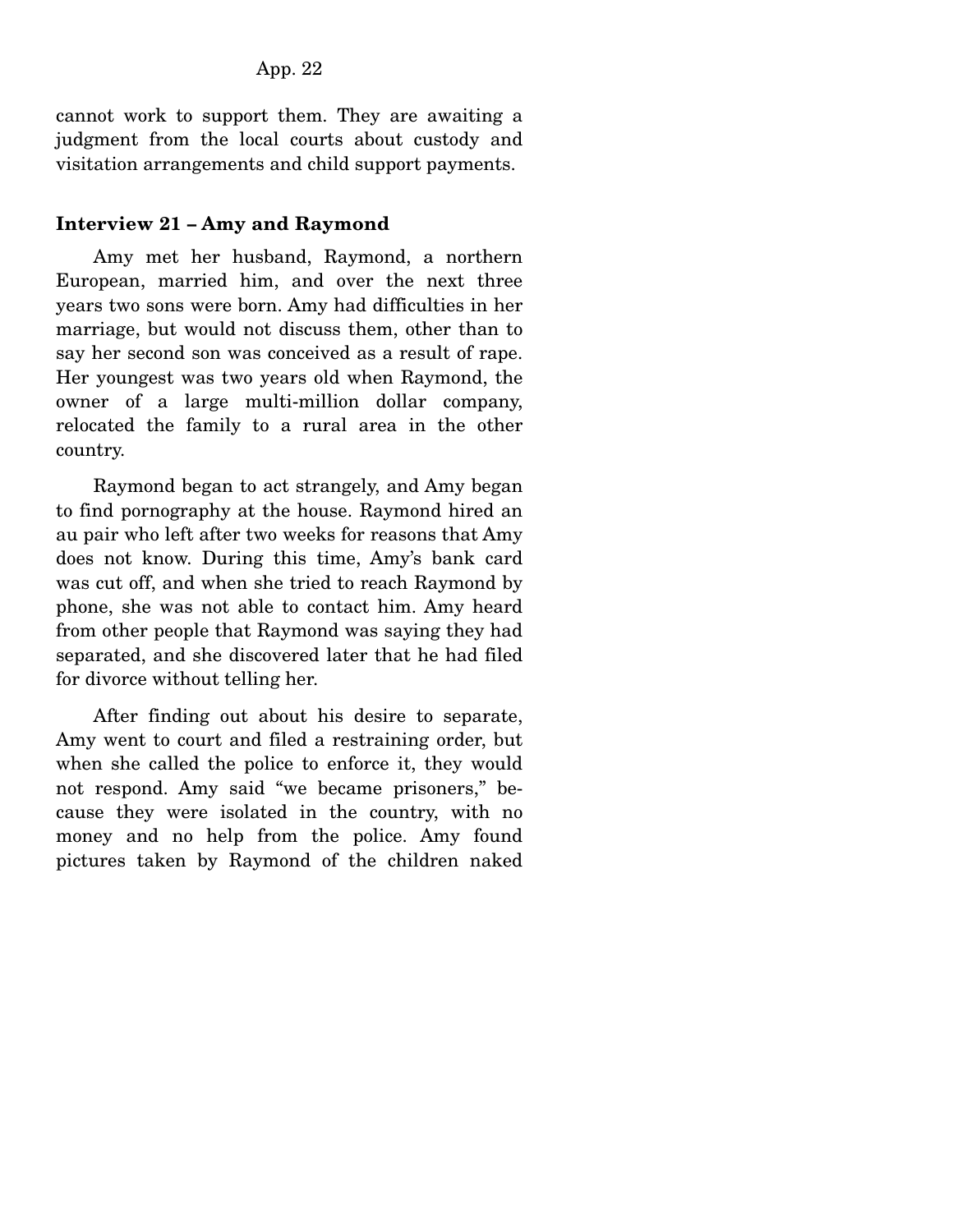with their genitals exposed. She talked to the U.S. consulate staff who advised her that she could go home to the U.S. for a visit with the children.

 Amy took her sons to the U.S., and tried to get an operation for her younger son who had a severe medical problem. Raymond filed a Hague petition a few months later. Amy received referrals for three attorneys, but she was dissatisfied with her attorneys. One month later, the judge ordered the children returned to the other country. Amy represented herself on the appeal and lost. Her children were returned to Raymond a month later, and she has not seen them since.

 Amy flew back to the other country at the same time as her children and tried to get the local judge to enforce the undertakings that the U.S. judge required – namely, that criminal kidnapping charges against her be dropped, that the children receive counseling, that the father allow visitation, and that her son receive the operation for his medical problem. As far as Amy knows, none of these undertakings have been enforced in the other country.

 So Amy returned to the U.S. eight months later. She stayed briefly with her parents and then has been living in various shelters in the U.S. since, she says because Raymond is continuing to harass her by tapping her parents' phone and having her followed when she lived in an apartment. She found a new attorney through an international battered women's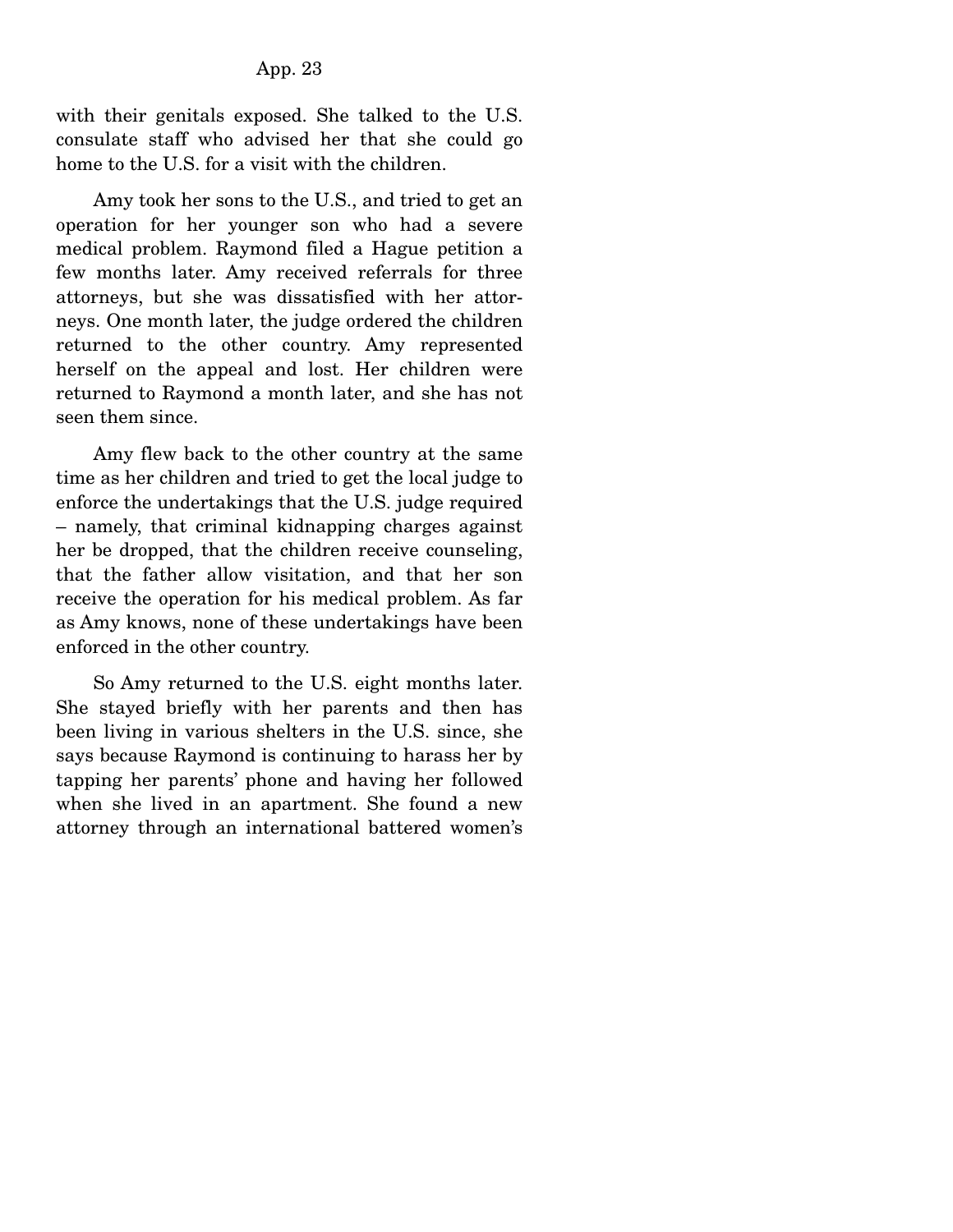organization and she is continuing to pursue her legal case in the other country.

# **Interview 22 – Carolyn and Christopher**

Carolyn is a U.S. Citizen. She married Christopher and then moved with him to northern Europe. Very soon after their marriage, Christopher began to verbally abuse her. A year after their daughter was born, things came to a head and Christopher threatened to kill and kicked Carolyn. Immediately following this incident, Carolyn went to a women's shelter for a few days and started divorce proceedings.

 Two years later, Carolyn and her daughter returned to the U.S. After being in the U.S. for almost a year, Carolyn was served with a Hague petition and had to appear in court one week later. In the Hague process, the judge decided that the daughter should go back to the other country with Christopher. Carolyn has been involved in a lengthy custody dispute in the other country since that time.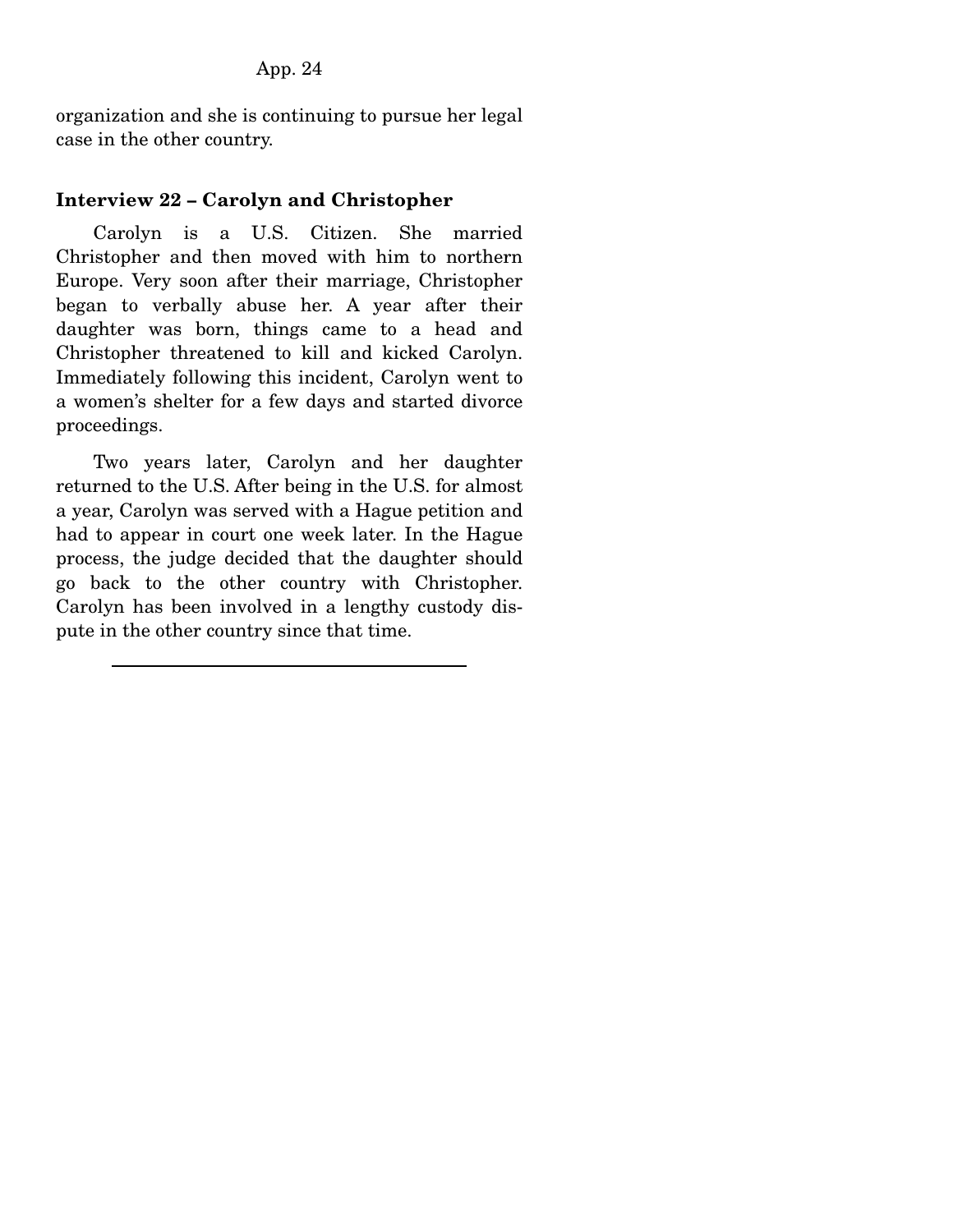#### **APPENDIX B**

# **Survey of Published American Hague/Domestic Violence Cases**

Lower courts ordering return:

- *Foster v. Foster*, No. C.A. 09-093, 2009 WL 2883036 (W.D. Pa. Sept. 4, 2009), *stay denied*, 2009 WL 3064738 (W.D. Pa. Sept. 18, 2009).
- *Jaet v. Siso*, No. 08-81232-CIV, 2009 WL 35270 (S.D. Fla. Jan. 5, 2009).
- *Kufner v. Kufner*, 480 F.Supp.2d 491 (D.R.I. 2007).
- *Lieberman v. Tabachnik*, 625 F.Supp.2d 1109 (D. Colo. 2008).
- *Lopez v. Alcala*, 547 F.Supp.2d 1255 (M.D. Fla. 2008).
- *Simcox v. Simcox*, 499 F.Supp.2d 946 (N.D. Ohio 2007).
- *In re B. del C.S.B.*, 525 F.Supp.2d 1182 (C.D. Cal. 2007) (acquiescence and child's wishes defenses).
- *Adan v. Avans*, C.A. No. 04-5155 (WHW), 2007 WL 1850910 (D.N.J. June 25, 2007).
- *Mendez Lynch v. Mendez Lynch*, 220 F.Supp.2d 1347 (M.D. Fla. 2002).
- *Danaipour v. McLarey*, 183 F.Supp.2d 311 (D. Mass. 2002).
- *Gil v. Rodriguez*, 184 F.Supp.2d 1221 (M.D. Fla. 2002).
- *In re Walsh*, 31 F.Supp.2d 200 (D. Mass. 1998).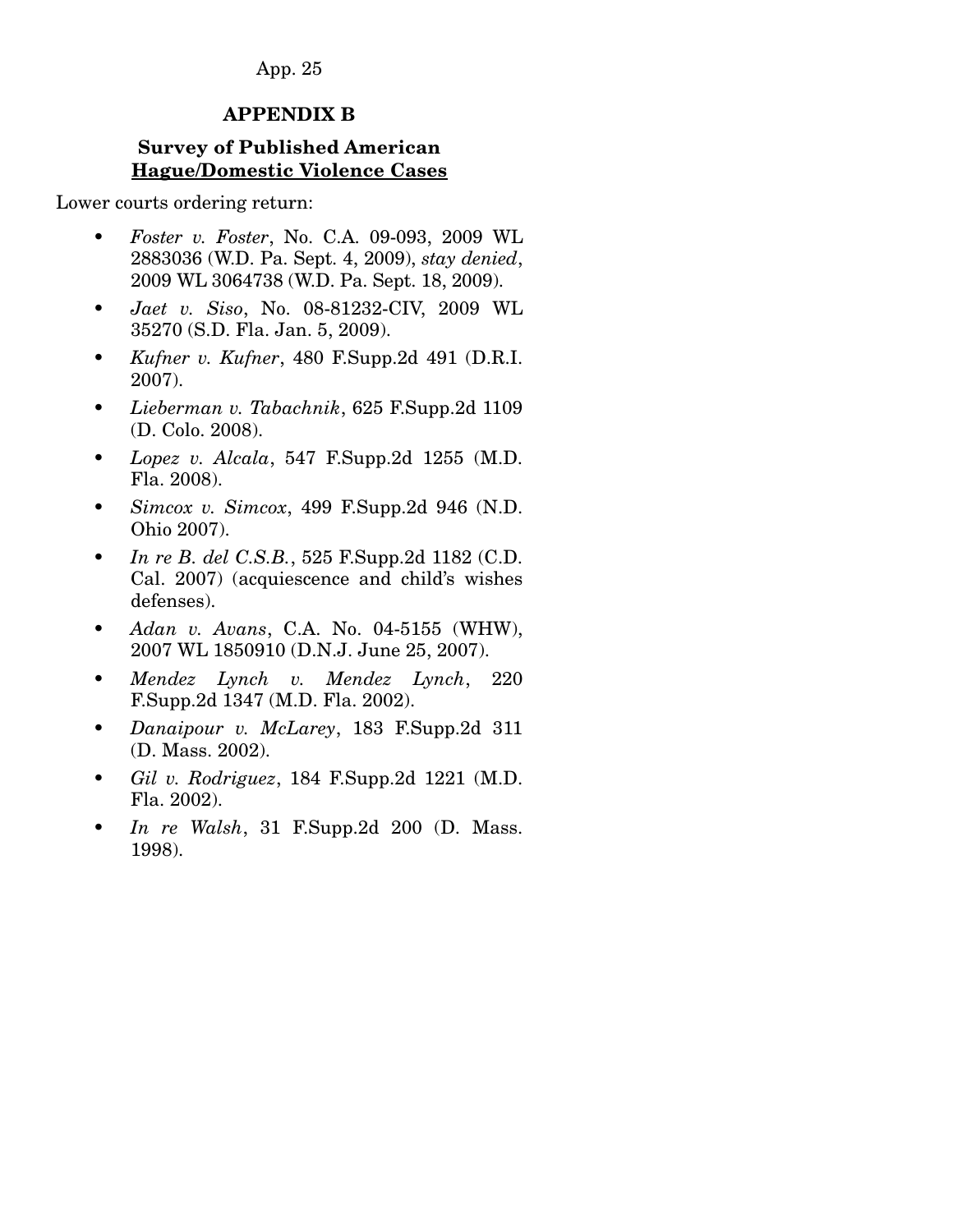- *Krefter v. Wills*, 623 F.Supp.2d 125 (D. Mass. 2009) (not specifically mentioning abuse, but said that Petitioner desires being "in control at all times" and had "several angry outbursts" during his testimony).
- *Garcia v. Angarita*, 440 F.Supp.2d 1364 (S.D. Fla. 2006) (respondent can ameliorate the risk that exists in returning child to Colombia if she "[discontinues] the activities which ... have resulted in a degree of parental alienation toward Petitioner, and if Respondent returns with the children").
- *In re D.D. (Dallemagne v. Dallemagne)*, 440 F.Supp.2d 1283 (M.D. Fla. 2006).
- *Giampaolo v. Erneta*, 390 F.Supp.2d 1269 (N.D. Ga. 2004).
- *Belay v. Getachew*, 272 F.Supp.2d 553 (D. Md. 2003).
- *Croll v. Croll*, 66 F.Supp.2d 554 (S.D.N.Y. 1999).
- *Antunez-Fernandes v. Connors-Fernandes*, 259 F.Supp.2d 800 (N.D. Iowa 2003).
- *Mendez-Lynch v. Pizzutello*, No. 2:08-CV-0008-RWS, 2008 WL 416934 (N.D. Ga. Feb. 13, 2008).

Appellate courts upholding return:

- *Kufner v. Kufner*, 519 F.3d 33 (1st Cir. 2008).
- *Whallon v. Lynn*, 230 F.3d 450 (1st Cir. 2000) (affirming lower court, lower court opinion not available).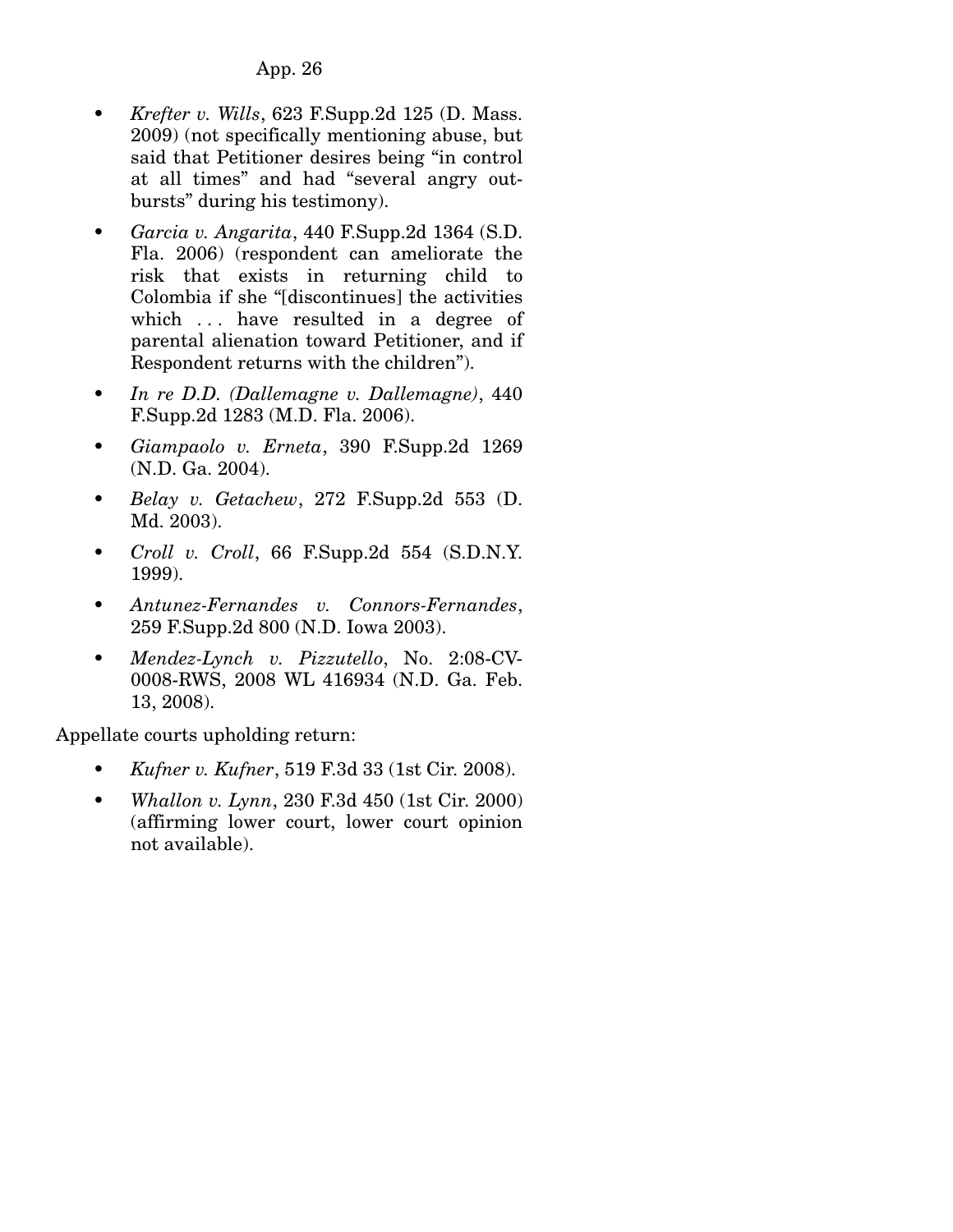- *Dalmasso v. Dalmasso*, 9 P.3d 551 (Kan. 2000) (affirming lower court, lower court opinion not available).
- *Janakakis-Kostun v. Janakakis*, 6 S.W.3d 843 (Ky. Ct. App. 1999) (affirming lower court, lower court opinion not available).

Appellate courts reversing or remanding lower courts' order of return:

- *Simcox v. Simcox*, 511 F.3d 594 (6th Cir. 2007) (grave risk exists).
- *In re B. del C.S.B.*, 559 F.3d 999 (9th Cir. 2009) (child was "well settled" and father was not entitled to equitable tolling).
- *In re Adan*, 437 F.3d 381 (3d Cir. 2006) (remanding because District Court erred in determining that father satisfied his burden of proof as to custody rights under Argentine law; and abused its discretion in the manner it determined that returning the child to Argentina would not constitute grave risk) (lower court opinion not available).
- *In re Adan*, 544 F.3d 542 (3d Cir. 2008).
- *Gonzalez v. Gutierrez*, 311 F.3d 942 (9th Cir. 2002) (remanding with directions to dismiss Hague petition because 1) a *ne exeat* clause does not confer custody rights; and 2) *patria potestas* does not confer custody rights) (lower court opinion not available).
- *Van de Sande v. Van de Sande*, 431 F.3d 567 (7th Cir. 2005) (remanding because mother established prima facie claim of "grave risk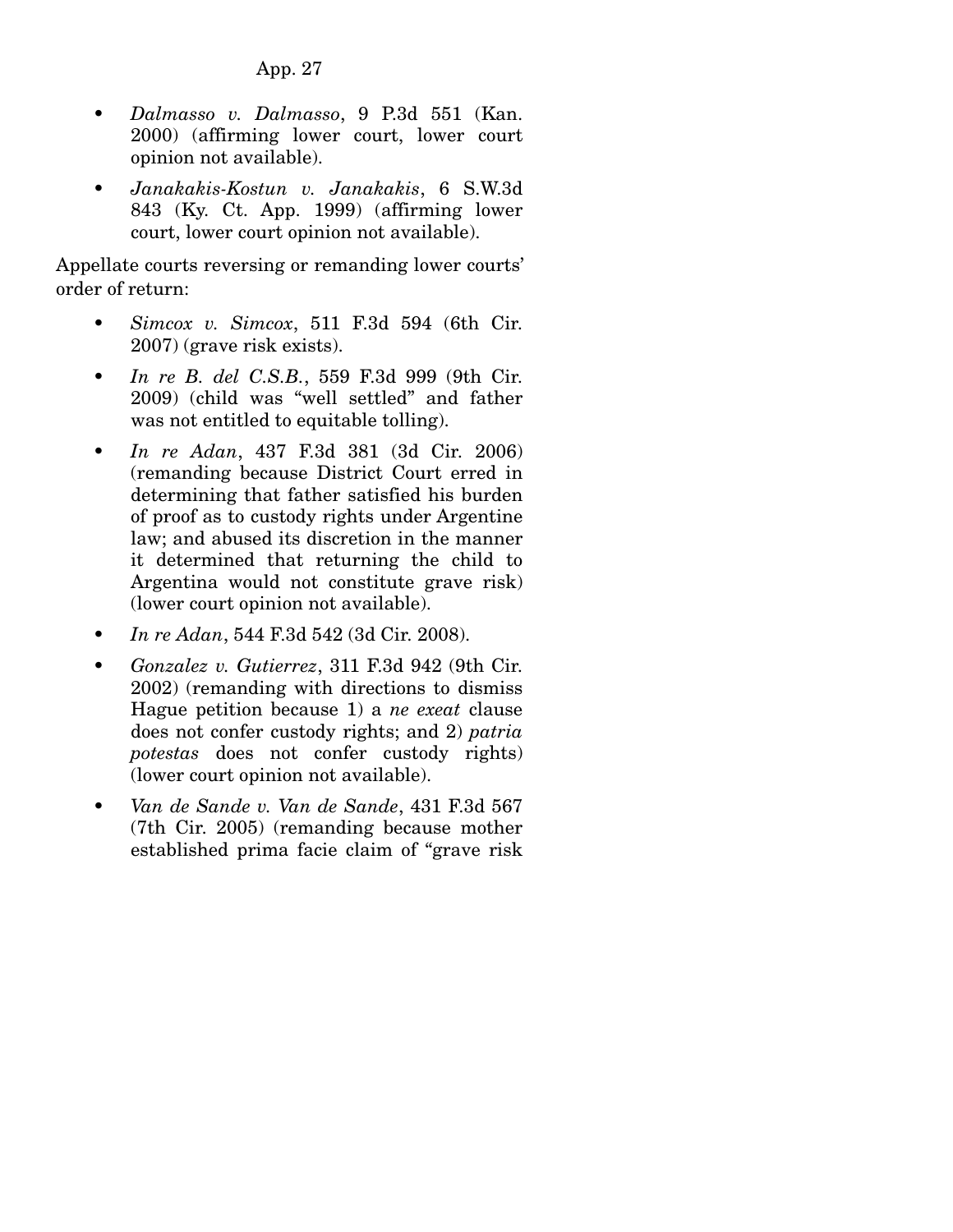of harm" to children) (lower court opinion not available).

- *Danaipour v. McLarey*:
	- ° 286 F.3d 1 (1st Cir. 2002) (reversed and remanded because 1) District Court had erred by ruling that children be returned to Sweden without first determining if the children had been sexually abused; 2) court also erred in ruling that a forensic sexual abuse evaluation could be properly done in Sweden; and 3) undertakings issued by the District Court were invalid).
	- ° 386 F.3d 289 (1st Cir. 2004) (admitting and considering statements of daughter that were repeated to doctor by mother and others was not an abuse of discretion; evidence supported finding sexual abuse of youngest daughter; district court did not have to further inquire into remedies available through Swedish courts upon finding that psychological harm would be the consequence of returning daughter).
- *Walsh v. Walsh*, 221 F.3d 204 (1st Cir. 2000) (grave risk of harm existed, and father's undertakings and potential for entry of Irish court orders did not mitigate the grave risk of harm).
- *Croll v. Croll*, 229 F.3d 133 (2d Cir. 2000) (*ne exeat* does not confer custody rights).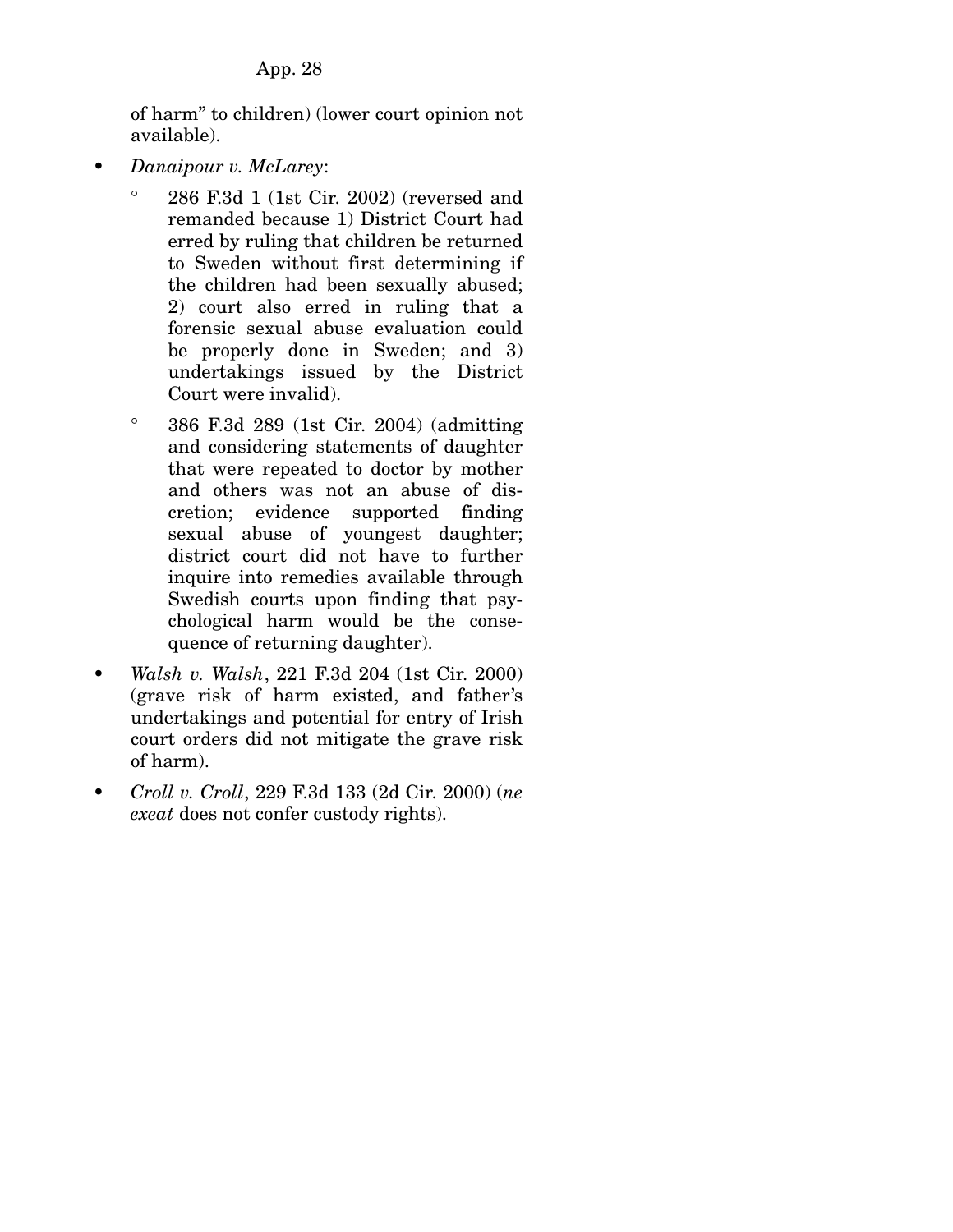Lower courts refusing return:

- *Baran v. Beaty*, 479 F.Supp.2d 1257 (S.D. Ala. 2007) (grave risk).
- *Baxter v. Baxter*, 324 F.Supp.2d 536 (D. Del. 2004) (father consented to removal, in the alternative, grave risk would exist).
- *Elyashiv v. Elyashiv*, 353 F.Supp.2d 394 (E.D.N.Y. 2005) (grave risk).
- *Blondin v. Dubois*:
	- ° 19 F.Supp.2d 123 (S.D.N.Y. 1998) (grave risk).
	- ° 78 F.Supp.2d 283 (S.D.N.Y. 2000) (grave risk).
- *Laguna v. Avila*, No. 07-CV-5136 (ENV), 2008 WL 1986253 (E.D.N.Y. May 7, 2008) (child of sufficient age and maturity did not want to return).
- *Tsarbopoulos v. Tsarbopoulos*, 176 F.Supp.2d 1045 (E.D. Wash. 2001) (grave risk).

Appellate courts upholding refusal of return:

- *Baran v. Beaty*, 526 F.3d 1340 (11th Cir. 2008).
- *Blondin v. Dubois*, 238 F.3d 153 (2d Cir. 2001).

Appellate courts reversing or remanding refusal of return:

*• Baxter v. Baxter*, 423 F.3d 363 (3d Cir. 2005) (father did not consent and return would not place the child in grave risk).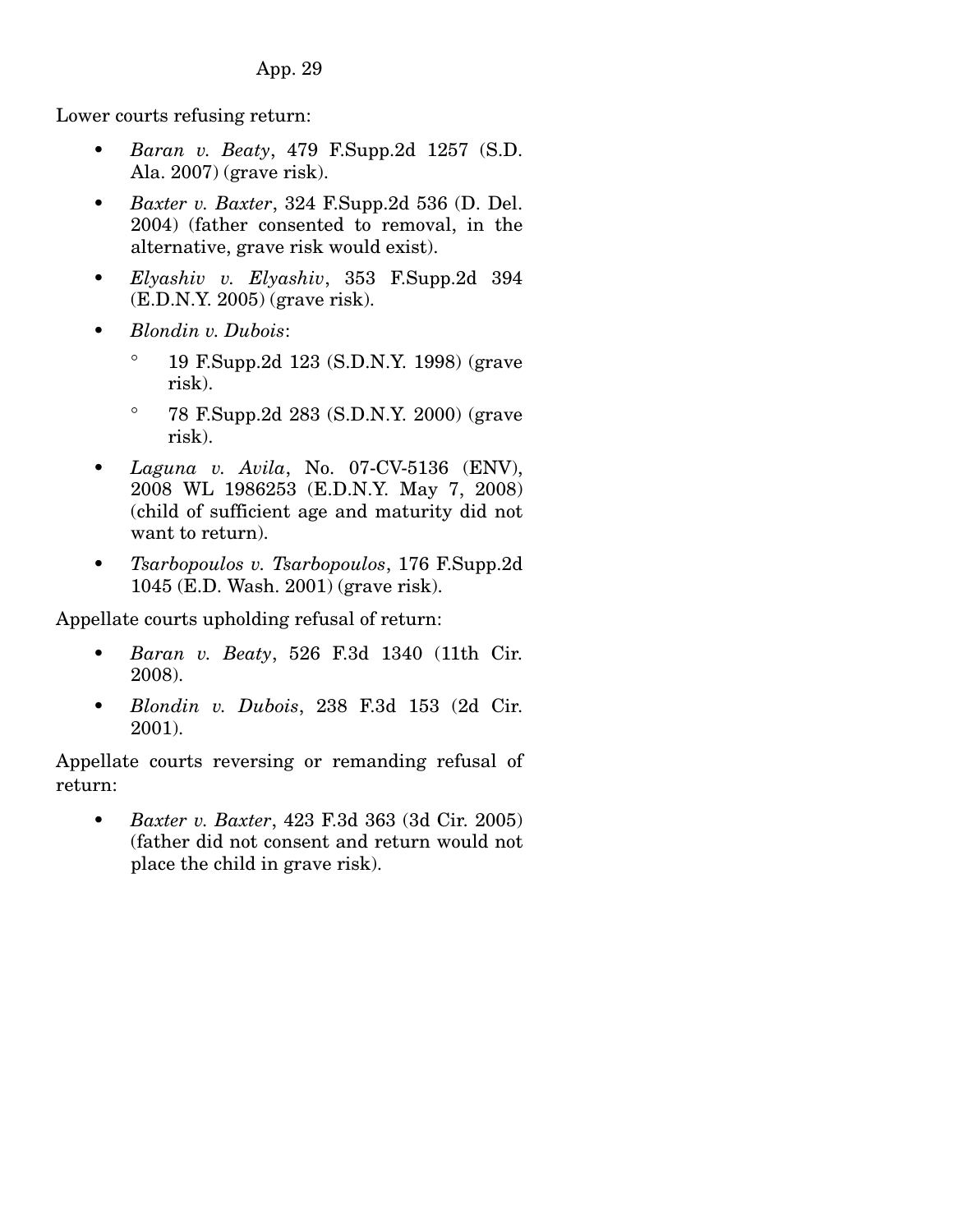- *Blondin v. Dubois*, 189 F.3d 240 (2d Cir. 1999) (remanded because evidence supports 'grave risk' determination but remand is necessary to consider range of remedies that might allow return of children to their home country and protect them from harm).
- *In re A.V.P.G.*, 251 S.W.3d 117 (Tex. App. 2008) (reversing and remanding county court's denial of return petition because, *inter alia*, mother did not establish that children were in grave risk if returned).
- *Nunez-Escudero v. Tice-Menley*, 58 F.3d 374 (8th Cir. 1995) (reversing and remanding because 1) finding grave risk if child were returned not supported by sufficient evidence; and 2) ruling could not be supported on basis that Mexico was not habitual residence (lower court opinion not available).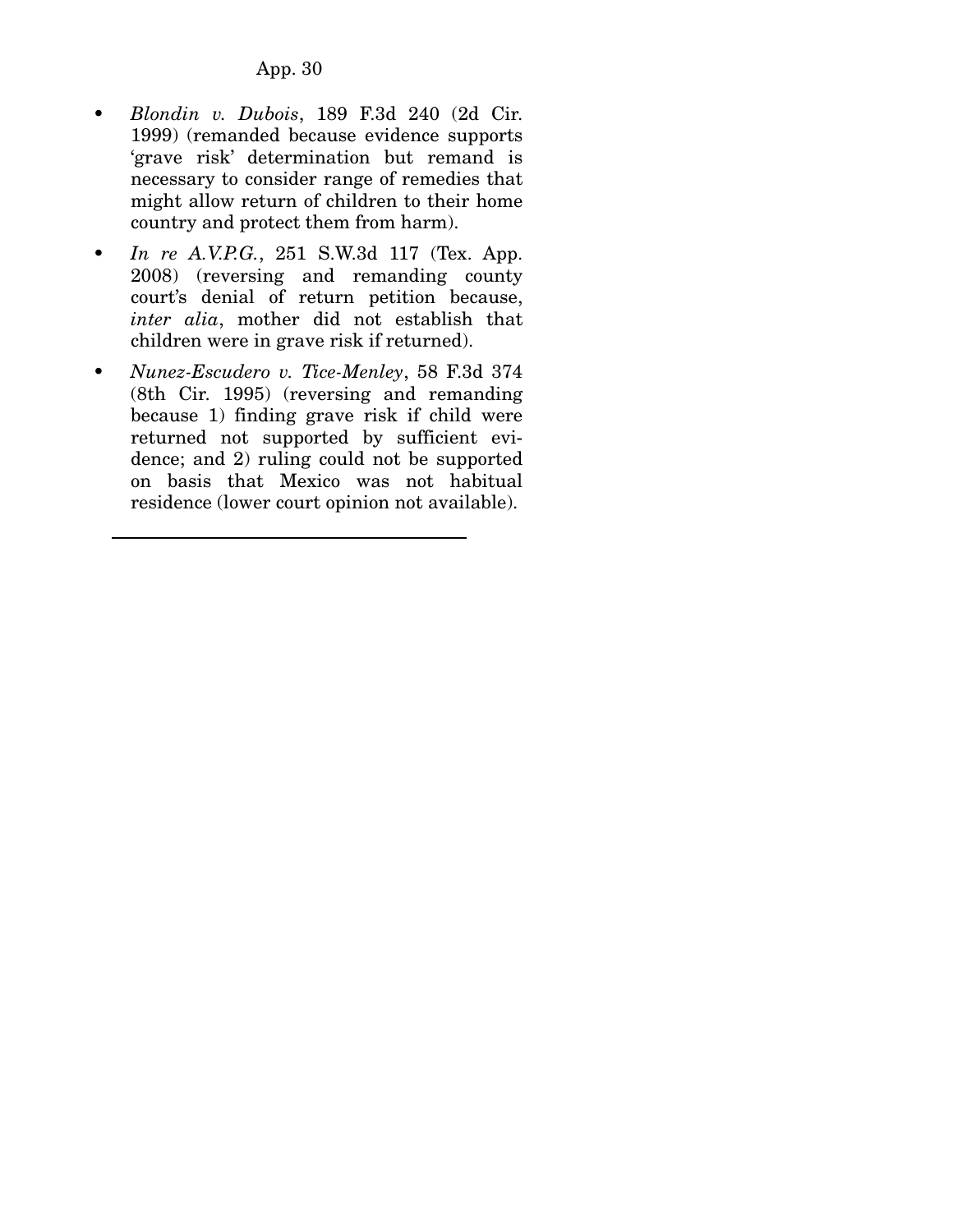#### **APPENDIX C**

#### **Interest of the** *Amici Curiae*

The following organizations respectfully submit this brief as *Amici Curiae* in support of the Respondent and urge the Court to affirm the decision below.

The **Domestic Violence Legal Empowerment and Appeals Project (DV LEAP)** was founded in 2003 by one of the nation's leading domestic violence lawyers and scholars. DV LEAP provides a stronger voice for justice by fighting to overturn unjust trial court outcomes, advancing legal protections for victims and their children through expert appellate advocacy, training lawyers, psychologists and judges on best practices, and spearheading domestic violence litigation in the Supreme Court. DV LEAP is committed to ensuring that the Supreme Court understands the realities of domestic violence and the law when deciding cases with significant implications for domestic violence litigants. DV LEAP has previously co-authored amicus briefs to the United States Supreme Court in *Town of Castle Rock, Colo. v. Gonzalez; Davis v. Washington; Hammon v. Indiana; Giles v. California; and United States v. Hayes.* DV LEAP is a partnership of George Washington University Law School and a network of participating law firms.

 The **Battered Women's Justice Project – Domestic Abuse Intervention Programs, Inc., Duluth, MN ("BWJP")** is a national technical assistance center that provides training and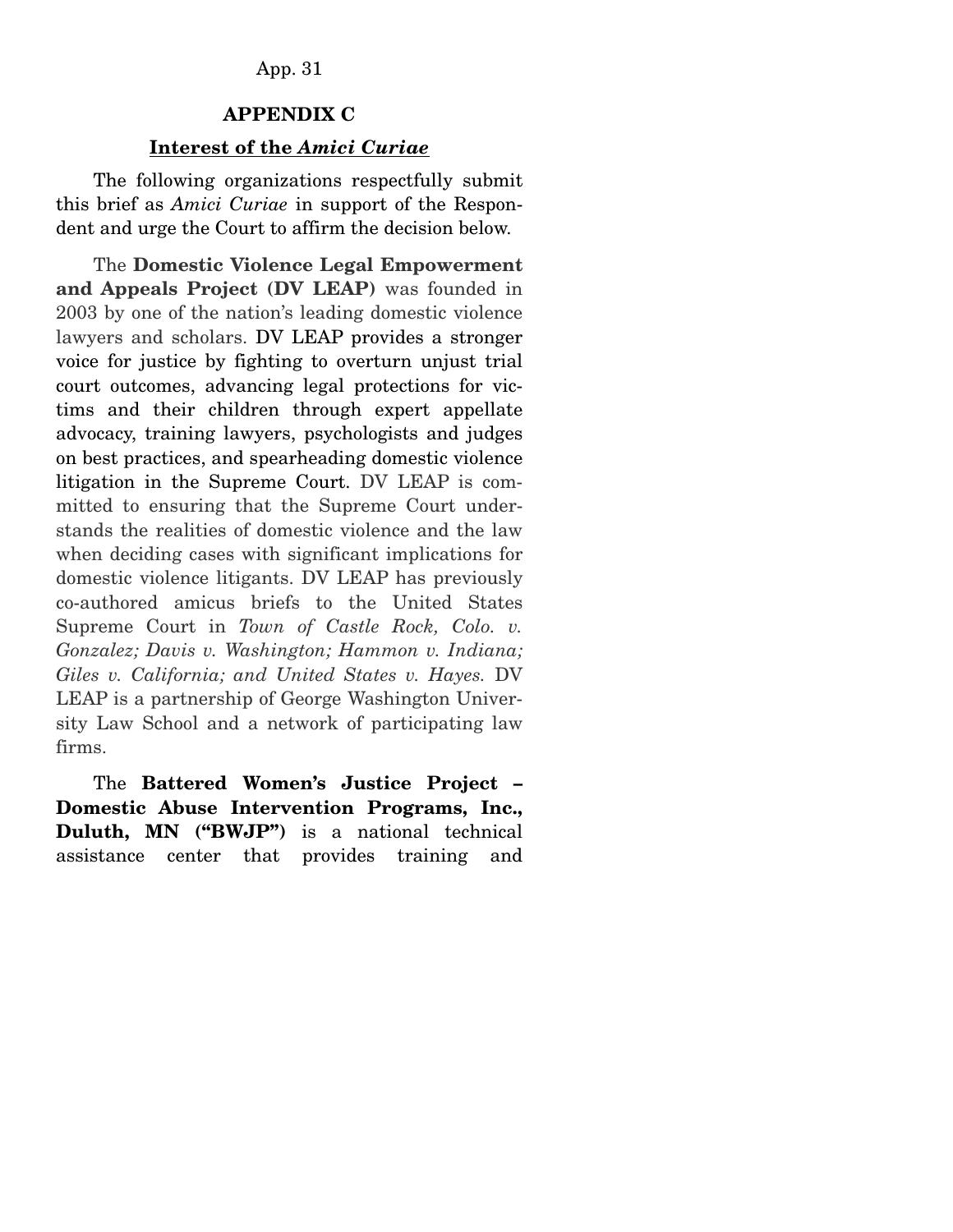resources for advocates, battered women, legal system personnel, policymakers, and others engaged in the justice system response to domestic violence. The BWJP promotes systemic change within community organizations and governmental agencies engaged in the civil and criminal legal response to domestic violence, in order to hold these institutions accountable for the safety and security of battered women and their children. The BWJP is an affiliated member of the Domestic Violence Resource Network, a group of national resource centers funded by the Department of Health and Human Services and other support since 1993. The BWJP also serves as a designated technical assistance provider for the Office on Violence Against Women of the U.S. Department of Justice. In an effort to promote more safe and just results for women and their children, the BWJP works at state, national and international levels to engage court systems in methods of accurately assessing the effects of intimate partner violence on women and children and to fashion safe outcomes that hold batterers accountable. The BWJP respectfully requests the U.S. Supreme Court to support the position of Ms. Abbott, and the ultimate safety and best interests of children throughout the world, by ruling that *ne exeat* clauses alone are not equated with rights of custody under the Hague Convention on the Civil Aspects of Child Abduction.

 The **National Coalition Against Domestic Violence** is a nonprofit organization dedicated to providing advocacy leadership, representation, and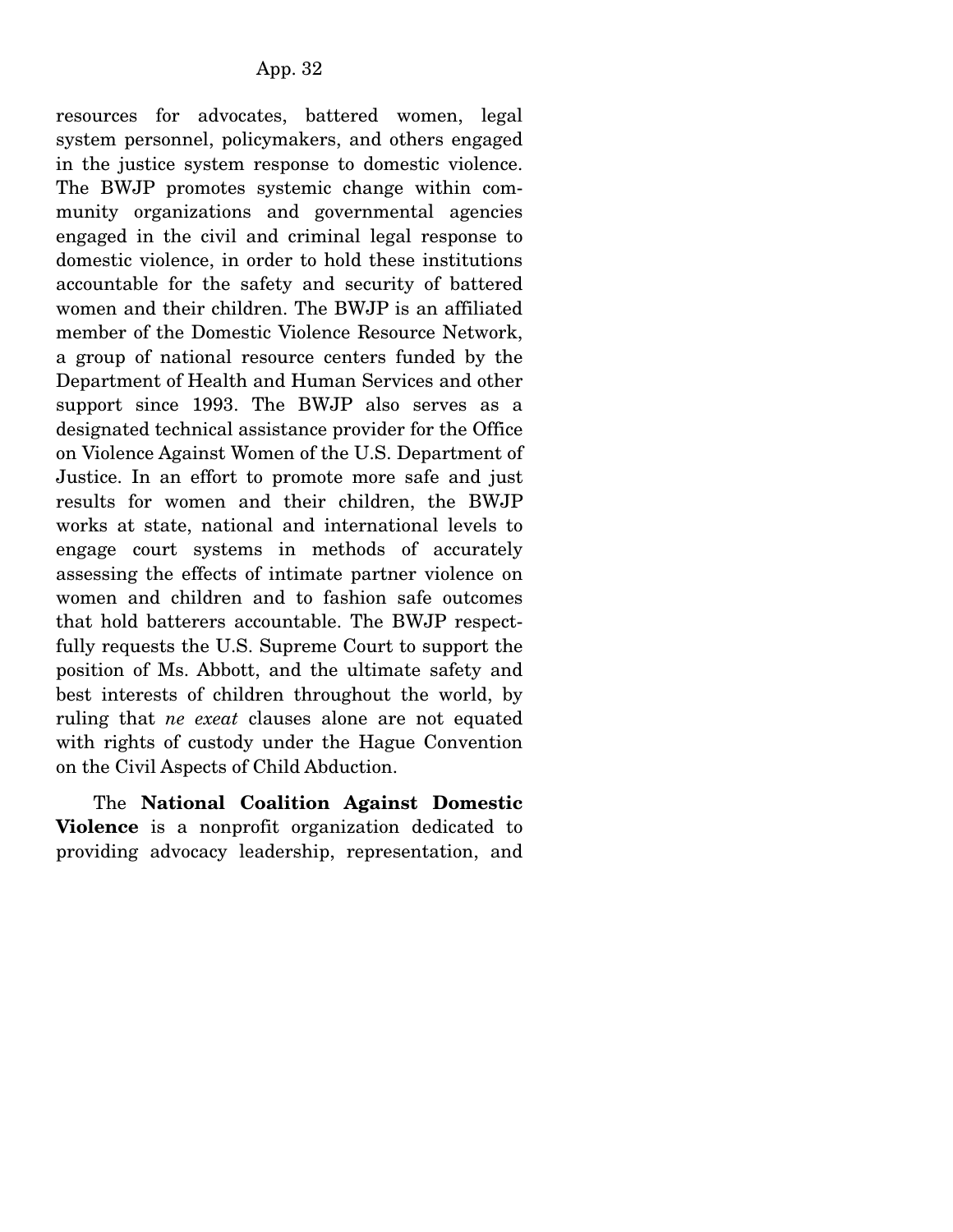support to battered women and their children throughout the United States. NCADV's work includes coalition building at the local, state, regional, and national levels; support for the provision of community-based services such as safe houses and shelter programs; public education and technical assistance; policy development and innovative legislation; and efforts to eradicate the social conditions that contribute to domestic violence. NCADV's membership is comprised of over one thousand grassroots organizations, community programs, and individuals dealing with the concerns of battered women and their families. NCADV is very concerned about the re-victimization of abused women and children who are returned to their batterers pursuant to proceedings under the Hague Convention on the Civil Aspects of Child Abduction.

**Legal Momentum** advances the rights of women and girls by using the power of the law and creating innovative public policy. Legal Momentum is dedicated to working to end violence against women and was one of the lead advocates for the landmark Violence Against Women Act and its reauthorizations, which seek to redress the historical inadequacy of the justice system's response to domestic violence. Legal Momentum also represents victims of domestic violence who suffer housing and employment discrimination related to the violence. Legal Momentum is concerned that the Court's ruling in this case could have a devastating impact in the significant number of Hague Convention cases in which only by fleeing